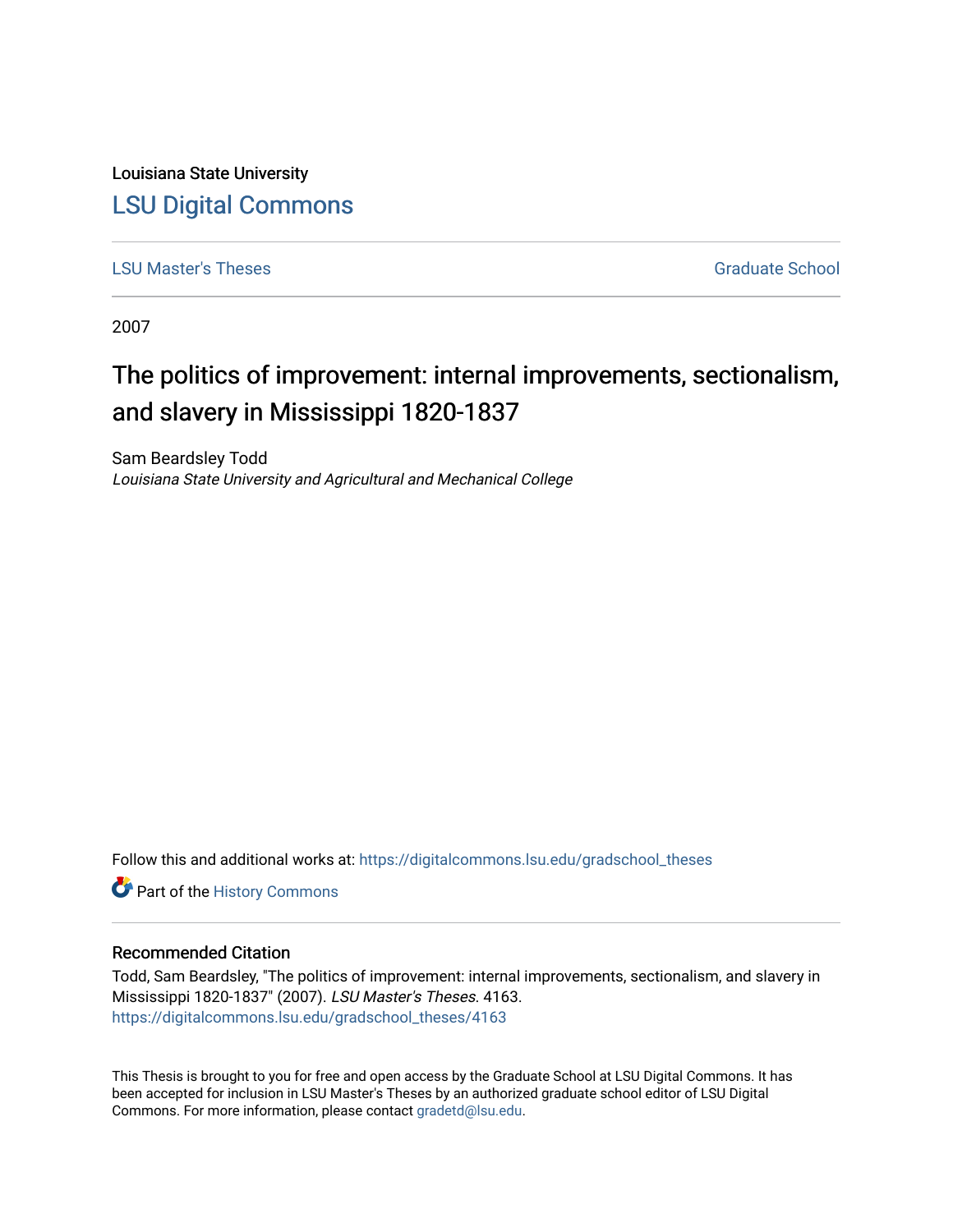## **THE POLITICS OF IMPROVEMENT: INTERNAL IMPROVEMENTS, SECTIONALISM, AND SLAVERY IN MISSISSIPPI, 1820-1837**

A Thesis

Submitted to the Graduate Faculty of the Louisiana State University and College of Arts and Sciences in partial fulfillment of the requirements for the degree of Master of Arts

in

The Department of History

by Sam Todd B.A. Oklahoma City University, 1998 August 2007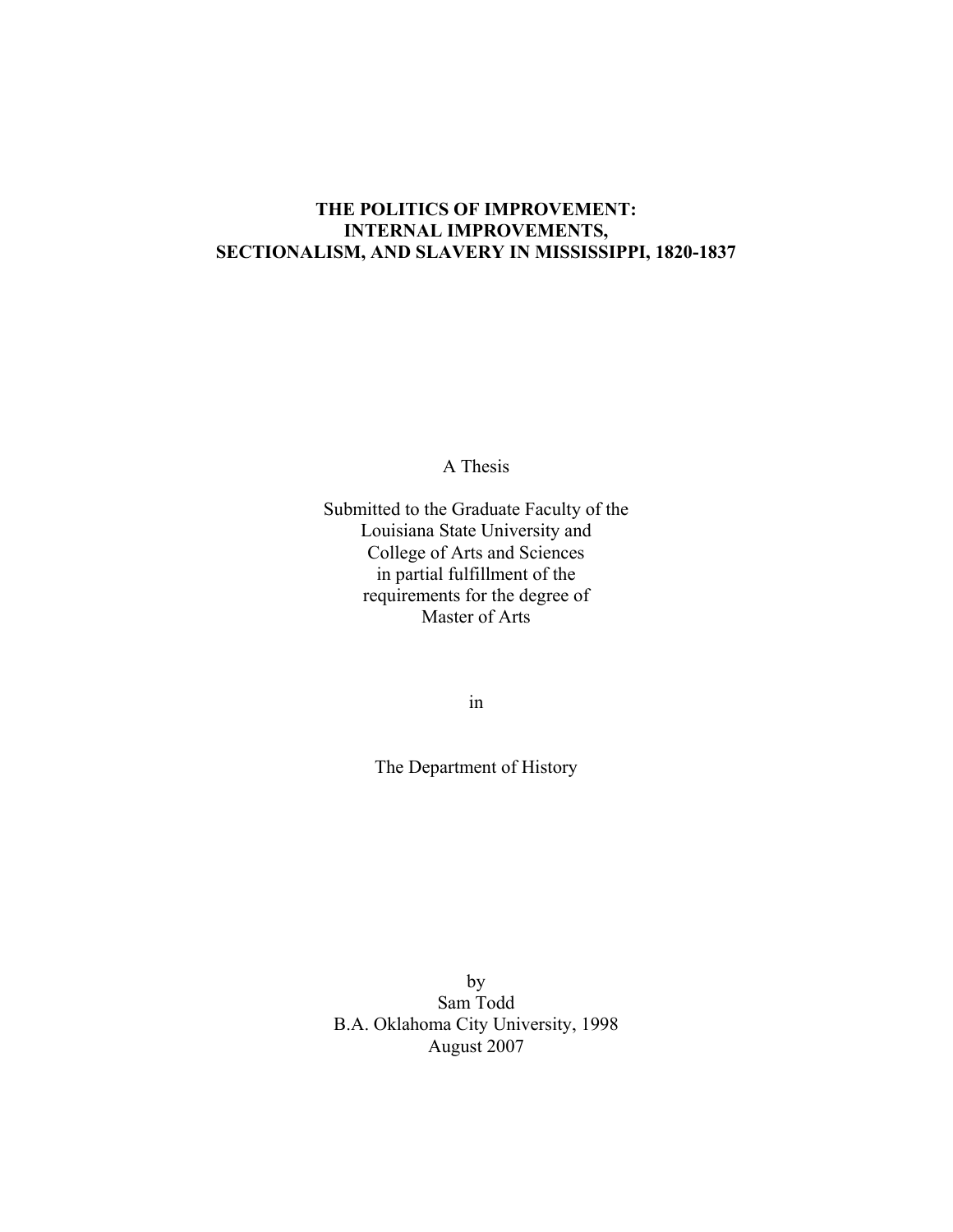### **ACKNOWLEDGEMENTS**

In no particular order I wish to express my gratitude to the following individuals who assisted and supported the completion of this project. My advisor, William Cooper, exceeded all of my expectations and never failed to keep me on track as I worked through a number of drafts—especially the final chapter. Thank you for your patience and reassurance, and most importantly, your own work which never failed as a guide. Also, thanks to committee members Gaines Foster and Paul Paskoff for their careful reading of my chapters and constructive comments. Finally, to Luisa—my everything—thanks for always keeping the faith.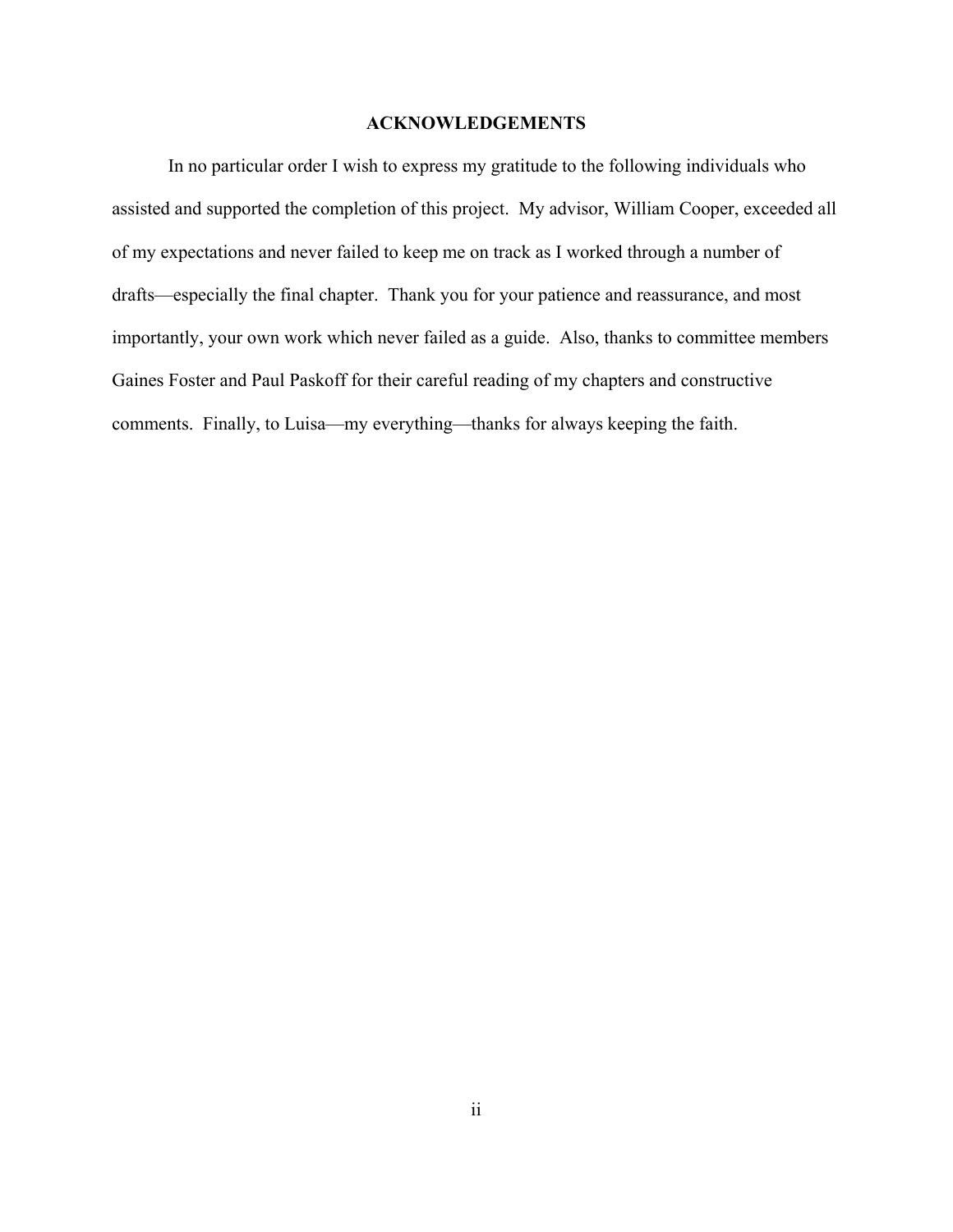# **TABLE OF CONTNENTS**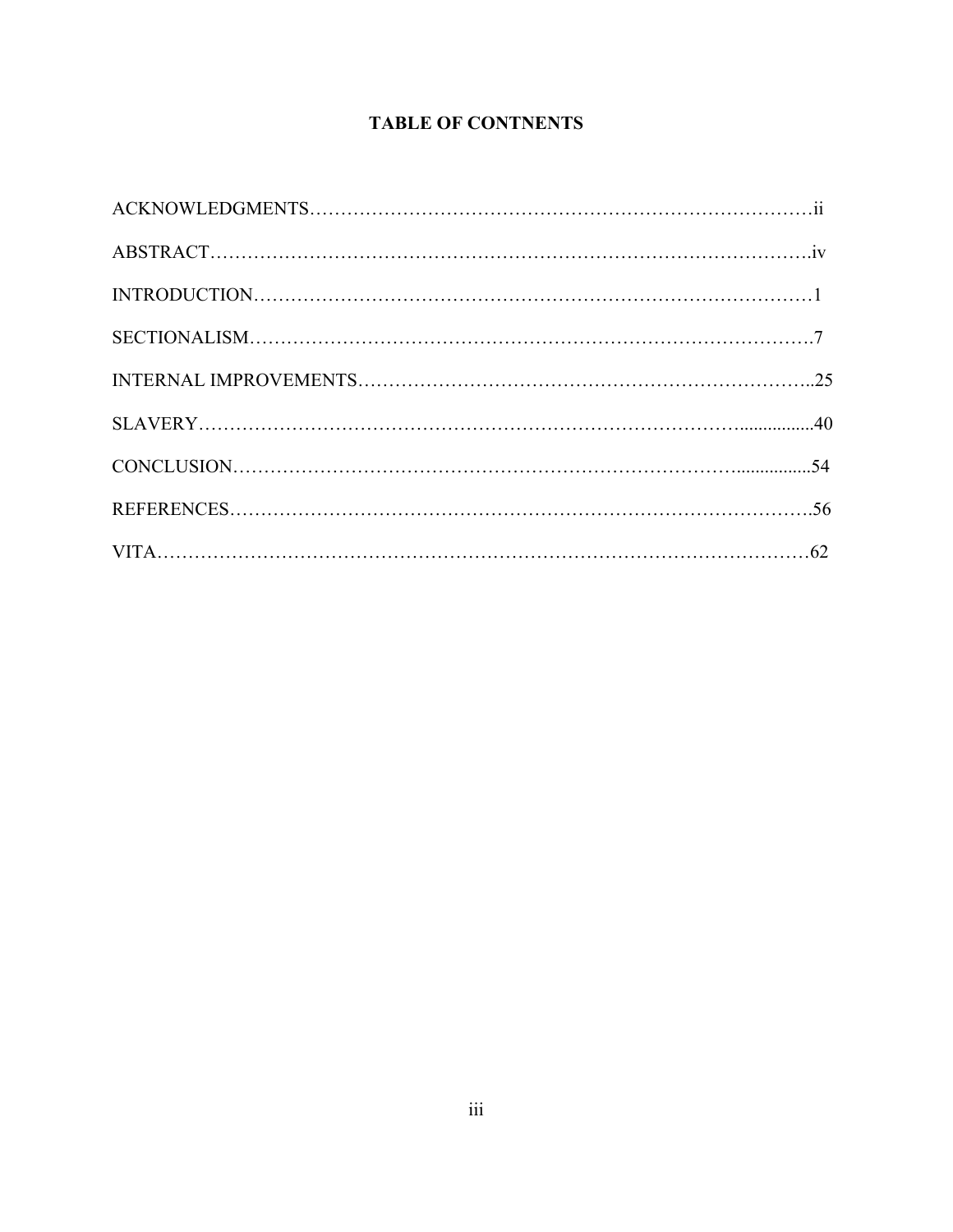#### **ABSTRACT**

The increased consensus among historians that the emergence of a market revolution engendered widespread economic, political, and social changes throughout the second quarter of nineteenth-century America has brought a number of provocative questions to bear on the antebellum South. Among *the* most provocative is the assertion that during the 1830s, a strain of reform-minded southern planters took it upon themselves to integrate the regions subsistence farmers into the market economy. The historian Harry Watson has asserted that a small, but influential, group of southern planters sought to confront Dixie's dilemma of pursuing a modern economy without cutting ties with the archaic and brutal system of slave labor. For these forward-thinking planters the promotion of internal improvements represented the most logical strategy for accomplishing such disparate goals.

Mississippi provides and excellent location to perform a test case. Specifically, this study will examine events in Mississippi beginning 1820, at the time of the state capitol's relocation to Jackson, until the economic crash of 1837. My purpose is to seek out attitudes and behaviors found in Watson's study, without overlooking events and circumstances particular to life in Mississippi during the 1820s and 1830s.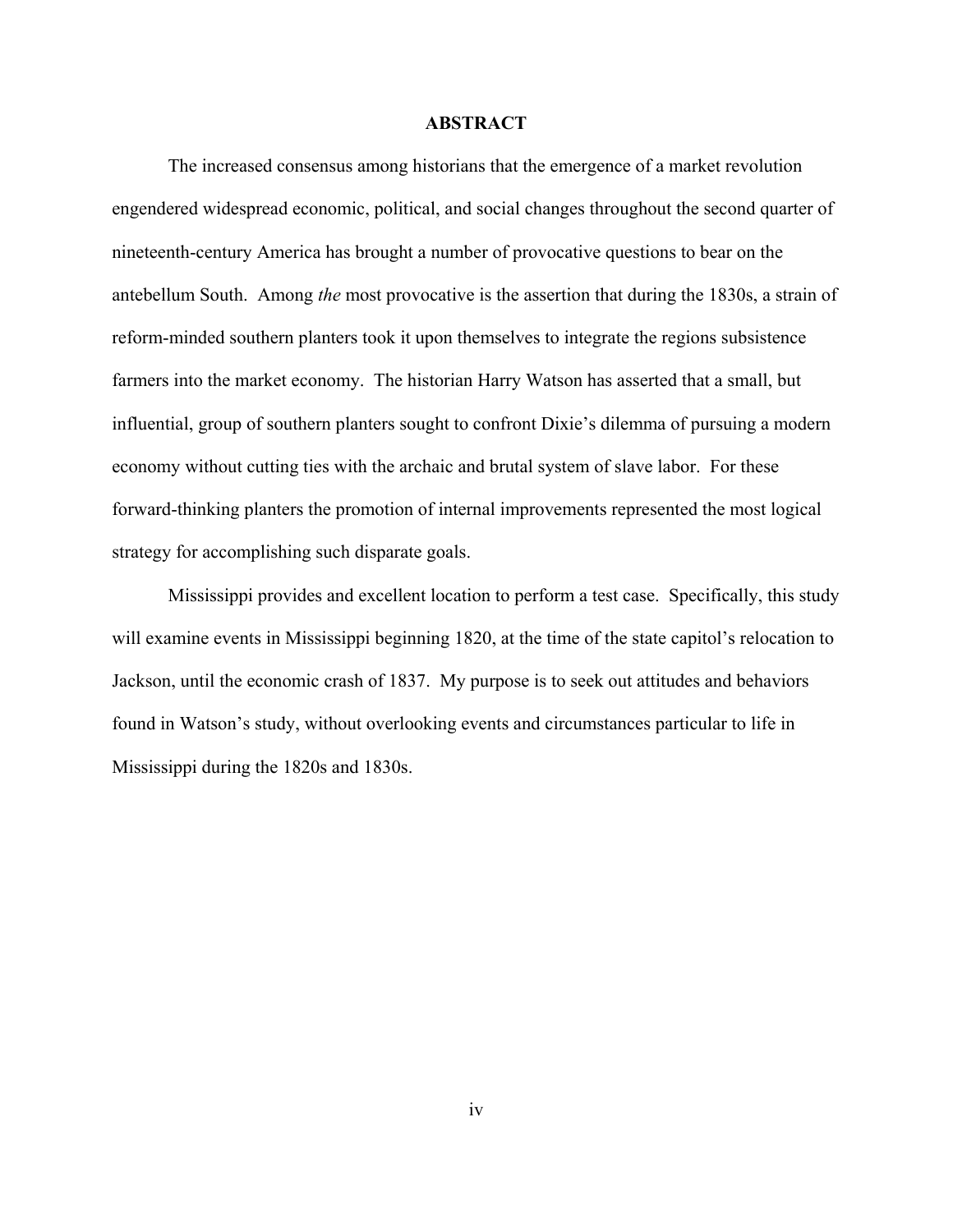#### **INTRODUCTION**

 In an essay published in 1996 historian Harry L. Watson attempted to integrate the antebellum South into national economic transformations resulting from what is widely labeled as a market revolution in America. Between the periods of the Revolution and the Civil War, primarily during the Jacksonian Era, the market revolution influenced all spheres of politics, economics, and religion bringing about a multitude of cultural changes in society and ushering in a modern capitalist age. However, Watson suggests, "The economic and cultural circumstances of the South make clear…that the regional impact of commercialization was highly uneven."1

The emerging market linked "farmers, planters, and merchants to national and international patterns of production and trade, laying the robust foundations of industrial power and creating commercial and financial institutions essential to a dynamic capitalist society." From the time of the Democrats contentious battles with Whigs over national economic policies to Abraham Lincoln's presidential election, the market influenced "fundamental shifts in the way American people conducted their lives and constructed their relationships with one another...shaping many of the rifts, conflicts, and inequalities that divided them."<sup>2</sup> Put another way, the market revolution highlights those who welcomed changes engendered by industrialization and those who resisted.

 A notable drawback is that the market revolution is not a historical event. When Democrats cast their votes in the presidential election of 1828 they were not voting against the social phenomenon of a *market revolution*—they were voting for Andrew Jackson. While

<sup>&</sup>lt;sup>1</sup> Harry Watson, "Slavery and Development in a Dual Economy: The South and the Market Revolution," in Melvyn Stokes and Stephen Conway, eds, *The Market Revolution in America: Social, Political, and Religious Expressions, 1800-1880* (Charlottesville, 1996), 44. 2

<sup>&</sup>lt;sup>2</sup> Christopher Clark, "The Consequences of the Market Revolution in the American North," in Stokes and Conway, 23.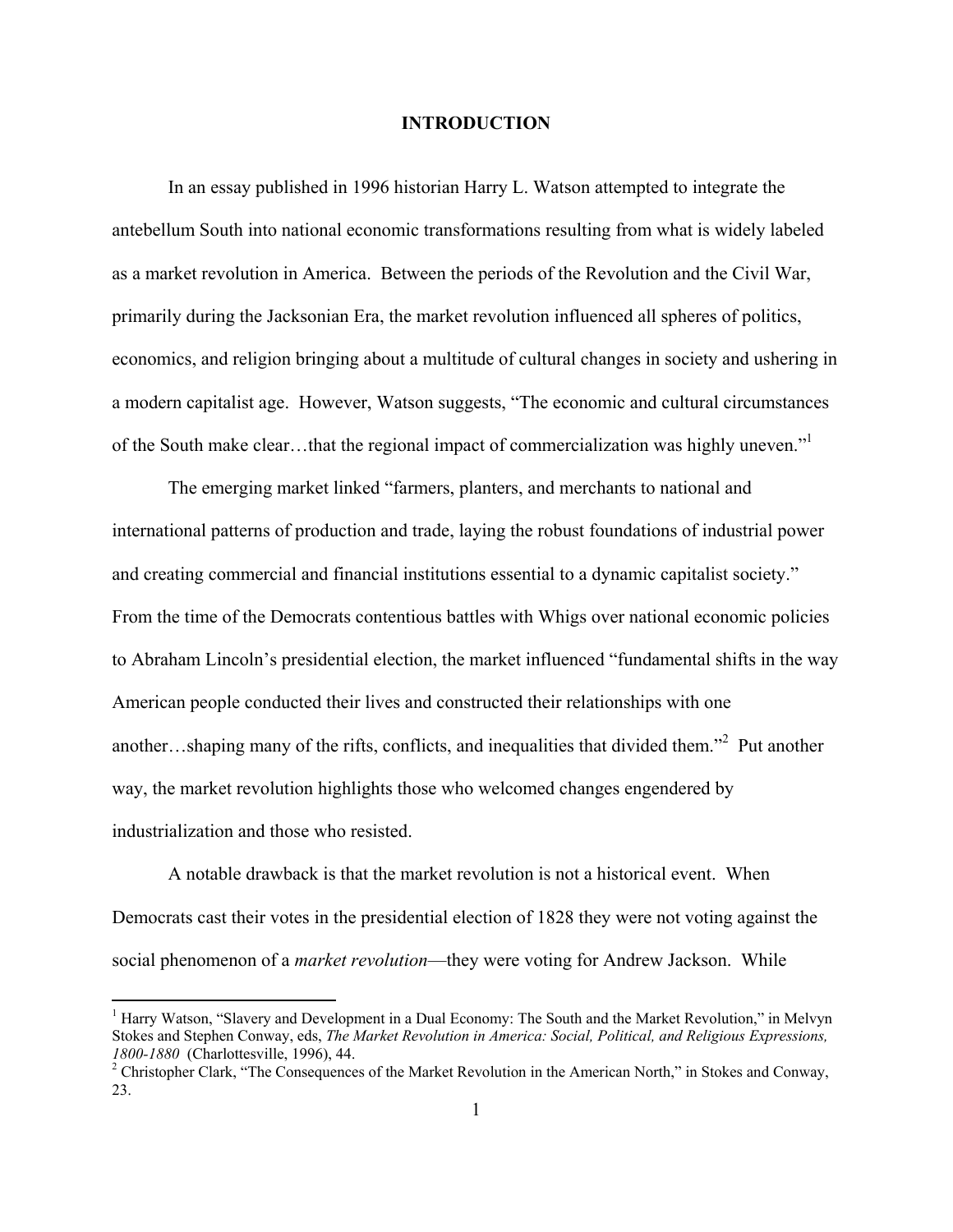analytical constructs assist historians in organizing and classifying historical events into manageable frameworks, they also have the negative effect of imposing ahistorical designs on the past. However, the market revolution *does* provide a suitable system of synthesizing such disparate events as the division and commoditization of labor, the Second Great Awakening of the 1830s, and the unresolved tensions between capitalism and democracy.

Scholars' attention to the market revolution will inevitably lead directly to explanations of societal changes, primarily in the industrialized North, while overlooking the agrarian South. If the market revolution is understood as the origin of modern capitalism in America, then it is easy to understand *why* scholars face such difficulty integrating the South.

While the North's financial and industrial enterprises prospered under a system of "free labor," the South remained largely an agrarian society built upon slave labor. A less obvious distinction between the two regions may be found in the South's "dual economy." Northern financial institutions, mercantile enterprises, textile mills, even farming, fall under the nexus of one single market based economy, while the South, according to some historians, hosted two separate economies.

Cotton planters' dependence on national and international markets was no different than that of any northern merchant, which resulted in planters' acceptance of the realties of the marketplace—both good and bad. But there were others who opposed the uncertainty of the market and remained isolated from its influences. Subsistence farmers living throughout the South rejected the enticements of the market, choosing a modest life in return for personal autonomy. For those independent farmers the risks of entering the volatile market outweighed

2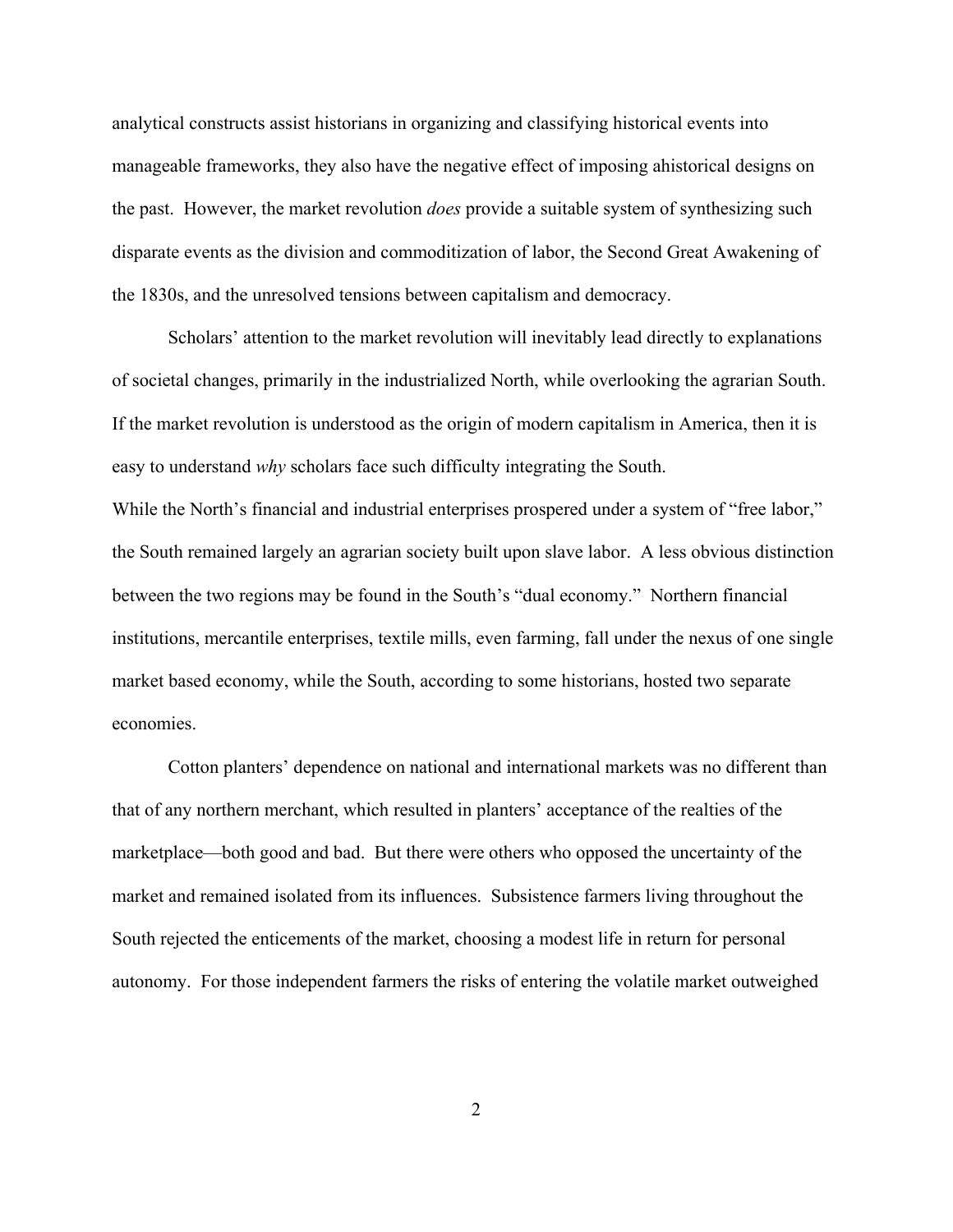its rewards. The South's dual economy coupled with its brutal and archaic practice of slave labor determined its idiosyncratic ties to the market revolution.<sup>3</sup>

Harry Watson's essay "Slavery and Development in a Dual Economy: The South and the Market Revolution" is an imaginative and complex attempt to demonstrate how southerners especially planters—reconciled their embrace of a modern economy while promoting the cruel practices of chattel slavery within a dual economy. In his study of antebellum North Carolina, Watson finds evidence that reform minded politicians and planters understood the shortcomings of the dual economy and sought to remove it as a barrier to modernization.

Edward Lee Winslow, the president of a plank road under construction in western North Carolina, comprehended better than most the importance of embracing economic progress especially transportation. Winslow calculated that farmers living throughout the backcountry would benefit greatly by traveling by road to save time, while the volume of traffic on roads might increase by ten to twelve percent. More importantly, improved transportation might bring more farmers to market increasing the overall wealth of the region. In a sanguine message Winslow declared, "Man was placed on the earth to subdue and conquer it..., and there are no barriers which Nature has erected, which may not be overcome with energy and exertion. Improve and cheapen the means of transportation,—relieve the productive labor of the country of the evils arising from bad roads,—give a quick and healthful circulation through all the arteries of trade,—and raise the value of all descriptions of property, to say nothing of the blessings of the improvement in the social and religious condition of the population..."<sup>4</sup>

<sup>3</sup> Steven Hahn, *The Roots of Southern Populism, Yeoman Farmers and the Transformation of the Georgia Upcountry, 1850-1890*, (New York: Oxford University Press, 1983); Morton Rothstein, "The Antebellum South as a Dual Economy: A Tentative Hypothesis," *Agricultural History* 41 (October, 1967). 4

Watson, "Slavery and Development in a Dual Economy", 43.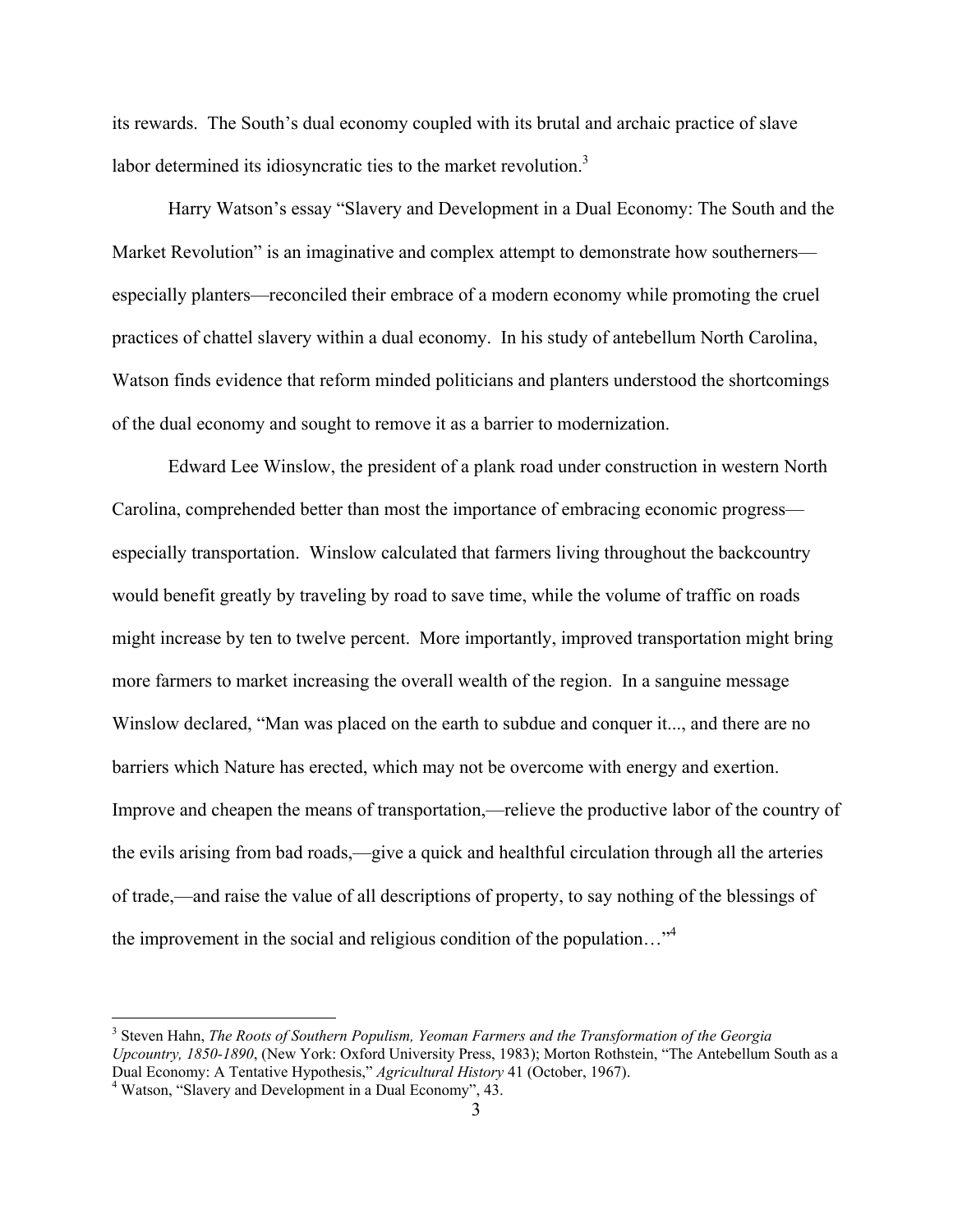Winslow's optimism is representative of most nineteenth-century champions of internal improvements. While the economic advantages were self-evident, promoters always emphasized the cultural advantages that networks of transportation might bring to isolated, rural outposts. Of course enthusiasm often masked a defensive posture among advocates for internal improvements.

Watson notes Winslow's "defensiveness and frustration" at the time of his statements, and asks, "Why, as late as 1850, were some southern Americans apparently still indifferent to the benefits of internal improvements?"<sup>5</sup> The answer, of course, is the South's dual economy and the apprehension it sustained among independent producers who feared the uncertainties of the market. Watson agrees that sections of the South had already been linked to the Atlantic market by the seventeenth century, while others remained isolated as late as the middle of the nineteenth century. Overtime, reformers worked to accelerate change and bring isolated parts of the South into the sphere of the market, which promised to "cement thereby the loyalties of nonslaveholding whites to the threatened institution of African slavery."<sup>6</sup>

Watson's assertions are as compelling as they are contentious. The suggestion that an organized group of "reform minded" planters actively sought to integrate backcountry farmers into national markets to promote the overall wellbeing of slavery in the South is certainly stimulating, but also raises many questions. The most important question Watson's essay raises is who else, besides those reformers living in North Carolina, promoted internal improvements with the intent to encourage staple crop production and slave ownership among subsistence farming communities?

 $\overline{a}$ <sup>5</sup> *Ibid*,44. 6 *Ibid*, 44.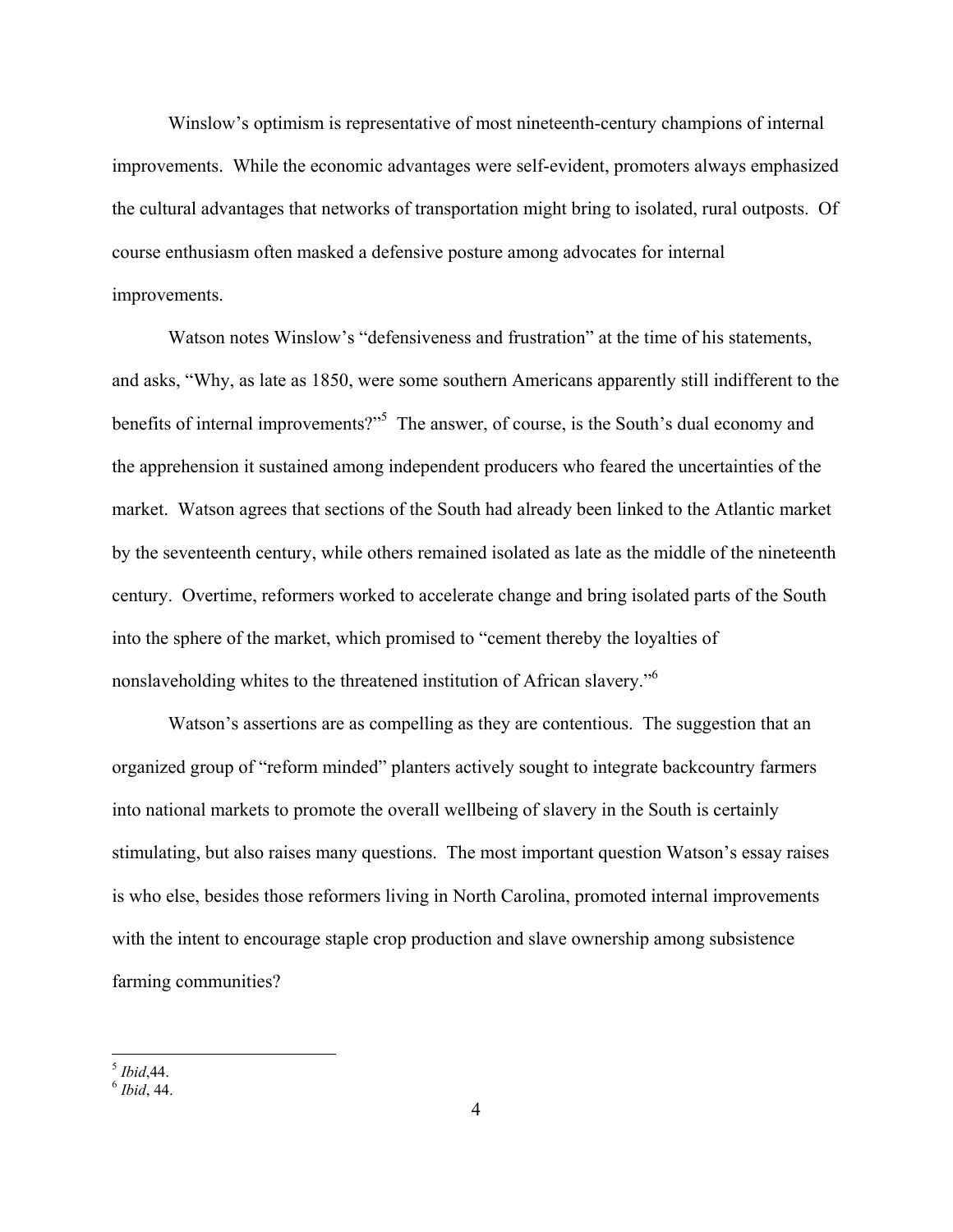A number of factors must be in place to test Watson's ideas in other states. First, any test case must begin within the boundaries of a southern state before the Civil War ensued. Second, at least two distinct geographic regions within a single state must be compared, and the demographics and attitudes of the citizens living within those separate regions must reflect patterns of thought and behavior similar to those found in Watson's North Carolina.Third, public debates and tensions over the construction of internal improvements are a necessity*.*  Finally, all of these factors must be considered within the context of growing national and local concerns over the present and future conditions of slavery, beginning in earnest, around the time of Andrew Jackson's presidency.

For all of these reasons antebellum Mississippi provides and excellent location to perform a test case. Specifically, this study will examine events in Mississippi beginning 1820, at the time of the state capitol's relocation to Jackson, until the economic crash of 1837. Of course, Mississippi is its own state and any comparison to other southern states must not be too rigid. My purpose is to seek out attitudes and behaviors found in Watson's study, without overlooking events and circumstances specific to life in Mississippi during the 1820s and 1830s.

 The importance of Watson's essay is evident in its suggestion that "the reformers pronouncements reveal a bitter struggle on the part of proslavery 'progressives' to 'modernize' the South by bringing its yeomanry population under the sway of commercial agriculture and the bourgeois values of hard work and self improvement." As a result "...southern reformers would have abolished the dual economy, recruited the yeomanry to wider slave ownership and greater commercial production, and ultimately pushed the plantation system into the South's remotest

5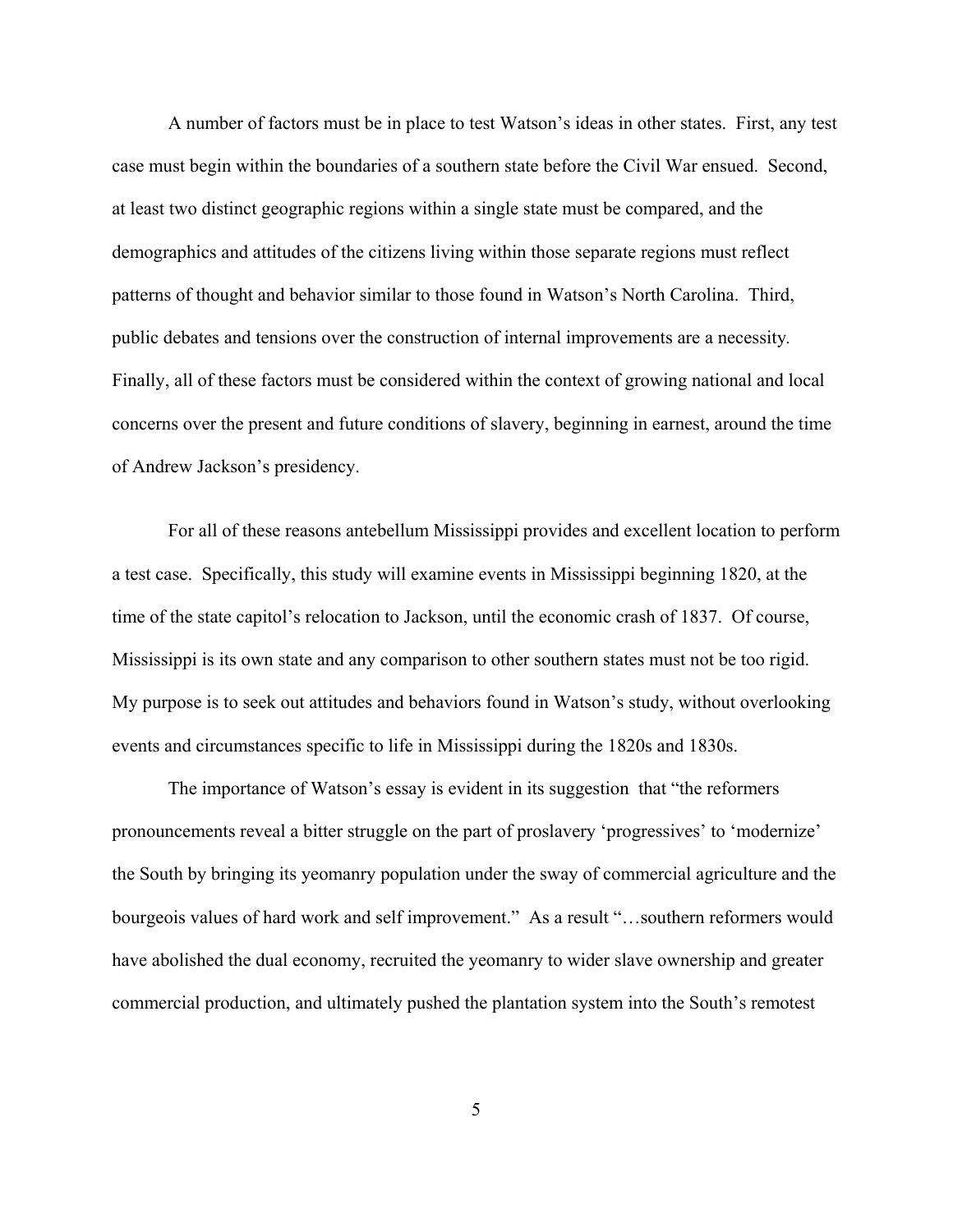corners."<sup>7</sup> Implicit in Watson's view is a need among slave owning elites to buttress the institution of slavery from increased scrutiny and attacks. Planters and politicians alike knew well what "wider slave ownership" meant to the future of the South.

 $\overline{a}$ <sup>7</sup> *Ibid*, 59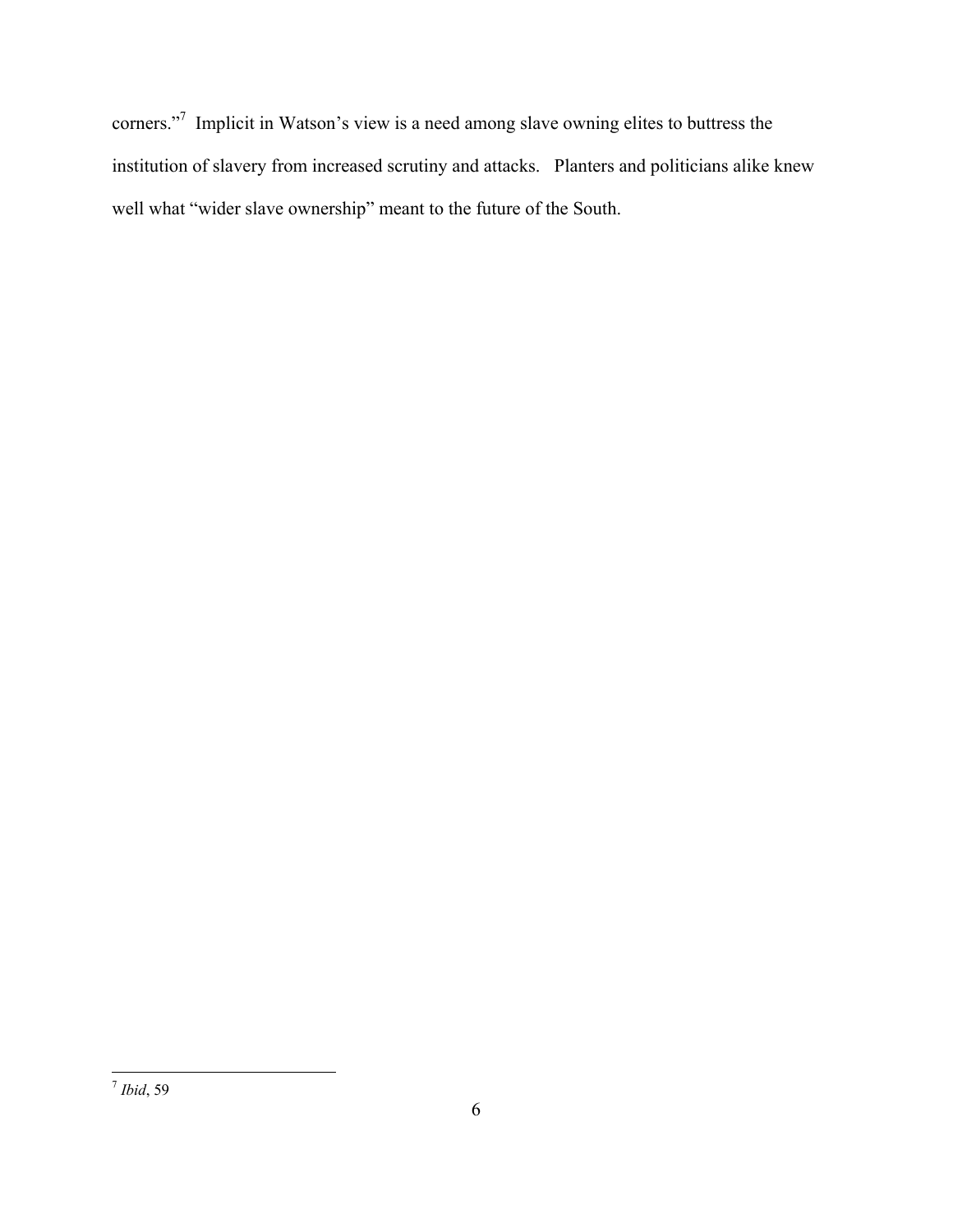#### **SECTIONALISM**

The idea of a unified and distinct South has received increased scrutiny over the years, prompting some scholars to question the future of southern history, and presumably southern historians.As one scholar has written, "The very story of the south is a story of unresolved identity, unsettled and restless, unsure and defensive. The South, contrary to so many words written in defense and in attack, was not a fixed, known, and unified place but a place of constant movement, struggle, and negotiation."<sup>1</sup>

The earliest interpretations of a monolithic South have been assaulted on all fronts, resulting in new interpretations and a medley of fresh curiosities for scholars to explore.<sup>2</sup> New findings have revealed a South, "that is more complicated than the stories we tell about it."<sup>3</sup> But despite the enthusiasm generated by new avenues of study emphasizing the importance of class, gender, and race, the history of a "more complicated" South continues to engender frustration.

Threadbare generalities and order have been replaced with a fragmented body of literature that borders on incoherence, often bewildering the most dedicated scholars in the profession. While historians are encouraged to embrace the complexities of the past and relish the uncoiling of twisted facts, it is evident that scholars of Southern history strain to make sense of the region's peculiarity and ambiguity. For this reason many of the most influential studies in the last three decades have focused attention on specific southern states, steering clear of

<sup>&</sup>lt;sup>1</sup> Allen Pred, Making Histories and Constructing Human Geographies: The Local Transformation of Practice, *Power Relations, and Consciousness* (Boulder, Westview, 1990) 2

<sup>&</sup>lt;sup>2</sup> The number of influential works is too diverse and vast to list here. For one of the more recent and cogent demonstrations of a diverse South during the antebellum era, see William W. Freehling, *The Road to Disunion: Secessionists at Bay 1776-1854* (New York: Oxford University Press, 1990). Early influential works include, David Potter*, The South and the Sectional Conflict* (Baton Rouge: Louisiana State University Press, 1968), and Michael Holt, *The Political Crisis of the 1850s* (New York and London: Norton, 1978). 3

<sup>&</sup>lt;sup>3</sup> Edward L. Ayers, "What We Talk About When We Talk About the South," in Edward L. Ayers, Patricia Nelson Limerick, Stephen Nissenbaum, and Peter S. Onuf, *All Over the Map: Rethinking American Regions* (Baltimore: The Johns Hopkins University Press, 1996), 81.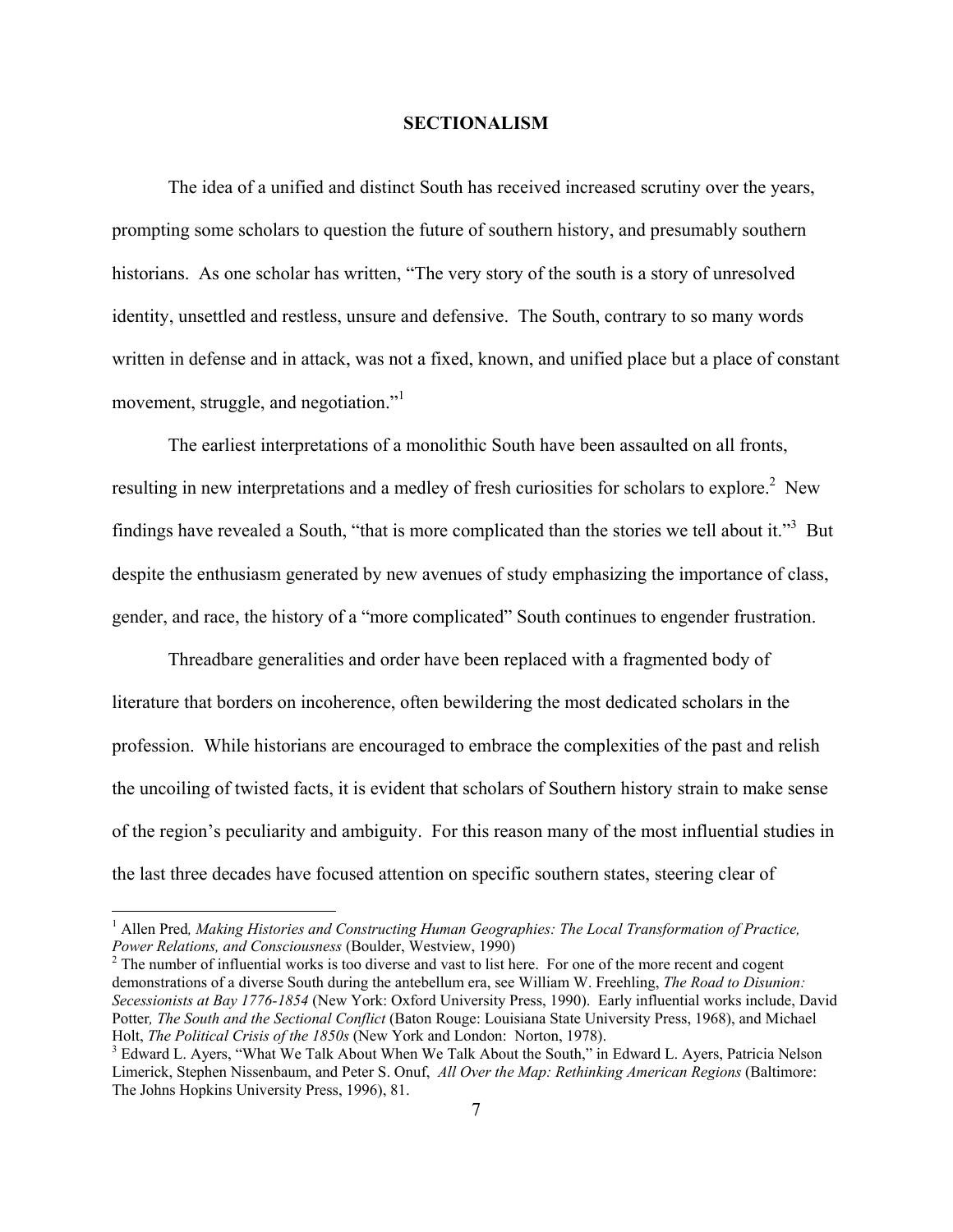attempts to generalize about the region as a whole. By discussing politics and economics, or cultural matters, local studies have confronted most of the troublesome questions facing scholars of the South. While the findings have been significant, the limited geographic scope of such studies leave many far reaching questions unanswered, and any promise of synthesis in doubt.<sup>4</sup>

The history of antebellum Mississippi, specifically the political and economic history of the state from the 1820s up until the economic depression of 1837, illustrates many of the issues discussed in previous local studies, but also demonstrates its own unique experiences that fail to blend neatly into an all encompassing history of the South. Popular topics include: intrastate antagonism, class stratification, the pervasive impact of a market based economy, the debate over whether or not antebellum southerners engaged in a capitalist economy or pre-capitalist paternalism, allegiances to national political parties, the hegemony of planters, the obscurity of yeoman, the tragic struggles and heroic efforts of four million slaves, and the centrality of slavery—and its defense—in southern politics.<sup>5</sup>

<sup>&</sup>lt;sup>4</sup> Some of the most insightful local studies of social tension and political change in antebellum, see J. Mills Thornton III, *Politics and Power in a Slave Society: Alabama*, 1800-1860 (Baton Rouge: Louisiana State University Press, 1978); Harry L. Watson, Jacksonian *Politics and Community Conflict* (Baton Rouge: Louisiana State University Press, 1981); Lacy K. Ford, *Origins of Southern Radicalism: The South Carolina Upcountry, 1800-1860* (New York: Oxford University Press, 1988); Stephanie McCurry, *Master of Small Worlds: Yeomen Households, Gender Relations, & the Political Culture of the Antebellum South Carolina Low Country*, (New York: Oxford University Press, 1995). For several titles that address changes after the Civil War and are particularly relevant to this study, see Steven Hahn, *The Roots of Southern Populism, Yeoman Farmers and the Transformation of the Georgia Upcountry, 1850-1890*, (New York: Oxford University Press, 1983); Michael Wayne, *The Reshaping of Plantation Society: The Natchez District, 1860-1880, (Urbana: University of Illinois Press, 1990).* <sup>5</sup> For discord between various southern states, see William W. Freehling, *Road to Disunion*. On the subject of class conflict in the South, see Ford, *Origins of Southern Radicalism*, Harry L. Watson, "Conflict and Collaboration: Yeoman, Slaveholders, and Politics in the Antebellum South," *Social History*, 10 (October, 1985): 273-298, and J. William Harris, *Plain folk and Gentry in a Slave Society: White Liberty and Black Slavery in Augusta's Hinterlands* (Middletown: Wesleyan University Press, 1985). The best synthesis on the impact of market forces in the antebellum South is, Charles Sellers, *The Market Revolution: Jacksonian America, 1815-1846* (New York: Oxford University Press, 1991); also Gavin Wright, *The Political Economy of the Cotton South: Households, Markets, and Wealth in the Nineteenth Century* (New York: Norton,1978). Regarding "paternalism", see Eugene Genovese, *The Political Economy of Slavery: Studies in the Economy and Society of the Slave South* (New York: Vintage Books, 1965); *Roll Jordon, Roll: The World the Slaves Made* (New York: Oxford University Press, 1974). For capitalism, see James Oakes, *Slavery and Freedom: An interpretation of the Old South* (New York: Oxford University Press, 1989). On political allegiances, see Holt, *The Politics of 1850*; *William J Cooper's, The South and the Politics of*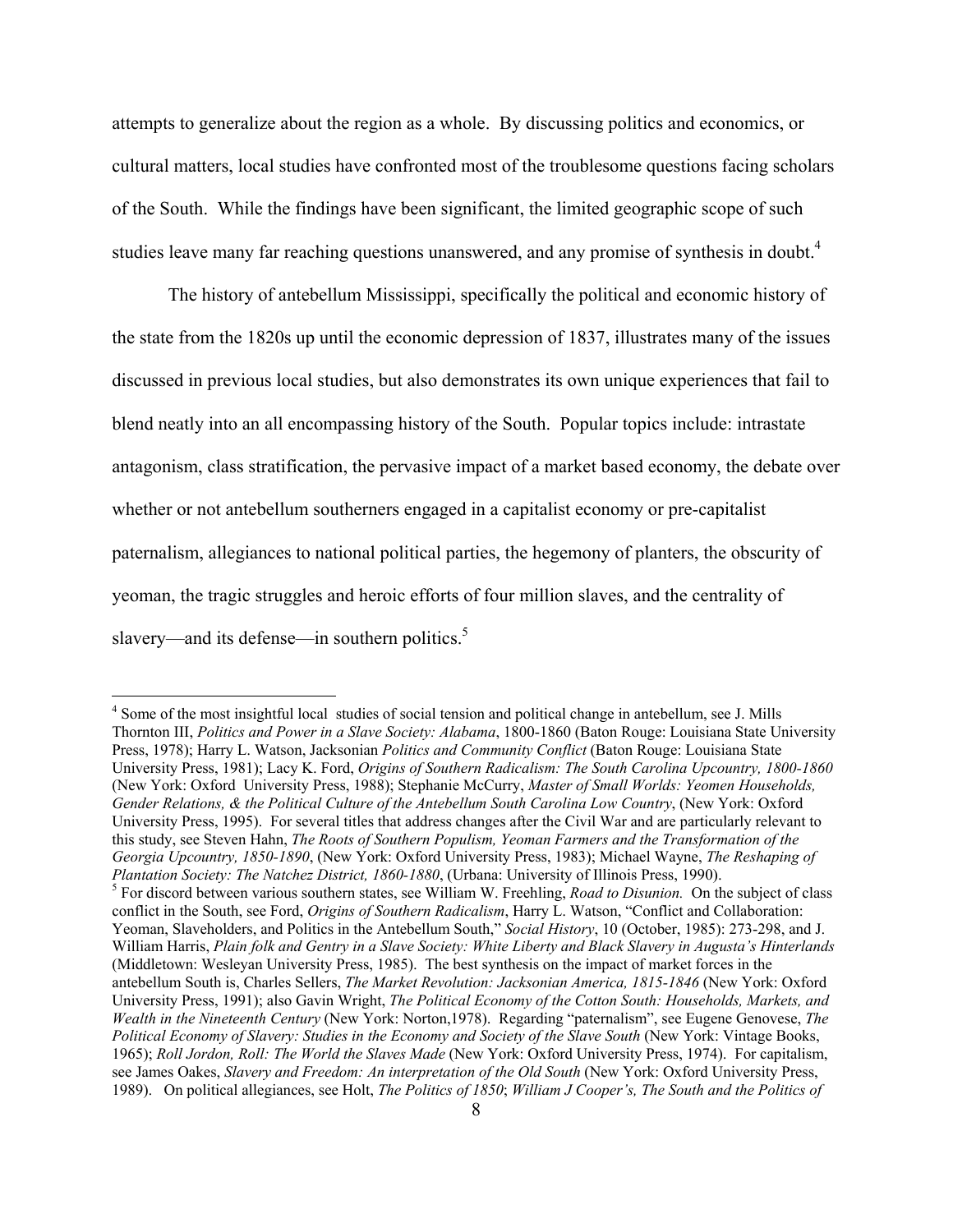By the 1820s the inhabitants of Mississippi had already begun to engage in internal sectional disputes, which exposed class stratifications and dictated allegiances to national party politics. Clearly market forces were already at work along the Mississippi River, illustrated by the disproportionate accumulation of wealth among the river counties. The territory's first settlers recognized the promising opportunities that awaited them along the Mississippi River, leaving the lands to the east unsettled. Those who could not compete economically, or arrived later, were forced to settle to the east of the river counties, where the soil was less fertile and prosperity uncertain.

Situated along, or near, the banks of the Mississippi River, the five river counties dominated the economic and political landscape of Mississippi throughout most of the 1820s. Consisting of Wilkinson, Adams, Jefferson, Claiborne, and Franklin counties, the river region's elites enjoyed fabulous wealth and decisive influence in state politics. Although prosperity took time, the earliest settlers of the river counties managed to carve a civilized society out of a frontier wilderness.

The oldest and most prominent of these Lower Mississippi Valley settlements was the town of Natchez. Named for the Natchez Indians, the town rested along the lofty bluffs overlooking the river and quickly established itself as a pivotal trading post in the West. $<sup>6</sup>$  By the</sup> 1720s settlers of mostly French descent were turning out significant quantities of indigo, rice,

1

*Slavery*: 1828-1856 ( Baton Rouge: Louisiana State University, 1978). On the social dominance of planters, see James Oakes, *The Ruling Race: A History of American Slaveholders* (New York: Oxford University Press, 1982). For a classic study of yeoman in the South, see Frank L. Owsley, *Plain Folk of the South* (Baton Rouge: Louisiana State University, 1949); for the best recent study, see Steven Hahn, *The Roots of Southern Populism*. For two distinct interpretations of slave experience, see Kenneth Stamp, *The Peculiar Institution* (New York: Vintage Books, 1956); Genovese*, Roll Jordan Roll*. Finally, the clearest argument for the preponderance of slavery's defense in southern politics is William Cooper, *Liberty and Slavery: Southern Politics to 1860* (New York: Knopf, 1983). <sup>6</sup> The Natchez Indians established upwards of sixty villages up down the Lower Mississippi Valley stretching three hundred miles to the north of where the town of Natchez stands today. For details into the early history of the Natchez District see D. Clayton James, *Antebellum Natchez* (Baton Rouge: Louisiana State University Press, 1968), 1-2.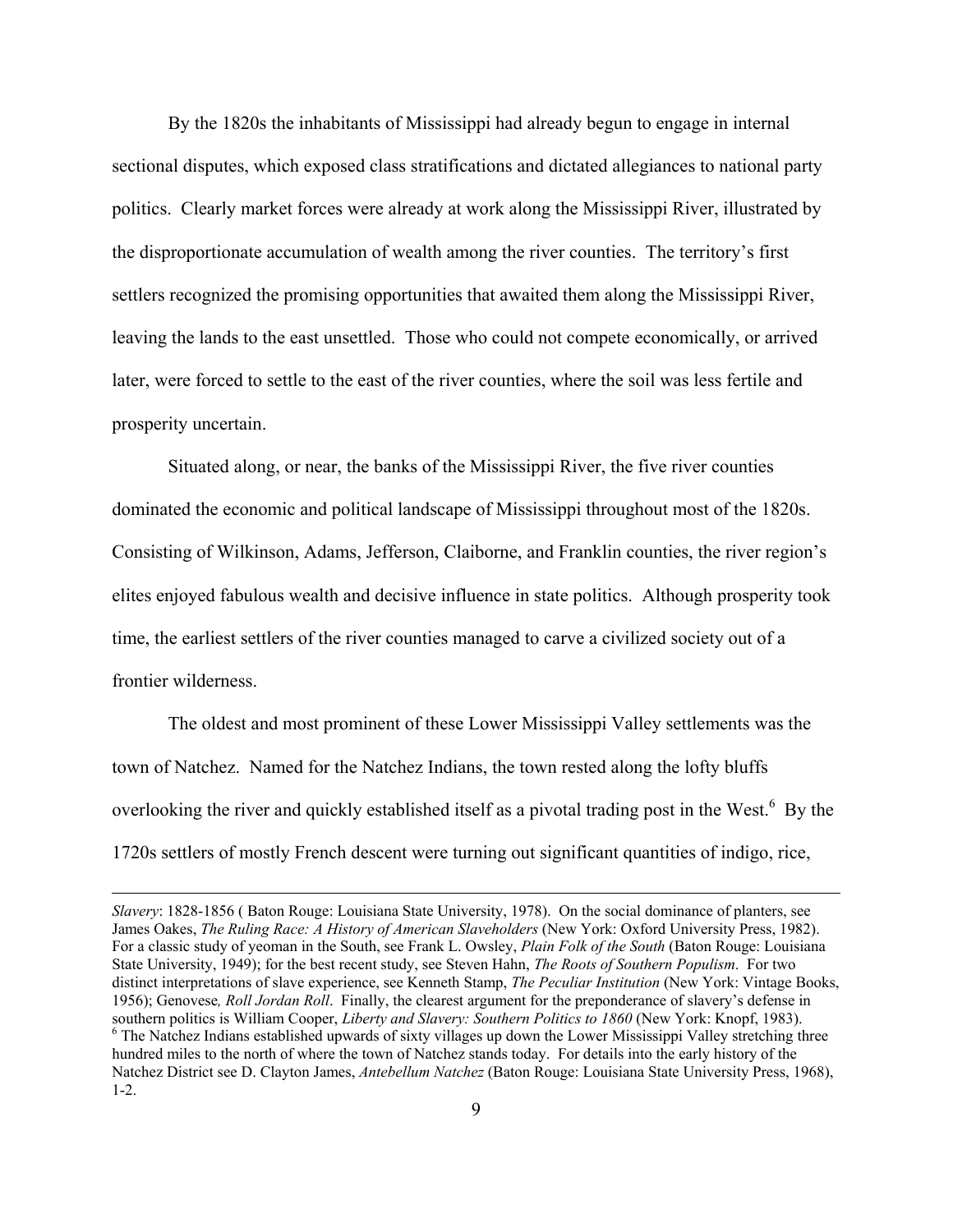cotton, pitch, and timber, all to be exported to domestic and world markets. The trade of horses, acquired from the Spanish in Texas, was especially lucrative and critical to the commercial successes of Natchez and its unrelenting competition with markets in New Orleans and Mobile. By the middle 1720s Natchez was not only emerging as center of trade, but also showing promise as a stable settlement as its population and wealth began to climb.

Reports in 1723 reveal a populace of 303, including over one hundred black slaves; by 1777 totals had swelled to 713 including 280 slaves. Predictably, the amount of cleared land for domestic and agricultural use increased as the population of the river counties continued to swell.<sup>7</sup> By 1800 the population of what was now referred to as the Natchez District exceeded four thousand inhabitants and showed few signs of receding. But regardless of the steady growth and expansion of the District, Natchez remained very much a frontier community.8

Before 1796 very little cotton was exported from Natchez and cultivators chose to expend their efforts growing tobacco and indigo instead. It is well known that the introduction of Eli Whitney's cotton gin greatly impacted the production of cotton throughout the south, and Mississippi was no different. The once primitive economic life of the Natchez District soon subsided, and its residents began to evince the modern behaviors and attitudes exhibited among market oriented regions of the South.

By 1803 the United States' opportune purchase of the Louisiana Territory precipitated greater changes throughout the Mississippi region. The acquisition of Louisiana immediately provided the river counties with a secure political future and removed the threat of interference from foreign states. The purchase also accelerated the transformation of the river counties from a wilderness outpost, and improved the exportation of goods along the Mississippi River—

 $^7$  *Ibid*, 7-9.

Charles S. Sydnor, *A Gentleman of the Old Natchez District* (Durham: Duke University Press, 1938), 15.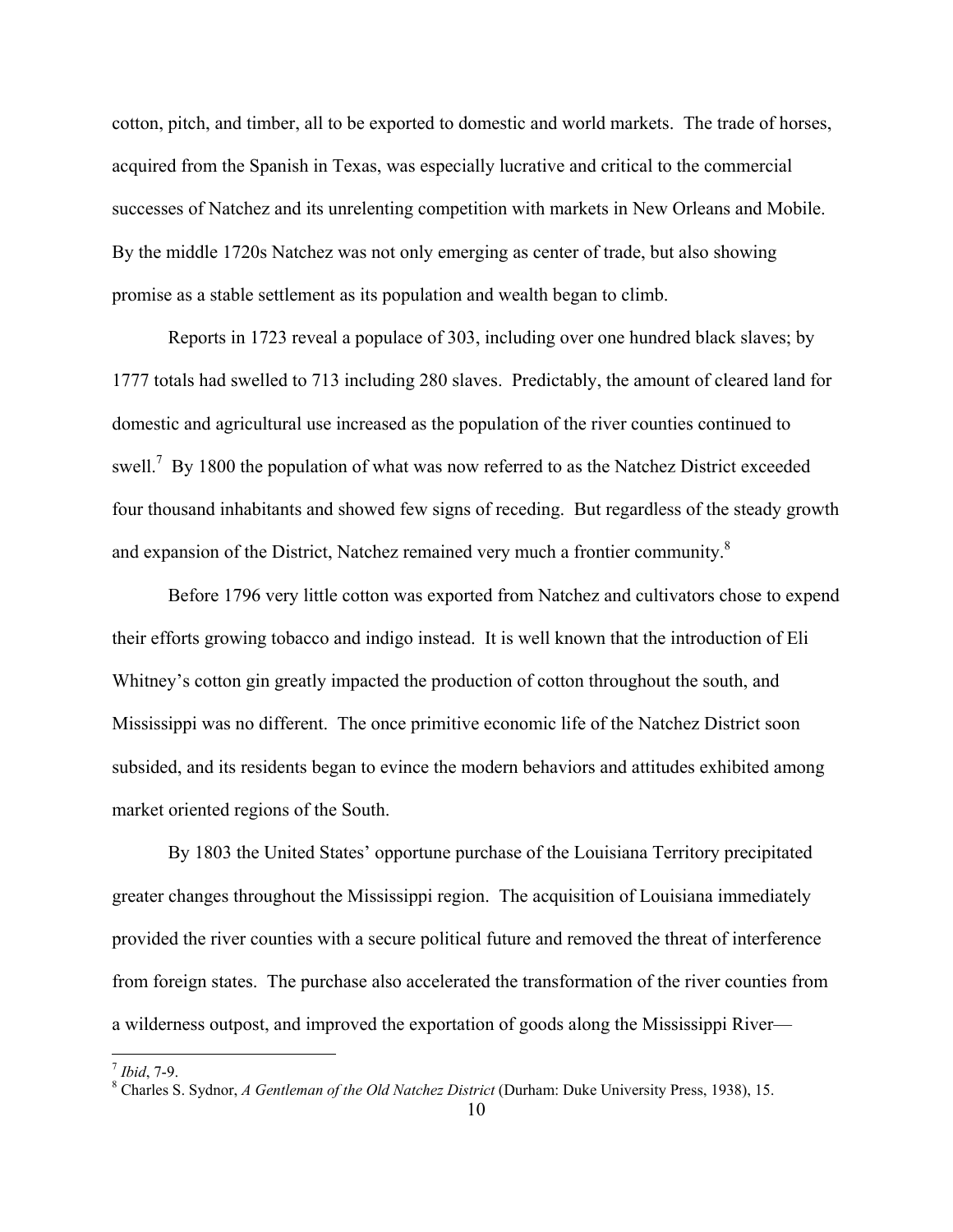including cotton.9 William Claiborne, a Mississippi historian and editor of the *Mississippi Free Trader* in 1840 noted, "After the acquisition of the country by the Americans the population increased very rapidly, and the Spanish and other foreign classes as rapidly disappeared."<sup>10</sup>

Stability and security also resulted in an increase in immigration, which in turn brought diversity and a measure of sophistication to the river counties. As historian Charles Sydnor writes, "Life began to move at a higher plane" and the "the raw conditions of life of the pioneer had bound his thoughts and activities to supplying the basic needs of physical life.<sup>"11</sup> Naturally, "The inhabitants of the Natchez region were experiencing about the turn of the century a notable upward movement in civilization…Cotton had become a sturdy economic foundation, and the acquisition of the region by the United States had given promise of a more stable political future."<sup>12</sup> With French and Spanish intrusions eliminated and the uncertainties of the frontier dispelled, the Natchez District's planters were free to move out of the shadows of the wilderness and self-assuredly look forward to a civilized society in which to build.

By the time of Mississippi's admission to the Union in 1817, a select group of Natchez District planters enjoyed a disproportionate amount of wealth and political influence. The prosperity of Natchez itself was visibly on display for all to see, and symbolized the region's commercial promise. But the great planters, merchants, and professional men could not anticipate the effects their success had on those who lived on the periphery of the plantations and counting houses. One historian contends that the early territorial era produced a relatively fluid social structure where mobility between the classes was "common." But the extraordinary

<sup>&</sup>lt;sup>9</sup> *Ibid*, 17-18.<br><sup>10</sup> J.F.H. Claiborne, *Mississippi as a Province, Territory, and State* (Baton Rouge: Louisiana State University press, 1964), 530.<br> $\frac{11 \text{}}{11 \text{}}$ *lbid*, 19.

<sup>&</sup>lt;sup>12</sup> Sydnor, *A* Gentleman of the Old Natchez District, 18.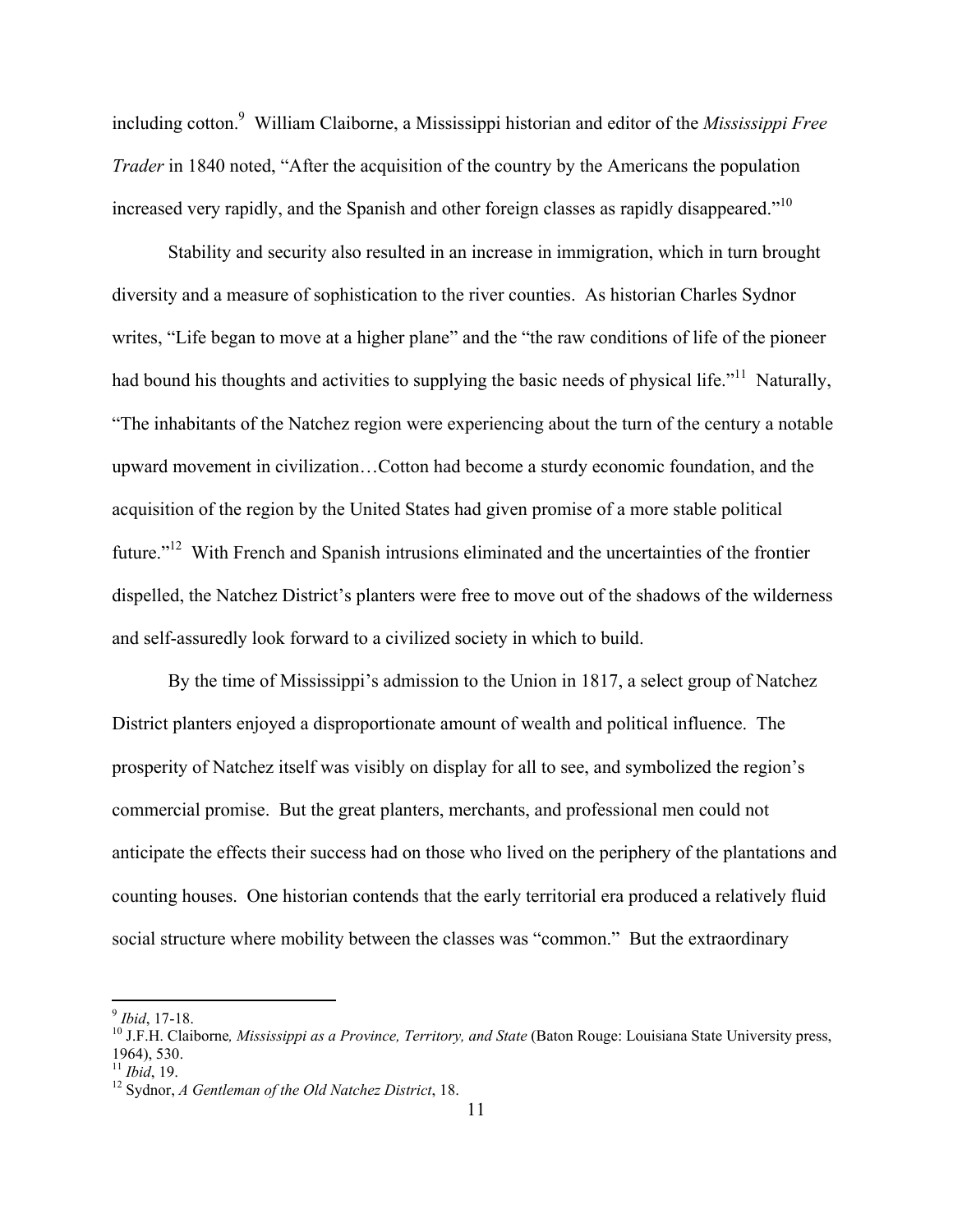growth of the cotton market throughout the 1820's had a profound impact on life along the Mississippi and by the end of the decade, "the growth of urbanization had produced not only some degree of order and sophistication at Natchez, but also a tendency toward class stratification."<sup>13</sup>

Residents of Natchez and its surrounding areas understood all too well the allure of the cotton market and went to great lengths to capture their piece of prosperity. Joseph H. Ingraham, a New Englander and faculty member of Jefferson College in near by Washington, noted the feverish ambition of Natchez residents when he wrote, "A plantation well stocked with hands, is the ne plus ultra of every man's ambition who resides at the south. Young men who come to this country, to make money, soon catch the mania, and nothing less than a broad plantation, waving with the snow white cotton bolls, can fill their mental vision."<sup>14</sup>

Another northern immigrant ,as well as, future governor and Southern Rights vicepresidential nominee, John A. Quitman could not believe his eyes when he disembarked from a steamer December 3, 1821 and stepped out onto the "oldest" and most "infamous" section of Natchez referred to as "Under-the-Hill."<sup>15</sup> Quitman immediately noticed the social and economic sway the Natchez aristocracy held over the region. By the time Quitman arrived in 1821 Natchez was still considered the political center of Mississippi politics; after all it was the capital of the state. But word had spread that the political dominance of the region was in

<sup>&</sup>lt;sup>13</sup> James, Antebellum Natchez, 137.<br><sup>14</sup> Joseph H. Ingraham, *The South-West, by a Yankee vol.1* (New York, 1835), 84-86.<br><sup>15</sup> Robert E. May, *John A. Quitman: Old South Crusader* (Baton Rouge and London: Louisiana State 1985), 19. Like Ingraham, John Quitman immigrated from the northeast, leaving behind his native Hudson River community of Rhinebeck, New York for the prospects of the Southwest.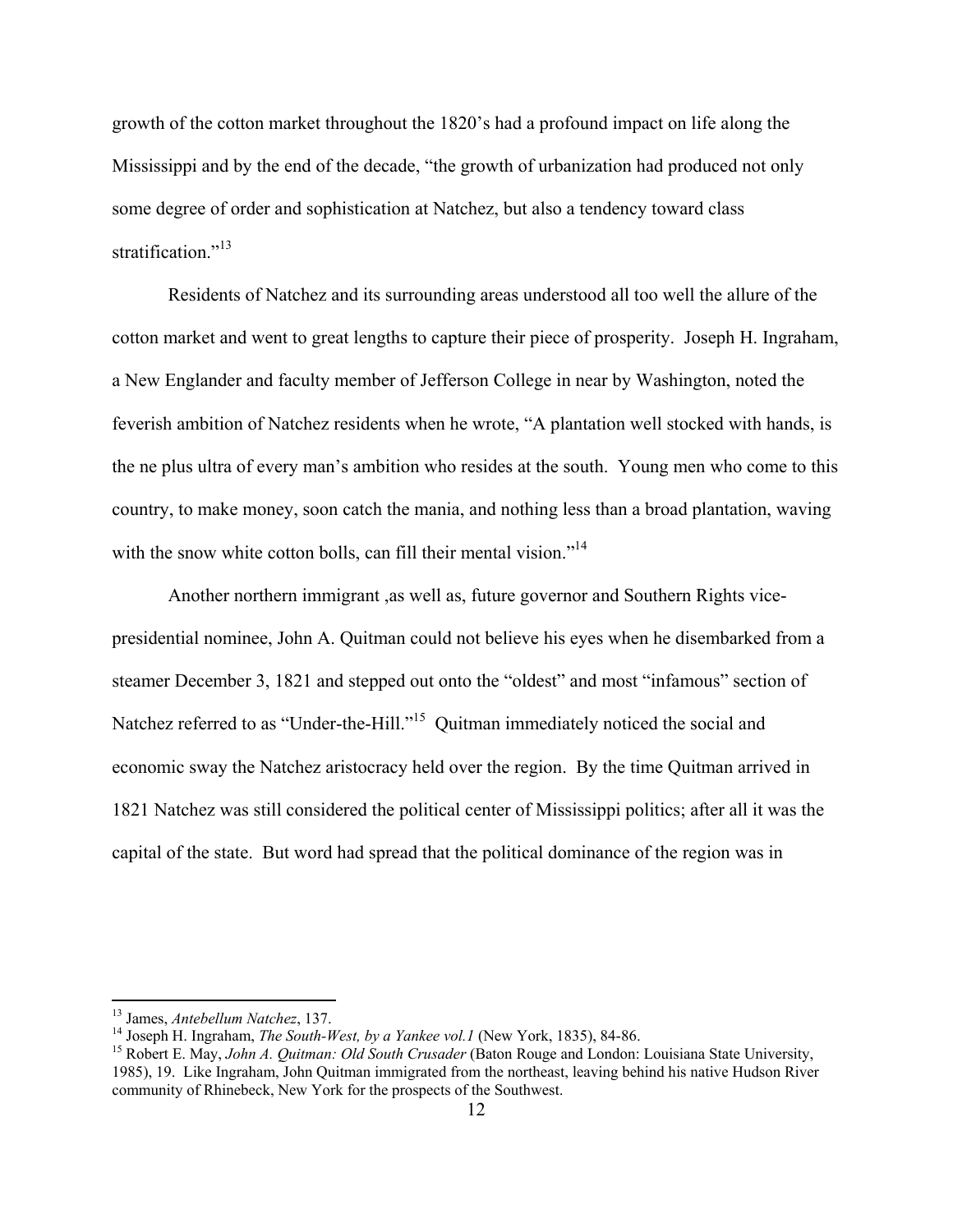jeopardy and the seat of government might be relocated to a more central location, farther east, to satisfy the emerging eastern settlements.<sup>16</sup>

Regardless of what rumors may have been circulating at the time, Quitman felt confident about his prospects after spending several days acquainting himself with all of Natchez' s civic amenities, including a three-story brick hospital, a coffeehouse, reading rooms, and "other symbols of cultural and social progress."<sup>17</sup> Quitman was seduced by the grandeur and extravagance of the plantation households located outside Natchez, removed from the mosquito infested swamps along the river. He noted that during yellow fever season, certain plantation owners accommodated residents who had fled town to avoid the risk of infection. Once settled in the lavish confines of the plantation, the townspeople enjoyed the hospitality of their hosts as they sipped mint juleps after breakfast, followed by riding and fishing in the afternoon. This "indolent, yet charming life" must have seemed like a dream to those unaccustomed to such leisure and luxury. While such privilege was far from common, over forty families in Natchez alone enjoyed similar standards of living, not to mention those plantation households scattered throughout the river counties. $18$ 

In his travels throughout the South in the 1850s Frederick Law Olmsted paid a visit to Woodville, Mississippi, located in the extreme southwest corner of the state in Wilkinson County. Bordered to the north by Adams County (Natchez) Woodville was representative of the planter society along the banks of the Mississippi. In May of 1854 Olmsted recorded in his travel journal, "The plantations are all large…No poor white people live upon the road, nor in all

 $16$  The relocation of the state capital in 1823 played a major role in Mississippi's internal disagreements and is particularly important in this study. The relocation of the capital to Jackson and the emergence of the eastern piney woods region as a major political factor in Mississippi politics will be discussed in greater detail in the following chapters.

<sup>17</sup> May, *John A. Quitman: Old South Crusader,* 20. 18 *Ibid*, 22.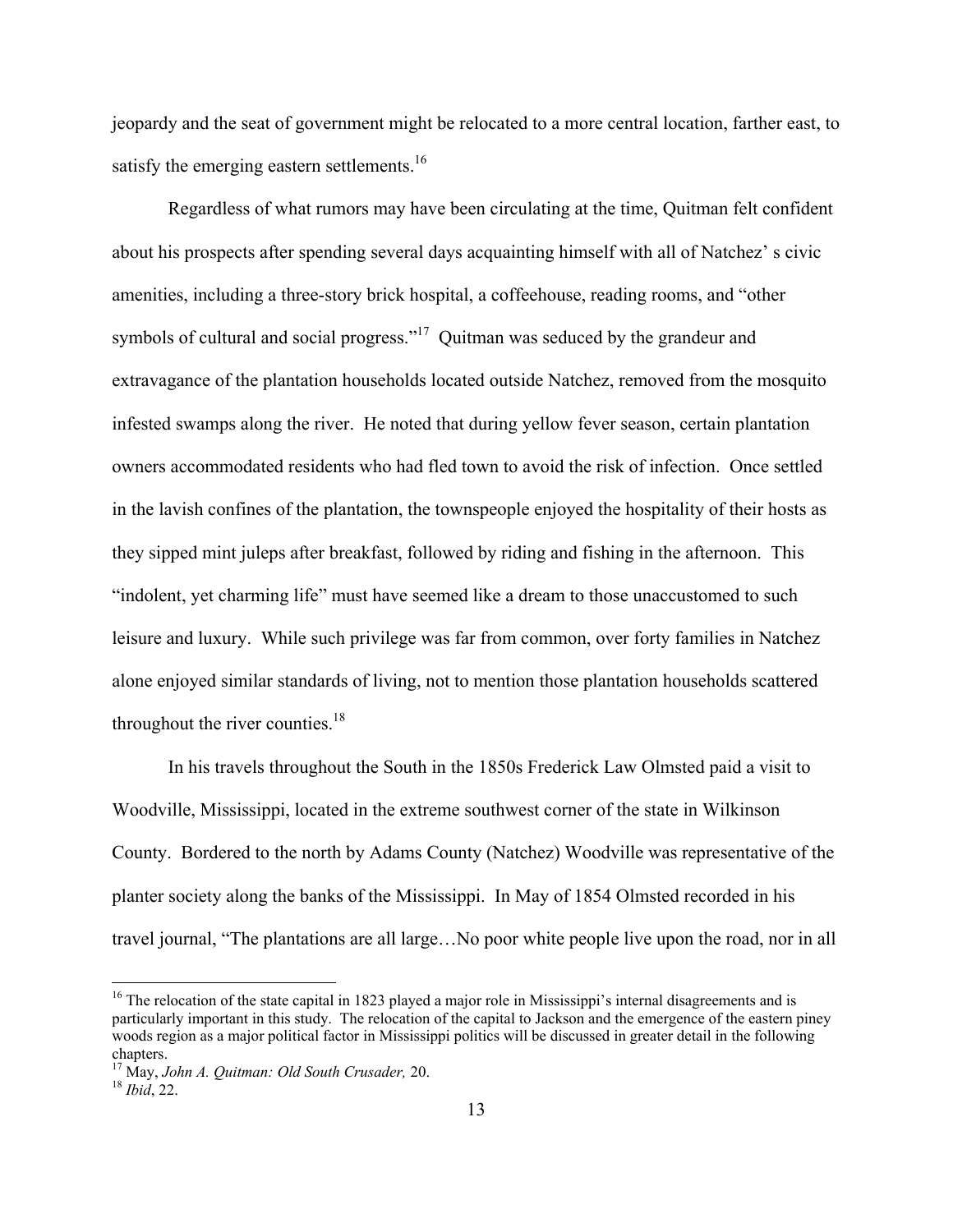this country of rich soils are they seen, except *en voyage*. In a distance of seventy-five miles I saw no houses without negro-cabins attached, and I calculated that there were fifty slaves, on average, to every white family resident in the country under my view."19

Olmsted's assessment of the planter's domination was accurate and his conclusions are supported by the steady increase of improved lands in Adams County from 1820 to 1860. By 1850 seventy percent of farms had 200 hundred or more acres of improved land; in 1860 seventy eight percent of farms contained 200 or more acres of improved land. During this same period farms with 1,000 or more acres of improved land increased from 11 percent to 14 percent. Similarly, non-slave land holdings in the county dwindled from 48 to 22 between 1850 and 1860, while slaveholder's farms increased from 133 to 209. Naturally, cotton production soared during this remarkable period of growth.20

As Frederick Olmsted traversed the "uneven" yet "well engineered" roads north of Woodville he not only observed the opulence of the region's plantations, but also took the time to interview some of its residents. Before leaving Woodville, Olmsted asked a local, "What sort of country is it, then, between here and Natchez?" The reply came in an unmistakably blustery tone, "Big plantations, sir. Nothing else, Aristocrats, Swell –heads, I call them, sir. Nothing but swell-heads, and you can't get a night's lodging sir. Beyond the ferry, I'll be bound, a man might die on the road 'fore he'd get [a] lodging with one of them." Working up to a fever pitch the resident warned, "You'll take note of 'em in Natchez. You can tell them by their walk. I noticed it yesterday at the Mansion House. They sort o' throw out their legs as if they hadn't got

1

<sup>&</sup>lt;sup>19</sup> Frederick Law Olmsted, *The Cotton Kingdom*, ed. Arthur M. Schlesinger Sr. (The Modern Library, 1984), 411.<br><sup>20</sup> James, *Antebellum Natchez*, 149.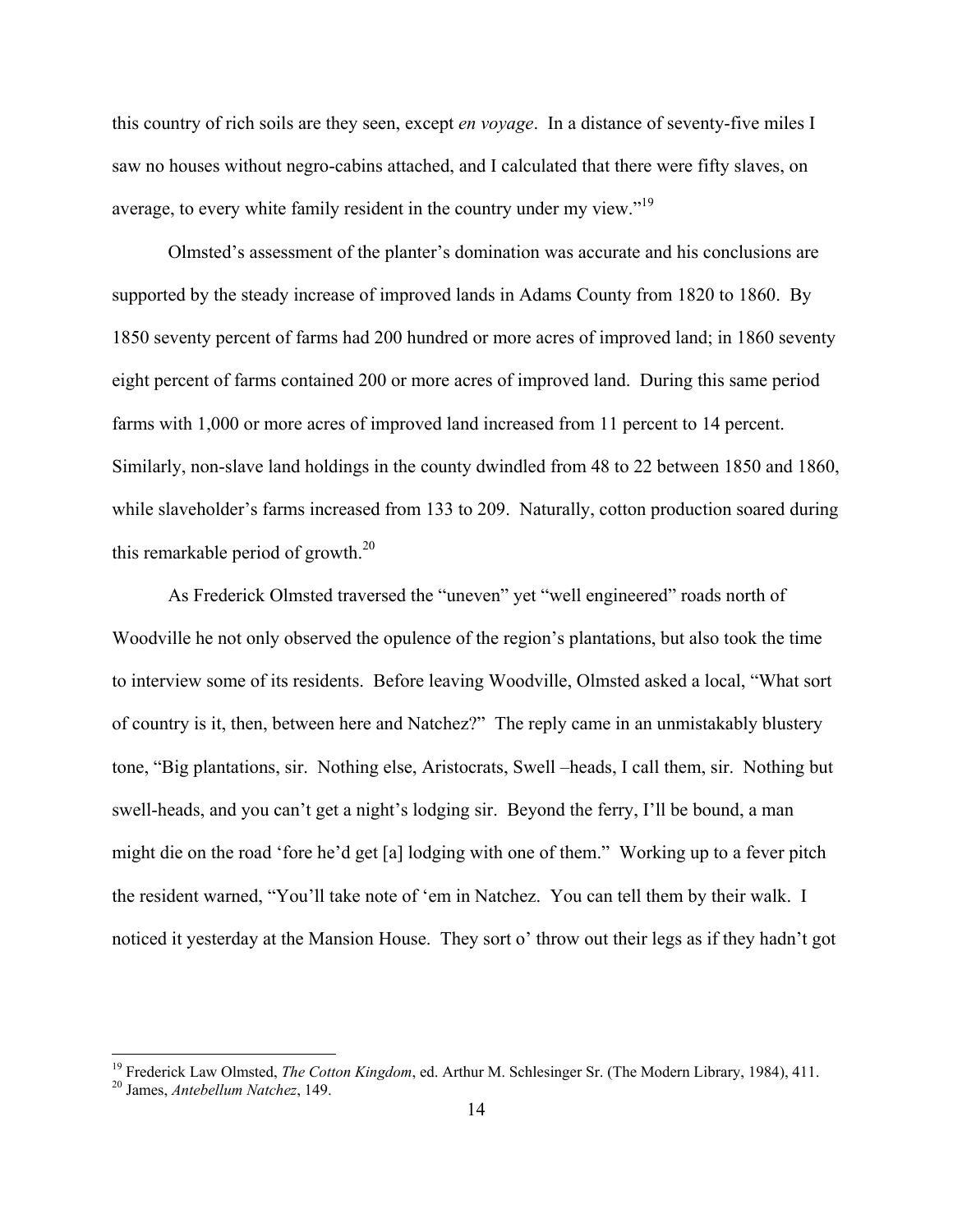strength enough to lift 'em and put them down in any particular place. They do want so bad to look as if they weren't made of the same clay as the rest of God's creation."<sup>21</sup>

Olmsted observed a class consciousness in Mississippi all too familiar to his own New York. The region's planters and financiers projected themselves as leaders of the community, often resulting in imperious attitudes and haughty behavior. The Natchez elite's snobbery is particularly infamous because, "The singular fact is that regardless of occupation this Natchez aristocracy was homogeneous at the start, and it became more homogeneous and caste-conscious through…intermarriage." Natchez as a community "seemed too animated by a common desire to build stately homes, to furnish them lavishly, and to ensure their retention by their own kinsmen $^{32}$ 

Clearly the foundation for such economic and social dominance in the 1850s found its origins back in the 1820s when established planting families held the majority of land, slaves, and social standing throughout the state.<sup>23</sup> But despite the prominence of the District's elite, there were others. While the population of slaves declined in urban centers throughout the South, the opposite was true of Natchez. From 1810 to 1860 the number of slaves in Natchez increased from 459 to 2,131. The rise in slaveholding took place primarily among middle and upper class business owners. Yet, "Little is known about slavery within the city limits."<sup>24</sup> What seems apparent is that whites and slaves coexisted in relative harmony, with few incidents.

Much of Natchez's free labor consisted of young men bound to their masters. Predictably, apprentices earned little, trading their time and energy for room and board, as well as, vocational training. Once apprentices fulfilled the terms of their contract, they were often

<sup>&</sup>lt;sup>21</sup> Olmsted, *The Cotton Kingdom*, 415-416.

<sup>&</sup>lt;sup>22</sup> Hodding Carter, *Lower Mississippi* (New York: Rinehart & Company Inc. 1942), 235. *23 Ibid*, 149. <sup>24</sup> James. *Antebellum Natchez*, 171.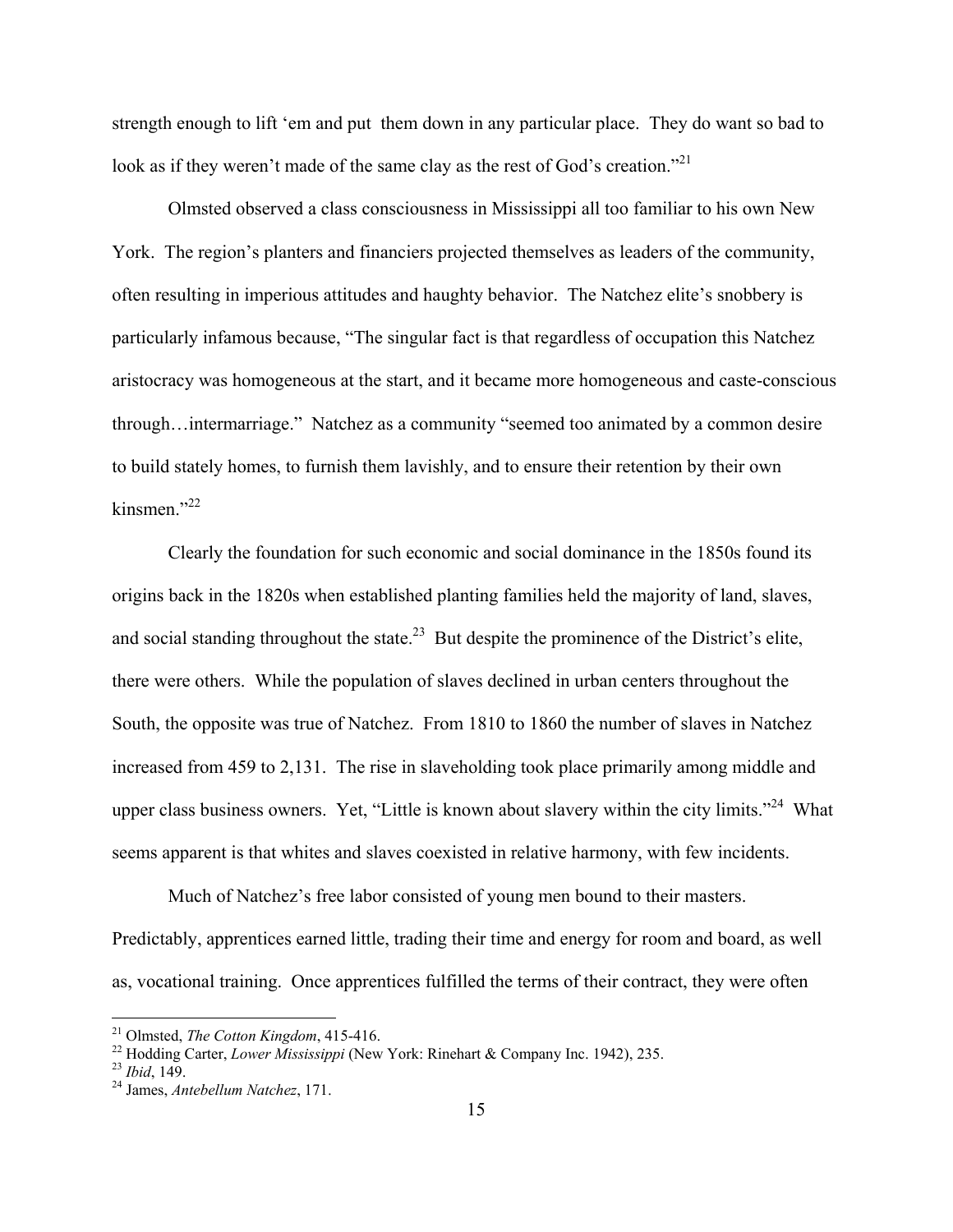hired by their former masters as printers, weavers, blacksmiths, bricklayers, tailors, and inn keepers, earning \$150 to \$500 annually. While apprentices may not have intermingled with middle and upper class citizens, they did not suffer denigration for their modest status. Public condemnation was reserved for those who earned their living trading slaves and operating prostitution houses. Because of its location along the river, Natchez attracted a large number of slave traders passing through on their way to the markets in New Orleans. The river town also attracted its fair share of wanderers, runaways, even criminals, who patronized the local saloons and brothels. The gentry reserved their harshest ridicule for these undesirables.<sup>25</sup>

 The middle class consisted mostly of small farmers and merchant capitalists. Bankers, wholesalers, and commission merchants managed to earn enough wealth to be considered part of Natchez's upper class but, "The social distinctions of the time which separated middle-class from the elite are impossible to define.<sup> $26$ </sup> It has been suggested that a reasonable, quantifiable delineation is \$50,000 in real or personal property, and slaveholdings of twenty or more. <sup>27</sup> Yet these figures are arbitrary, and provide only a guideline to the social composition of the Natchez elite. Furthermore, the figures give no clear indication to the pecuniary demarcation that set middle and lower class citizens apart. It is therefore difficult to judge the limits of social interaction between higher and lower orders of Natchez.

Also, little evidence suggests any great tension existed between the elite planters and the middle and lower classes of Natchez. While the class structure of Natchez was typical of antebellum southern towns, it possessed unique characteristics because of its location along the banks of the Mississippi River. Natchez demonstrated a commercial and financial element that

 $^{25}$  Ibid, 160.

<sup>25</sup> *Ibid*, 160. 26 *Ibid*, 165. 27 *Ibid*, 165.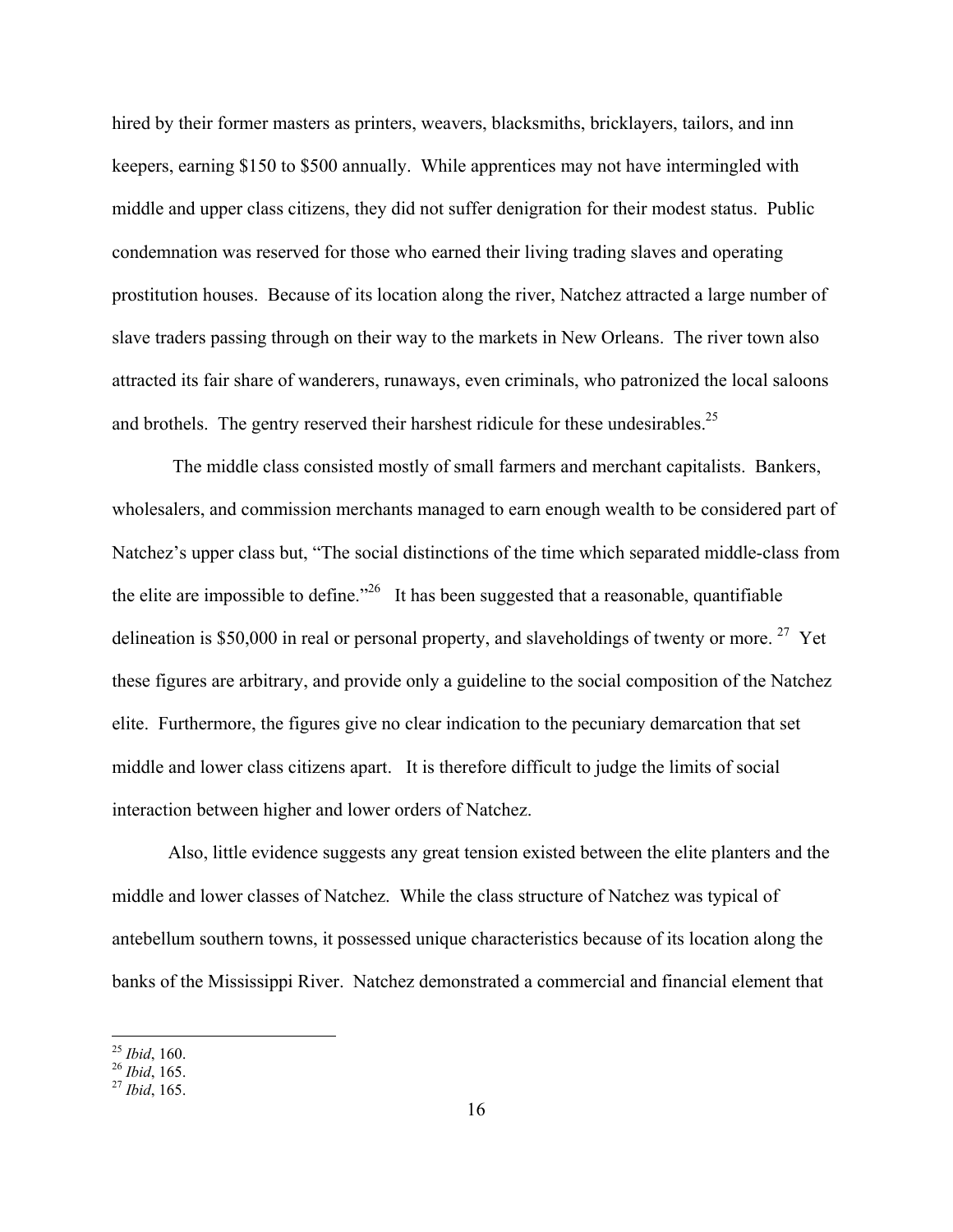most towns in the southwest, with the exception of Mobile and New Orleans, had yet to create by the 1820s. It is plausible that class conflict was mitigated by the fact that Natchez failed to develop into a city, and its economy lacked a certain industrial quality that has often fomented enmity between laborers and business owners throughout history. While "swell heads" may have walked the streets of Natchez, one may conclude—with a degree certainty—that the town enjoyed relative social harmony among its various classes. But sectional tensions were beginning to fester between the river counties and their neighbors to the east, which promised to unsettle the state's internal politics

In 1830 seven counties accounted for the Natchez District, which made up only 34 percent of Mississippi's white population, but owned 65 percent of the slaves, paid 69 percent of the taxes, and possessed 78 percent of the appraised property in the state.<sup>28</sup> Based on the socioeconomic character of the Natchez District, many of its inhabitants were market oriented and espoused most of the economic policies of the National Republicans, and later, the American Whig party. It has been suggested that, "The economic demarcation between the parties' constituencies was especially clear in the number of southern states because soil types varied from region to region and wealthy and poor counties were separated geographically…regional antagonisms therefore often reinforced the different economic needs and values of Democratic, National Republican and Whig voters."29 Similar patterns emerged throughout Mississippi during the 1820s and 1830s.

While wealthy planters in the southwest enjoyed the benefits of the river, access to the South's largest commercial center (New Orleans), and the rich and fertile soils of the river basin,

<sup>28</sup> Edwin A. Miles, *Jacksonian Democracy in Mississippi* (Chapel Hill: University of North Carolina Press, 1960), 18.

<sup>29</sup> Michael Holt, *The Rise and Fall of the American Whig Party: Jacksonian Politics and the Onset of the Civil War* (New York: Oxford University Press, 1999), 116.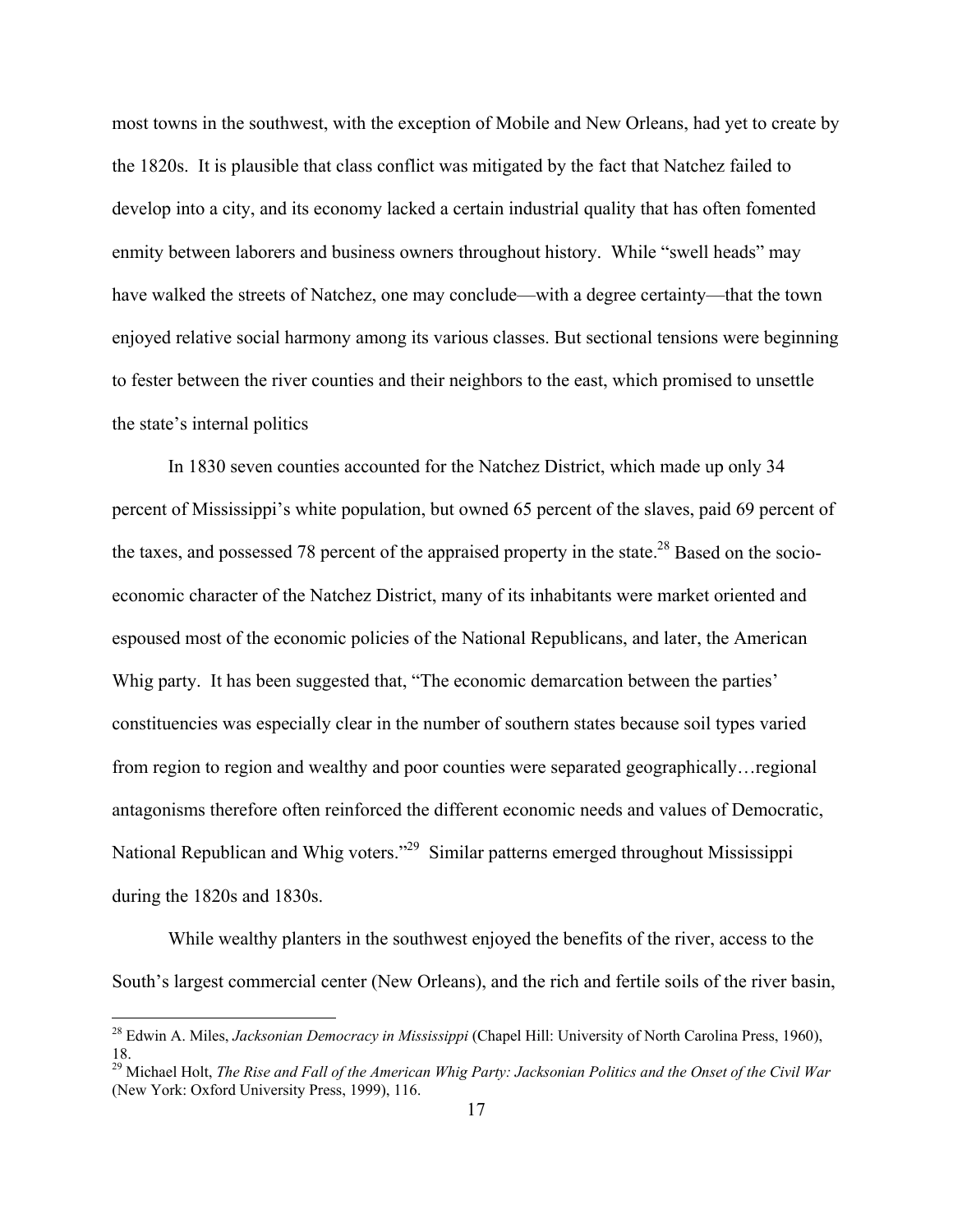their neighbors to the east struggled to erect a suitable society of their own. It should be noted that while the most influential planters and bankers of the river counties considered themselves stanch members of the National Republican and Whig parties , they did not necessarily support all of the national programs championed by the party's leaders.<sup>30</sup> Conversely, the more rural region northeast of Adams County did not support the national Whig party, turning instead to Andrew Jackson's Democrats.31

By the 1820s seventeen counties lay to the east of the Natchez District. The first ten, known as the piney woods, were officially acquired during the War of 1812. Located directly east of the Natchez District the piney woods, primarily inhabited by subsistence farmers, possessed poor soil for staple crops.

Frederick Law Olmsted could hardly ignore the disparity between the prosperous plantations along the river counties and the squalid settlements of central Mississippi. Upon arriving at a residence to seek lodging for the evening Olmsted observed, "The house was all comprised in a single room, twenty-eight by twenty-five feet in area…no windows at all. Two bedsteads, a spinning wheel, a packing-case, which served as a bureau, cupboard, made of rough hewn slabs, two or three deer-skin seated chairs, a Connecticut clock…constituted all the visible furniture, either useful or ornamental in purpose."<sup>32</sup> After entering the dwelling Olmsted noted his peculiar reception by its inhabitants, "The woman of the house sat sulkily in a chair tilted

1

 $30$  The specific policies of the Mississippi Whigs and the national Whig party will be discussed in the following chapter, which deals specifically with politics and policy.

<sup>&</sup>lt;sup>31</sup> Similarly, Mississippians residing within the interior regions of the state did not necessarily vote in-step with Democratic national policies. Ironically, it was the interior's support of government subsidized internal improvements—traditionally a Whig platform—which caused sectional disputes between the river counties and the counties located to the east from the 1820s to 1830s. Especially during the early development of towns to the east of Natchez, such as Jackson, the Jacksonian personage and rhetoric must have been particularly appealing to those frontiersman and subsistence farmers who missed their opportunity to settle in close proximity to the Mississippi River. It is no mistake that the town of Jackson, named after 'Old Hickory', remained a Democratic stronghold throughout his presidency.

<sup>32</sup> Olmstead, *The Cotton Kingdom,* 376.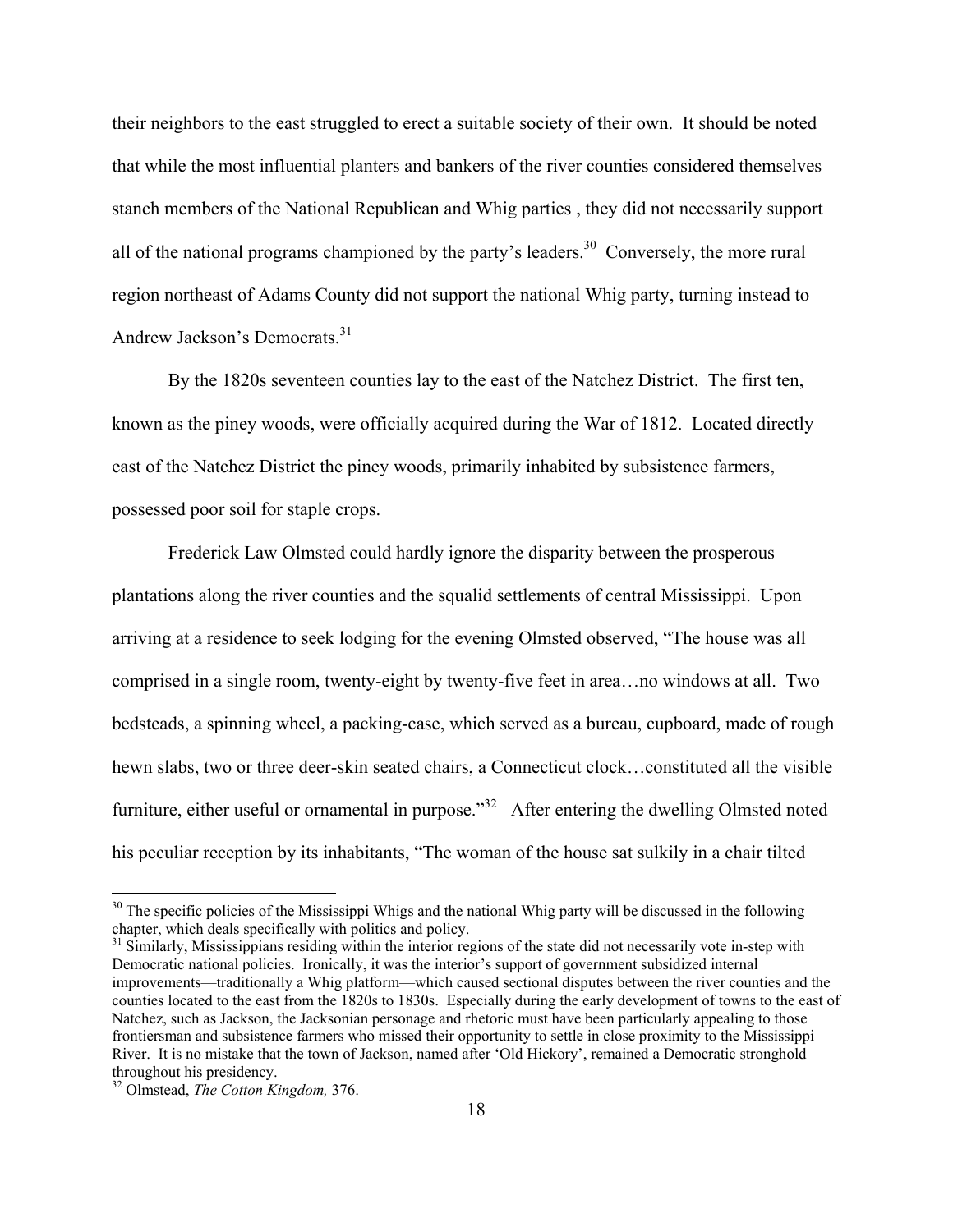back and leaning against the logs, spitting occasionally at the fire, but took no notice of me, barely nodding when I saluted her."<sup>33</sup>

Statistics from 1830 show that the piney woods region represented twenty eight percent of the white population, owned fourteen percent of the slaves, paid thirteen percent of the taxes, and possessed 15 percent of Mississippi's appraised property.<sup>34</sup> The piney woods district shared a community interest with its interior neighbors including the rapidly developing settlements east of the Mississippi River situated between the Yazoo, Big Black, and Pearl rivers.

Similarly, a third settlement known as the "New Purchase" established seven counties to the northeast of Natchez. By 1830 the "New Purchase" counties accounted for thirty percent of the state's white population, eighteen percent of the black slave population, but possessed only four percent of Mississippi's property, and paid only thirteen percent of its taxes.<sup>35</sup>

By the1830s settlements throughout central Mississippi began to attract waves of settlers arriving from east and west. The promise of these emerging frontier communities even attracted interest among people of Natchez, and over time many enterprising residents of the town emigrated east to seek prosperous fortunes in farming and lumber.

Whether in the upcountry of the Carolinas or the piedmont of Georgia and Alabama, southern subsistence farmers evinced similar behaviors and attitudes all through the antebellum period. Of primary concern to small farmers was the protection of their families and independence as white citizens in slave society. Despite the disparity in material wealth from their neighbors to the west, piney woods farmers "asserted their command of liberty and

<sup>&</sup>lt;sup>33</sup> *Ibid*, 377.<br><sup>34</sup> Miles, *Jacksonian Democracy in Mississippi*, 19.<br><sup>35</sup> *Ibid*, 19. The "New Purchase" communities came into existence following the Treaty of Doak's Stand, negotiated by non-other than Andrew Jackson. This negotiated peace between the Choctaw Indians and Jackson in 1820 doubled the potential area of settlement along the Mississippi, Pearl, and Black River regions, and guaranteed Andrew Jackson a devoted constituency in the piney woods and New Purchase communities for years to come.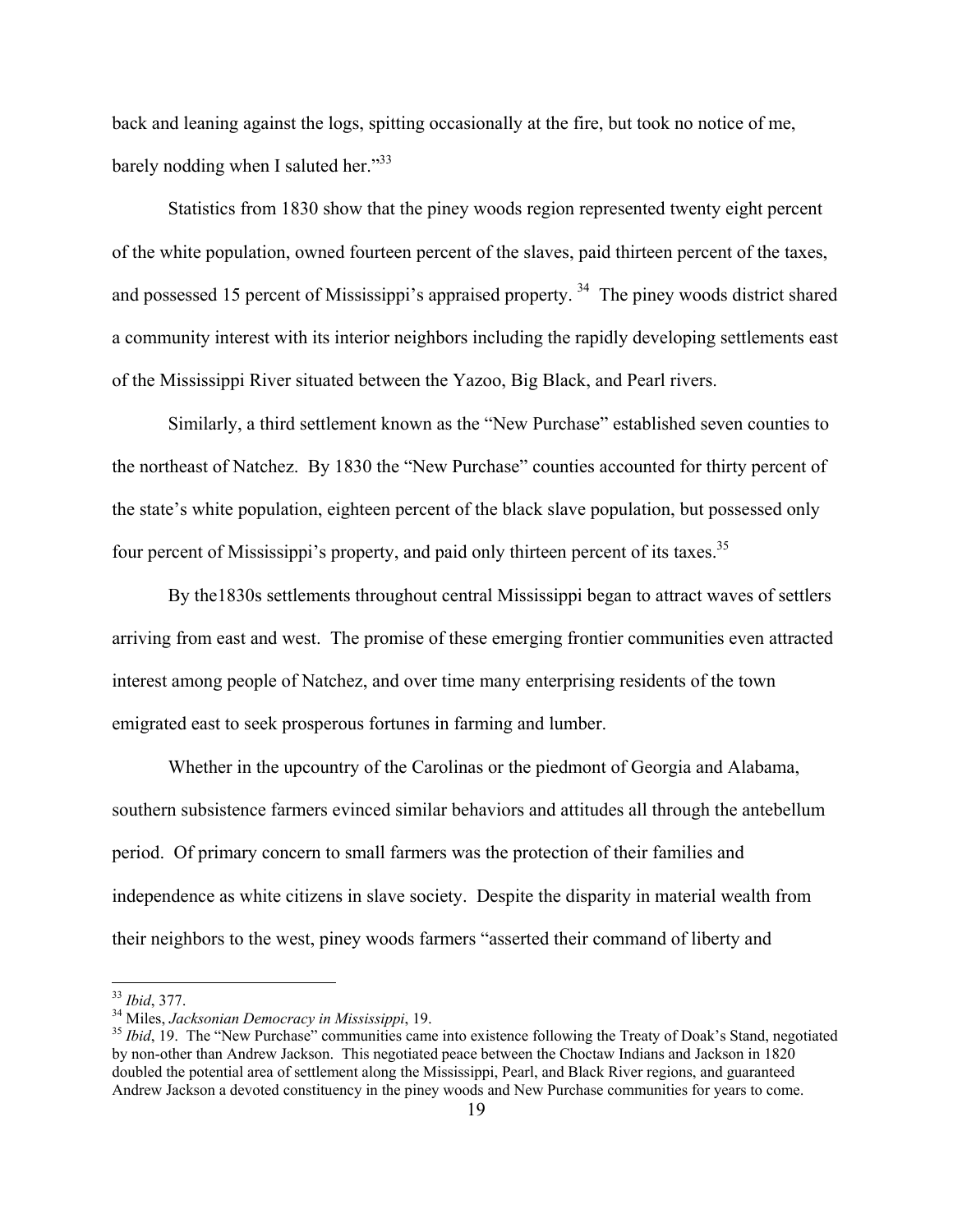virtue."<sup>36</sup> Such vigilance existed among many independent farmers, who often displayed a "communitarian" set of publicly held values. There is a sense, especially among struggling farmers, that each citizen shared in their neighbor's hardships and drew strength from the belief that each member of the community was bound to the next.<sup>37</sup> Shared values manifested itself through house raisings and assistance with crops. More importantly, communitarian values invoked a sense of civic responsibility to the state, motivating citizens to join in local leagues to promote political and economic measures, such as road building, levee construction, clearing of streams and rivers.<sup>38</sup> The result of this quasi communalism heightened sensitivity for the overall good of the community and belief that local matters should be addressed internally, not by distant governing bodies. But this does not mean that the backcountry of Mississippi was inhabited by radical dissenters. Too the contrary, much of the political behavior demonstrated by farmers represented the very essence of the Jeffersonian tradition in American political economy—self sufficiency.

While communitarian values permeated Mississippi's population, the stark regional differences between those living in the interior and those living along the edge of the great river placed a great deal of strain on Mississippian's unity. As noted earlier, piney wood residents possessed a minimal amount of Mississippi's wealth, and produced a marginal amount of it good and services, and consequently owned fewer slaves than their neighbors to the west. Naturally, class tensions played a roll in what became an increasingly antagonistic relationship between the river counties and counties accounting for the piney woods and New Purchase regions. But

<sup>36</sup> Bradley G. Bond, *Political Culture in the Nineteenth Century South* (Baton Rouge: Louisiana State University Press, 1995), 8.<br><sup>37</sup> *Ibid*, 8.

<sup>37</sup> *Ibid*, 8. 38 *Ibid*, 28.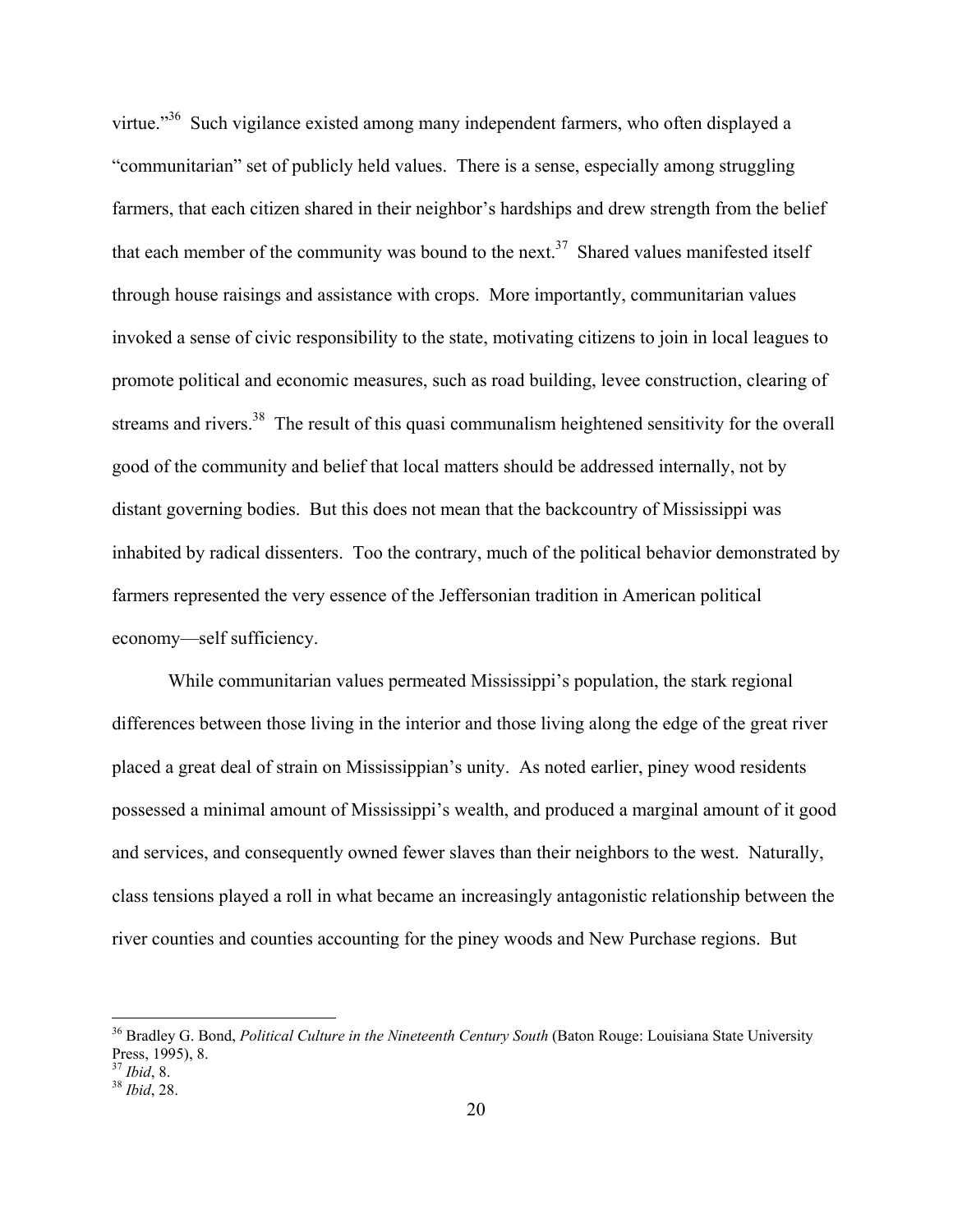while class enmity may have contributed to intrastate friction, unforeseen political and economic disputes ultimately revealed Mississippi's sectional attitudes.

In 1822 debate over the location of the state's seat of government emerged as one of the most public disagreements between Natchez and central Mississippi. Eventually Mississippians settled the issue, and the centrally located Jackson became the state capital in 1823. The far reaching economic and political implications revealed intensifying differences of opinion by the middle of the 1820s. Predictably, the elites of Natchez did not welcome a redistribution of power in the state's legislature and feared for their political future. Indeed, the relocation of the state's capital signified the potential of the piney woods and New Purchase regions, and represented a symbolic moment in Mississippi's brief history as a state.

With an economy largely based on small land holdings the eastern settlements typically "banded together against the representatives of the old Natchez District on such issues as internal improvements, banking, and state politics regarding Indians and slaves."<sup>39</sup> Before the emergence of the eastern settlements, representatives of the river counties, especially Adams County, rarely experienced any barriers to their political and economic policies. Without any organized opposition, planters dictated the course of Mississippi's public affairs before 1823, often pursuing agendas that benefited local interests above the greater good of the state. The domineering posture of the river county elites, especially Natchez, continued after the relocation of the capital, but substantial opposition had risen from the east.

No amount of communitarian values could suppress the escalating tensions between western and eastern interests in Mississippi by the middle of the 1820s. Questions regarding

<sup>39</sup> *Ibid*, 20.

The debates over internal improvements in the 1820s and 1830s were particularly prominent and illustrate the sectional biases of both regions.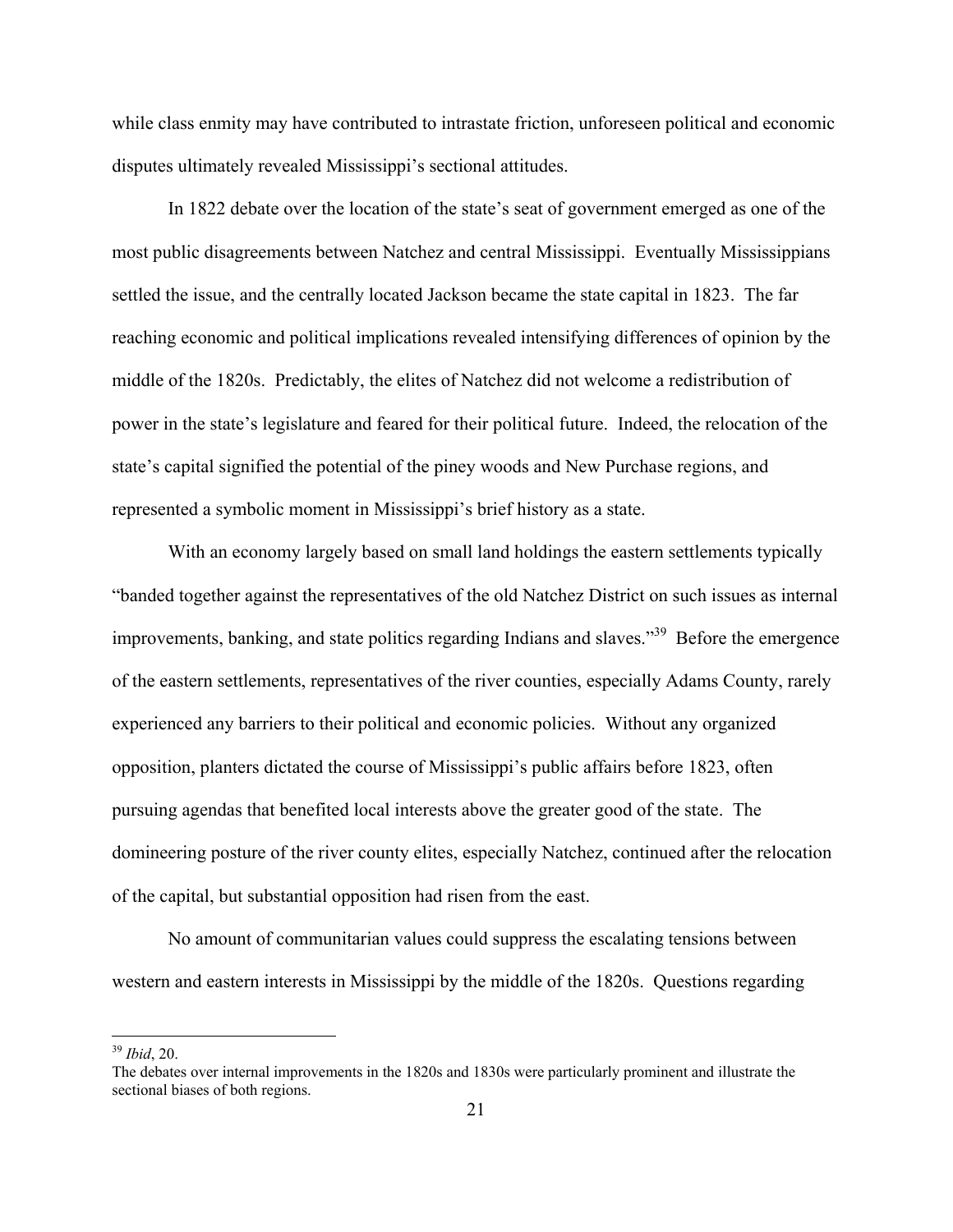economic development became increasingly urgent as the newly settled interior strived to achieve a level of prosperity similar to more established settlements along the Mississippi River. Simultaneously, a lively discourse concerning economic issues began to rise on a national level, and no doubt impacted the internal clash of Mississippi. It is no coincidence that intrastate discord began to rear its ugly head in Mississippi during the middle of the 1820s, when the emergence of a national battle over economic policies, concerns over western expansion, and the future of slavery began to provoke debate.

National concerns regarding federal support of internal improvements, protective tariffs, and a national bank coincided with the rise of the second political party system in America. Following the disputed election of John Quincy Adams in 1824, a discernible political coalition coalesced around the policies of Adams' administration, and his temporarily defeated opponent—Andrew Jackson. The "American System" devised by Henry Clay, and adopted by Adams, promoted an active federal presence in the construction of roads, canals, and railroads, connecting the nation through diverse system of transportation systems. Ostensibly the next step to Alexander Hamilton's earlier ruminations on American economic and industrial growth, the American System stressed the protection of international trade, the stabilizing influences of the Bank of the United States, and the establishment of a national university.

Despite the political stature of Adams and Clay, their economic policies failed to capture the imagination and support of many Americans. Regardless, after losing the popular vote to Jackson, Adams achieved his victory in one the most controversial presidential elections in the nation's history.

Andrew Jackson's dubious defeat in 1824 resulted in a ground swell of support, especially among southerners. Employing the talents of shrewd political strategists, like Martin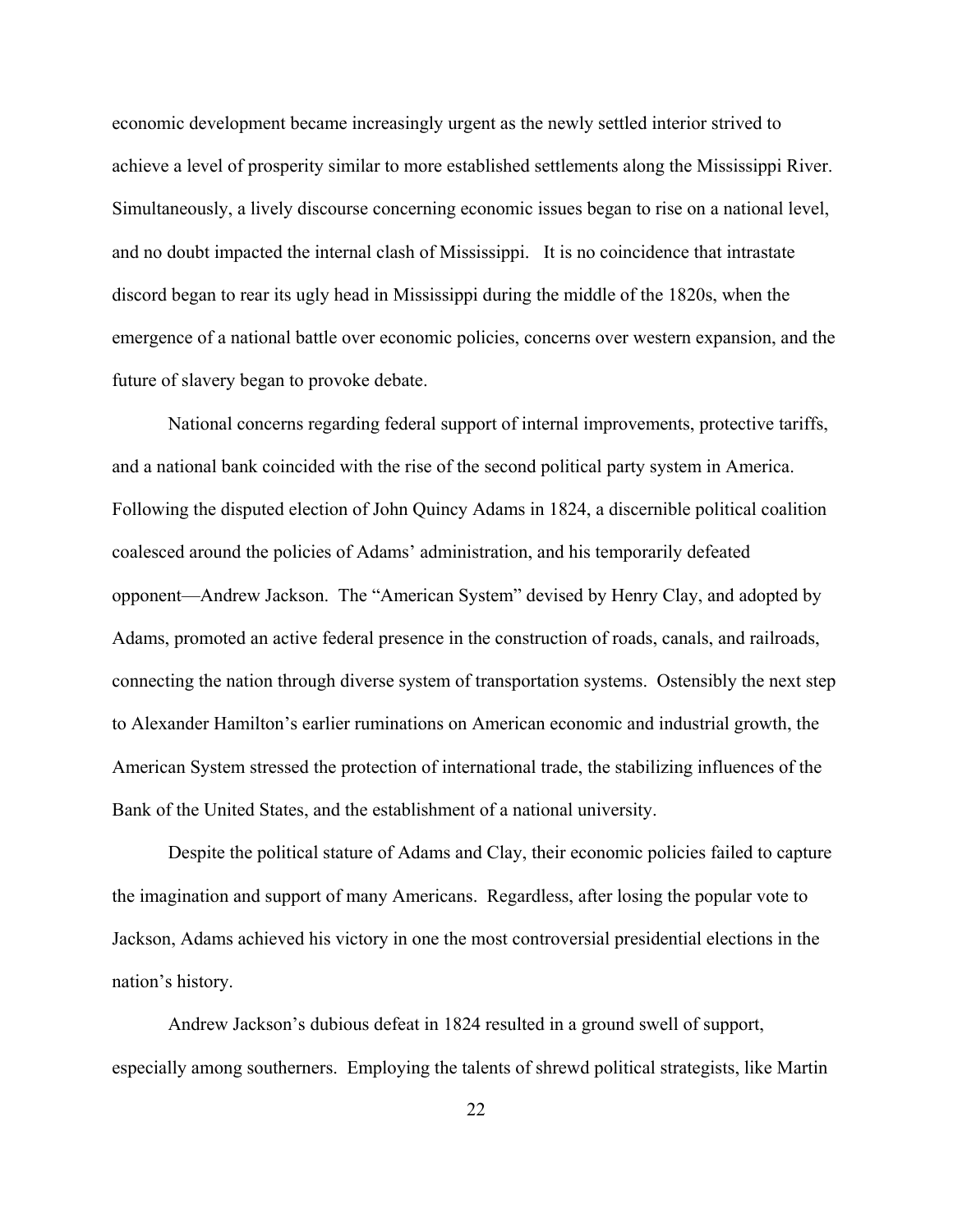Van Buren, Jackson cemented his image as the leader of the Democrats and the "people's" candidate in the presidential election of 1828. While the Whigs did not formally coalesce as a national party until 1832, the policies of Adams and Clay in 1824 were identical to those supported by Whigs in 1832. The political rhetoric surrounding debates between Democrats and Whigs over internal improvements and the national bank often descended to the depths of demagoguery, and represent the nation's first glimpse of modern political behavior. Unapologetic political campaigning, interest group politics and pandering, trite slogans, and character assassinations, emerged as an acceptable means of winning the vote. Democrats were the first to employ such methods, though Whigs later perfected it.

Such class-centric rhetoric was particularly effective as Americans struggled with the anxiety and impersonality created by industrialization and an intruding market based economy. Democrats promoted their party as the "party of the people" and castigated the opposition as representatives of corrupt aristocrats. Historians continue to debate whether, or not, Jacksonians truly stood for the common American, and if they should be taken at face value as a final barrier to capitalism and its enveloping effects on American society in the  $1830s<sup>40</sup>$  Regardless, the class rhetoric, while possibly disingenuous, was no doubt effective.

Furthermore, as uncertainties surrounding national economic programs and a second political party system began to mount, Americans were also confronted with questions over western expansion and the future of slavery. By 1824 slavery had been abolished in the North, but the Missouri Compromise of 1820 made clear that the peculiar institution remained a fundamental component of the South's political, economic, and social way of life. Not only was slavery central to white southerners way of life, it was prospering. The Adams administration

<sup>40</sup> Daniel Feller, *The Jacksonian Promise: America 1815-1840* (Baltimore: The Johns Hopkins University Press, 1995).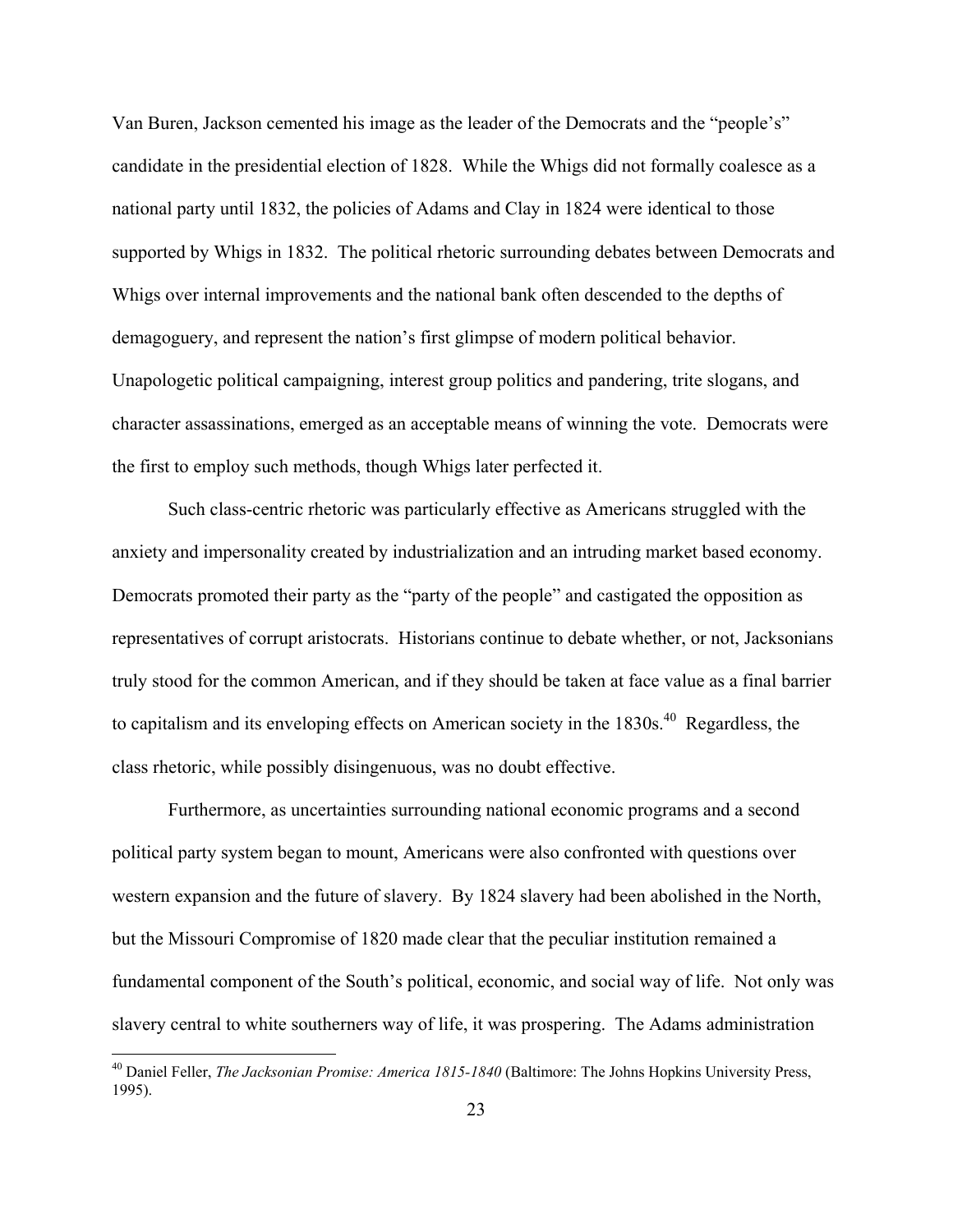understood all too well that his nationalistic policies and the integration of western states were encumbered, if not threatened, by the escalating issue over slavery and its perpetuation.

National partisan politics and fears over the course of America's empire building filtered downward to the states, often resulting in divisive political battles that revealed pronounced sectional attitudes on a state level. With national issues such as internal improvements, western expansion, and slavery now intertwined with state politics, political mobilization and party discipline took hold as the stakes of state politics continued to rise. By 1824 the elite planters and financiers of Natchez, now faced with serious opposition to their political and economic livelihood, prepared to show their hands.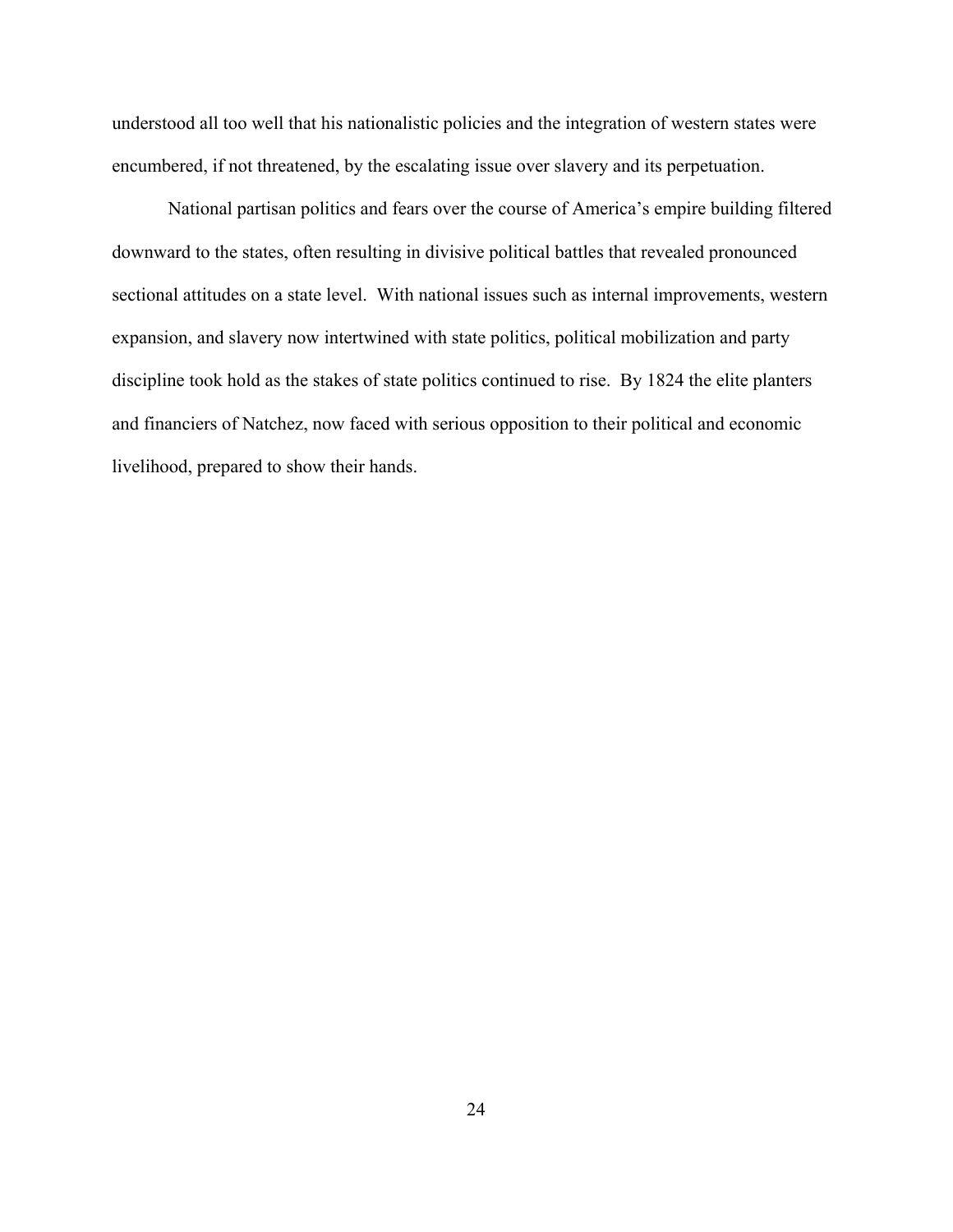#### **INTERNAL IMPROVEMENTS**

By the early 1820s government subsidization of internal improvements emerged as the most debated issue in Mississippi state politics. While the General Assembly passed a number of appropriation bills for roads uniting Jackson with numerous regions of the state, most inhabitants of central and eastern Mississippi recognized that the state's roads were abysmal. More importantly the citizens of central Mississippi demanded the improvement of the state's interior rivers, especially the Pearl, which promised to open new navigation routes to commercial centers throughout the region, including New Orleans.

As early as January 29, 1822, the General Assembly agreed to appropriate four thousand dollars to improve the navigation of the Pearl River, from latitude thirty-one, to its point of deposit at Lake Borgne, just east of New Orleans.<sup>1</sup> Brewster H. Jayne of Lawrence County, an ardent champion of the act, demanded, "That so far as the said act relates to the improvement of the navigation of Pearl River, your committee deem it of the highest importance to the interest and prosperity of a large and respectable proportion of the people of this State." Jayne envisaged a direct route of trade from central Mississippi to the Gulf of Mexico and proclaimed, "The banks of Pearl River will, at no distant day be adorned and beautified with flourishing towns and villages."<sup>2</sup> The advantages of the Pearl River improvement were manifold.

Economically the project promised to allow accessible, inexpensive, and safe transport of interior crops to suitable markets by cutting the arduous voyage to New Orleans in half. The citizens of central-Mississippi could hardly disagree with Jayne's declaration that, "The

<sup>&</sup>lt;sup>1</sup> Mississippi Session Laws, 6 Sess. (1822-1823), 96-97.

<sup>&</sup>lt;sup>2</sup> *Mississippi House Journal*, 5 Sess. (June, 1822), 121-122.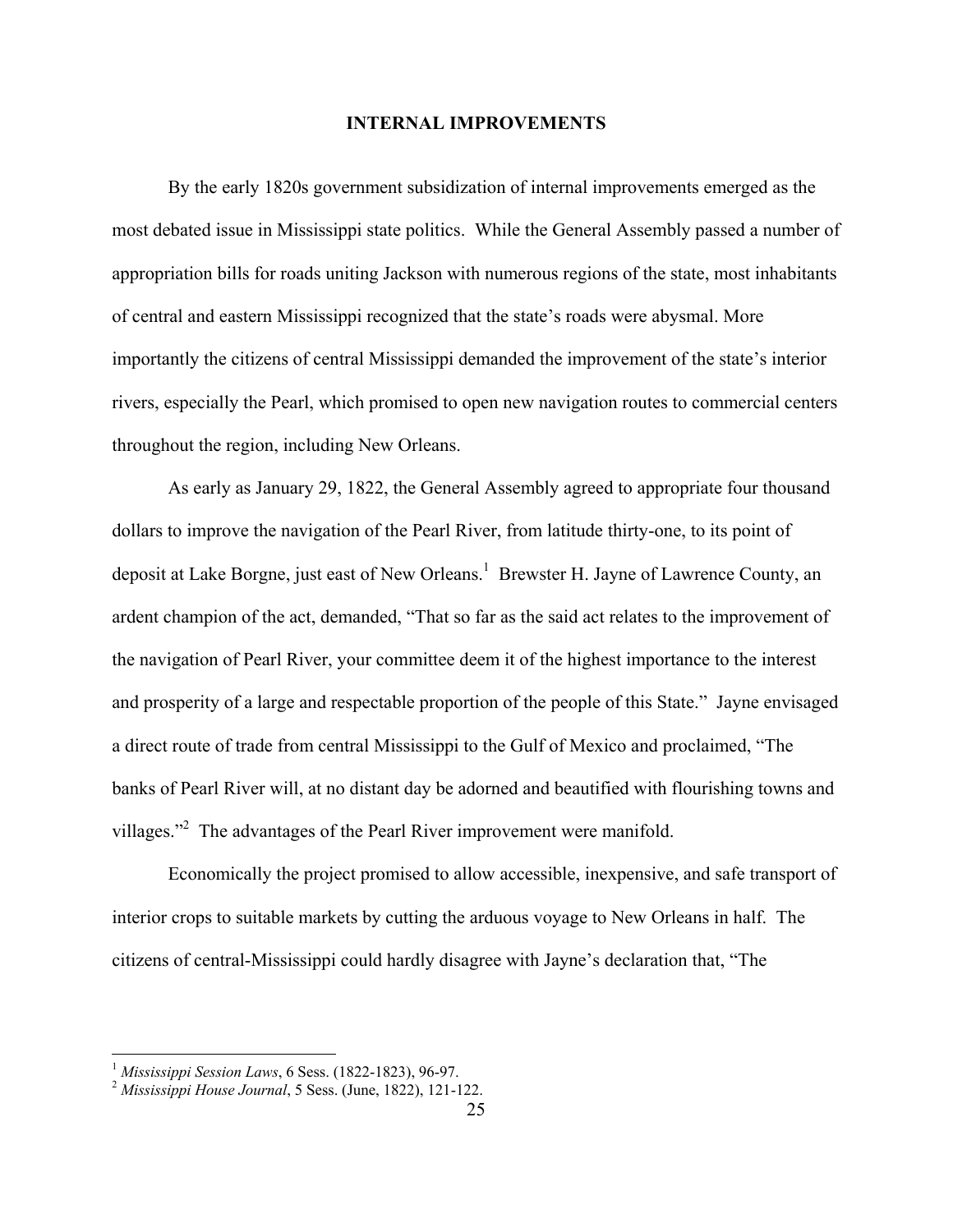attainment of these great ends ought to call forth the best efforts of the State, and demand of all of us the aid which the condition of our fiscal concerns will admit."<sup>3</sup>

While the citizens of Jackson and its surroundings enthusiastically anticipated the prosperity awaiting the region, the elites of Natchez looked on with dismay and recalcitrance. Edwin A Miles, a scholar of Jacksonian Mississippi, has shown how the merchants of the Old Natchez District were reluctant to support clearing of rivers and the cutting of roads within central Mississippi. Wealthy planters and merchants along the banks of the Mississippi fully understood the risks of subsidizing internal improvements that immediately benefited their eastern neighbors.<sup>4</sup>

Residents of Natchez had already witnessed a drain on the political power of the river counties with the relocation of the state's capital to Jackson, but improvements throughout the interior threatened western planters' and merchants' monopoly on trade and commerce. Specifically, the river communities feared that southwestern trade might be diverted to New Orleans through Lake Borgne and Lake Ponchatrain. Representing two-thirds of the states taxable property, southwestern planters and merchants were reluctant to relinquish their economic supremacy for the benefit of the emerging communities of the interior.<sup>5</sup>

The Monticello *Advocate* reported that the occupants of the river communities contested "every measure calculated to improve this section of the country that might afford us facilities to make use of the natural outlet, and direct the trade, by improving the Pearl River, to N[ew] Orleans."<sup>6</sup> By 1830 the stubborn resistance of the river planters came as no surprise to central

 $\overline{a}$ 

.

<sup>&</sup>lt;sup>3</sup> *Ibid*, 5 Sess. (June, 1822), 122-123.

<sup>&</sup>lt;sup>4</sup> Edwin A. Miles, *Jacksonian Democracy in Mississippi* (Chapel Hill: University of North Carolina Press, 1960).<br><sup>5</sup> *Ibid*, 21.

Monticello *Pearl River Advocate*, May 7, 1830.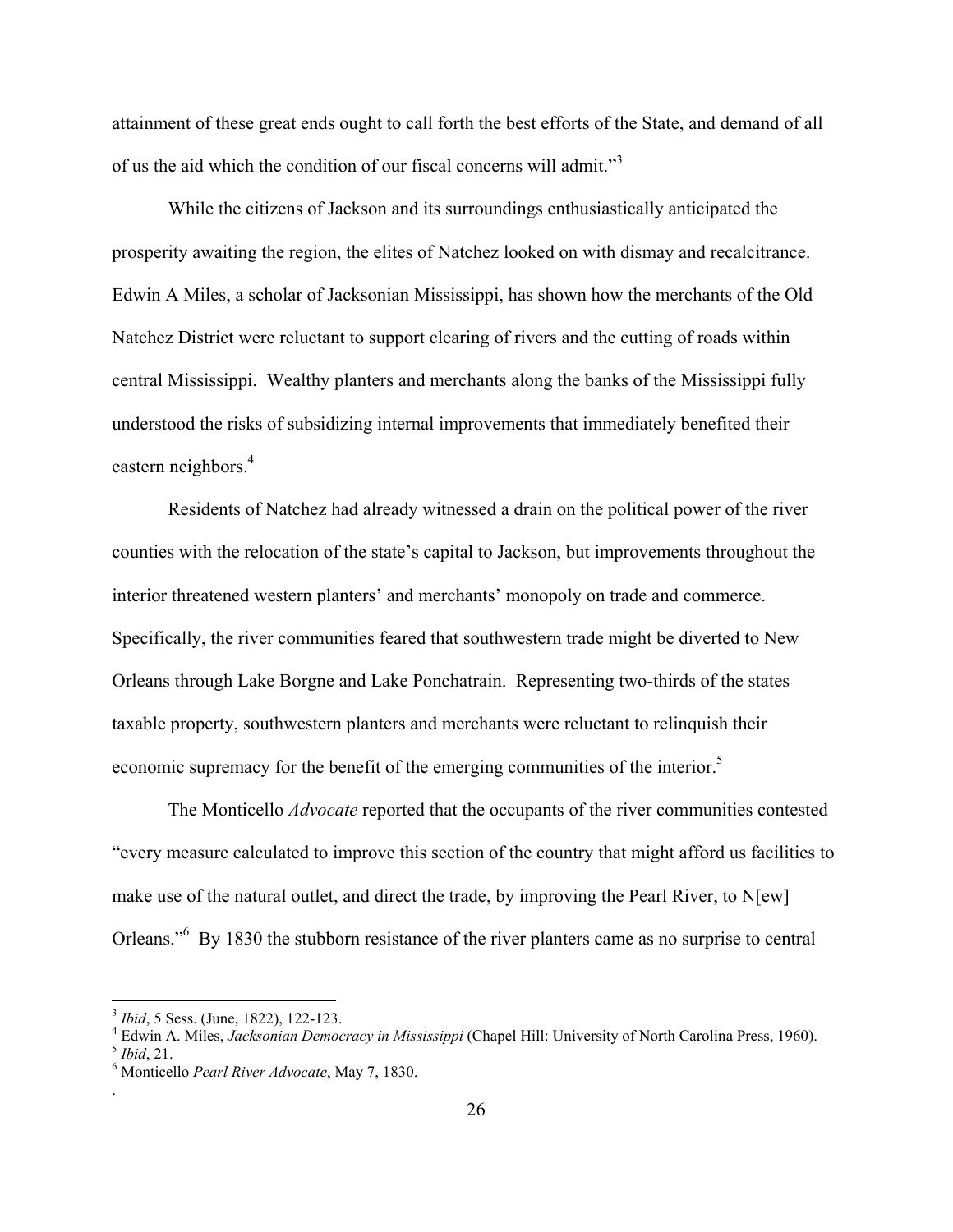Mississippi's politicians who championed state supported internal improvements along the Pearl River. Economic and political supremacy continued to rest at the center of western and eastern Mississippians disputes over the improvement of transportation networks, but Mississippi's parochial disagreements began to reflect broader, and more complex, patterns of discord displayed throughout the South.

 Morton Rothstein suggests the sectionalism that persisted throughout the antebellum South was largely due to a "dual economy," which polarized wealthy planters and modest farmers along political and class lines. While cotton planters remained committed to the market economy, many of the South's independent producers, less reliant on trade and commerce, focused instead on subsistence agriculture. The subsistence farmers' resistance to the uncertainties of the market was largely based on retaining personal autonomy, fearing the ebb and flow of market forces might do more harm than good. Living throughout the South, small farmers eschewed the oppressive nature of a modern economy and the vortex of staple crop production, preferring instead to maintain a habitual agrarian lifestyle.<sup>7</sup>

The increased consensus among historians that the emergence of a market revolution engendered widespread economic, political, and social changes throughout the second quarter of nineteenth-century America has brought a number of provocative questions to bear on the antebellum South. Among *the* most provocative is the assertion that during the 1830s, a strain of reform-minded southern planters took it upon themselves to integrate the regions subsistence farmers into the market economy. The historian Harry Watson has asserted that a small, but influential, group of southern planters sought to confront Dixie's dilemma of pursuing a modern economy without cutting ties with the archaic and brutal system of slave labor. For these

 $<sup>7</sup>$  For an articulation of the dual economy in the Antebellum South, see Morton Rothstein, "The Antebellum South as</sup> a Dual Economy: A Tentative Hypothesis," *Agricultural History* 41 (October, 1967): 373-83.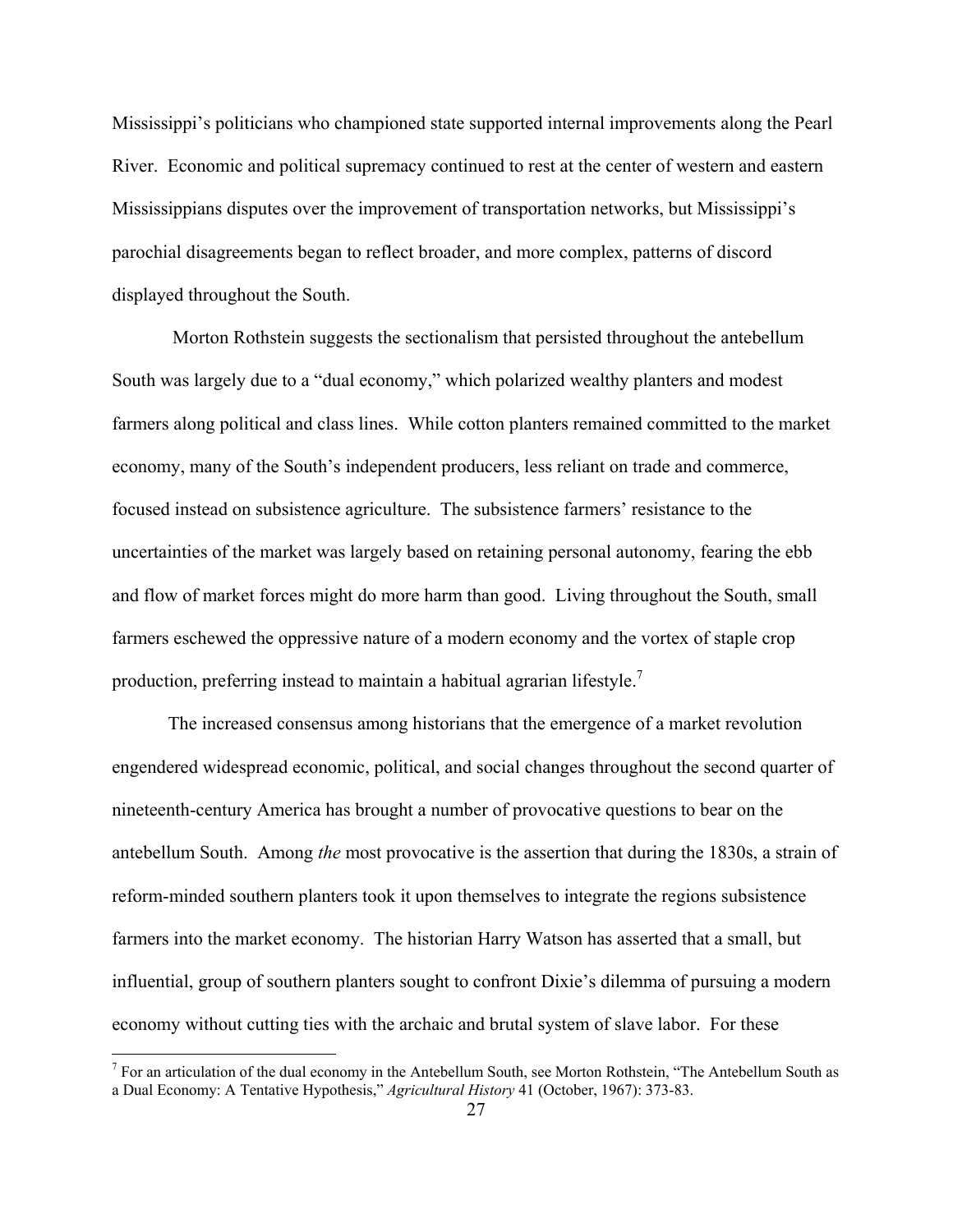forward-thinking planters the promotion of internal improvements represented the most logical strategy for accomplishing such disparate goals.<sup>8</sup>

The means of transportation in the United States underwent significant changes after the War of 1812 and had a profound effect upon the economic and social life of the country. Up until 1815 the United States had been an agrarian merchant-capitalist economy, dependent on foreign trade, especially with Europe. The second war with Britain reemphasized America's pressing need for economic self sufficiency and ushered in a multitude of economic changes. Among the most pressing concerns was the need to link commercial markets, improve communication and national defense, and accelerate the transportation of people and goods. Turnpikes represented the logical step towards a national transportation system, but interstate jealousies barred any hope of a truly national system of internal improvements.<sup>9</sup>

Why did Watson's reformers focus on internal improvements? First, the construction of roads, canals, and railroads promised to relieve the South of its financial hardships by further integrating the regions staple crop industry into national and international markets. Second, internal improvements may have been linked to the defense of the South's most embattled institution—slavery. From the 1820s to the 1850s the same reform-minded planters continually stressed the benefits of building state systems of internal improvements. Among the planter's pressing concerns was the modernization and commercialization of the dual economy.

While slaveholding planters were tied to the market economy, subsistence farmers owned few slaves, produced few staples, and were isolated geographically from the marketplace.

1

<sup>8</sup> Harry Watson, "Slavery and Development in a Dual Economy: The South and the Market Revolution," in *The Market Revolution in America: Social, Political, and Religious Expressions, 1800-1880*, ed. Melvyn Stokes and Stephen Conway (Charlottesville: University of Virginia Press, 1996).

<sup>9</sup> John L. Larson, *Internal Improvements: National Public Works and the Promise of Popular Government in the Early United States (*Chapel Hill: University of North Carolina Press, 2001).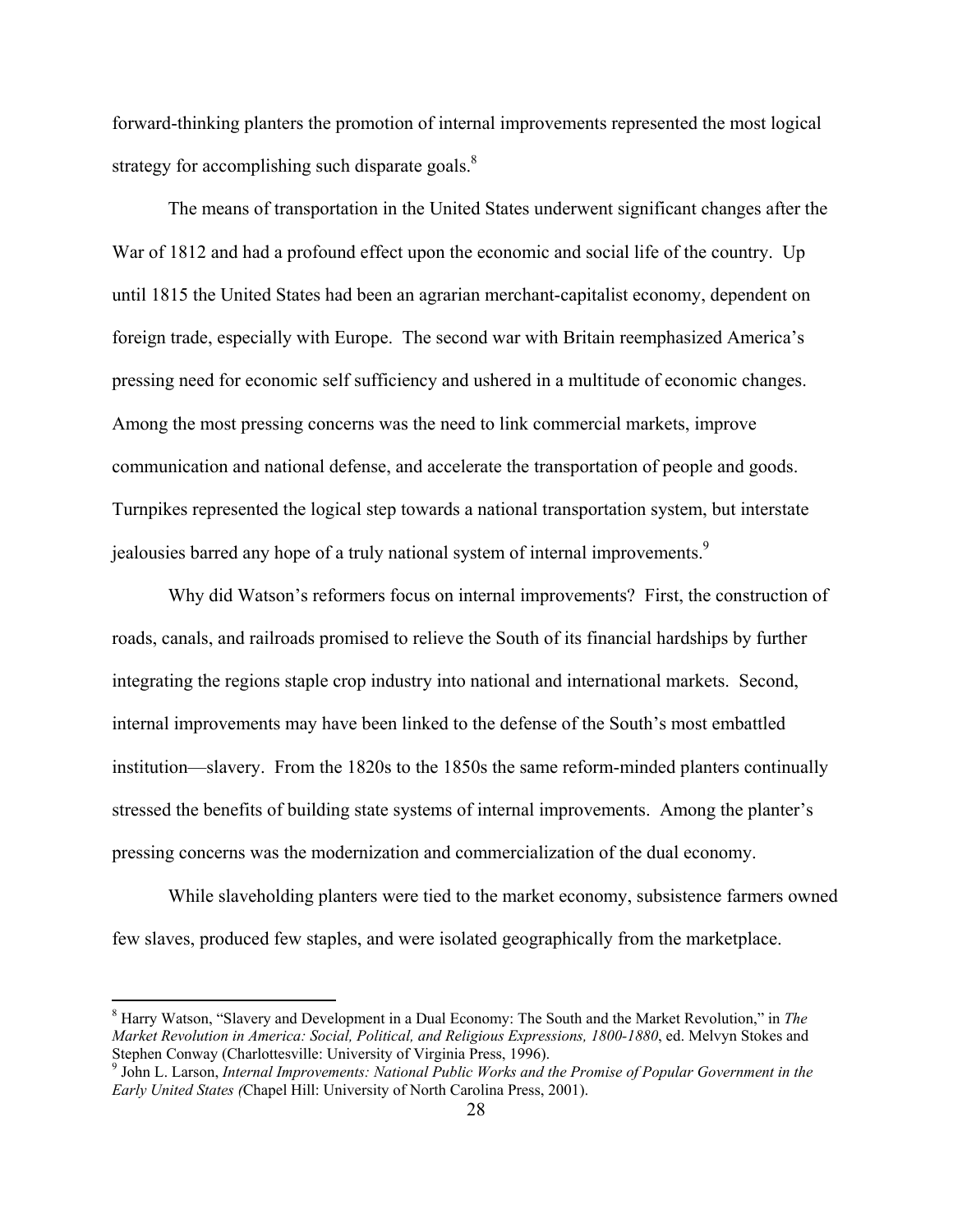Watson suggests progressive planters, mostly Whigs, viewed the dual economy as a threat to the institution of slavery and targeted internal improvements as a remedy to their problem. As the argument goes, internal improvements promised to integrate farmers into the market, encourage staple crop production, create better standards of living, increase slave ownership, and finally promote greater commitment among independent farmers to take part in and defend the South's slave society.<sup>10</sup>

What is interesting about the sectional disputes over internal improvements in Mississippi, as opposed to Watson's study of North Carolina, is the subsistence farming communities of the interior did not resist the market economy, nor did they object to the institution of slavery. As already demonstrated, the citizens of central-Mississippi actively pursued internal improvements to facilitate commerce and trade, and while most inhabitants of the interior region were primarily small landholders and subsistence farmers, no evidence suggests that they opposed the staple crop market as modes of suitable transportation became available.

Neither did the planter elite of the old Natchez District express a will to expand the market economy beyond their own boundaries. At least throughout the 1820s and early 1830s the wealthiest Mississippians showed little interest in internal improvements that did not advance

<sup>&</sup>lt;sup>10</sup> *Ibid*, 59. Watson's thesis is largely based on his own research interests, which deal primarily with North Carolina's state politics during the 1830s and 1840s. But Watson clearly suggests that his findings may be apllicable to other southern states. Watson argues that the planter elite were "concerned about the economic health of slavery and the plantation system, but reasoned that a judicious measure of modern technology would be more productive than social or political adventurism. Coming together in the ranks of the emerging Whig party politicians called for greater efforts to build state systems of internal improvements, deepen and broaden the South's commitment to market society, and import the blessings of nineteenth-century progress." Watson goes on to suggest that, "Taken as a whole, the reformers' pronouncements reveal a bitter struggle on the part of proslavery 'progressives' to modernize" the South by brining its yeoman population under the sway of commercial agriculture and the bourgeois values of hard work and self-improvement."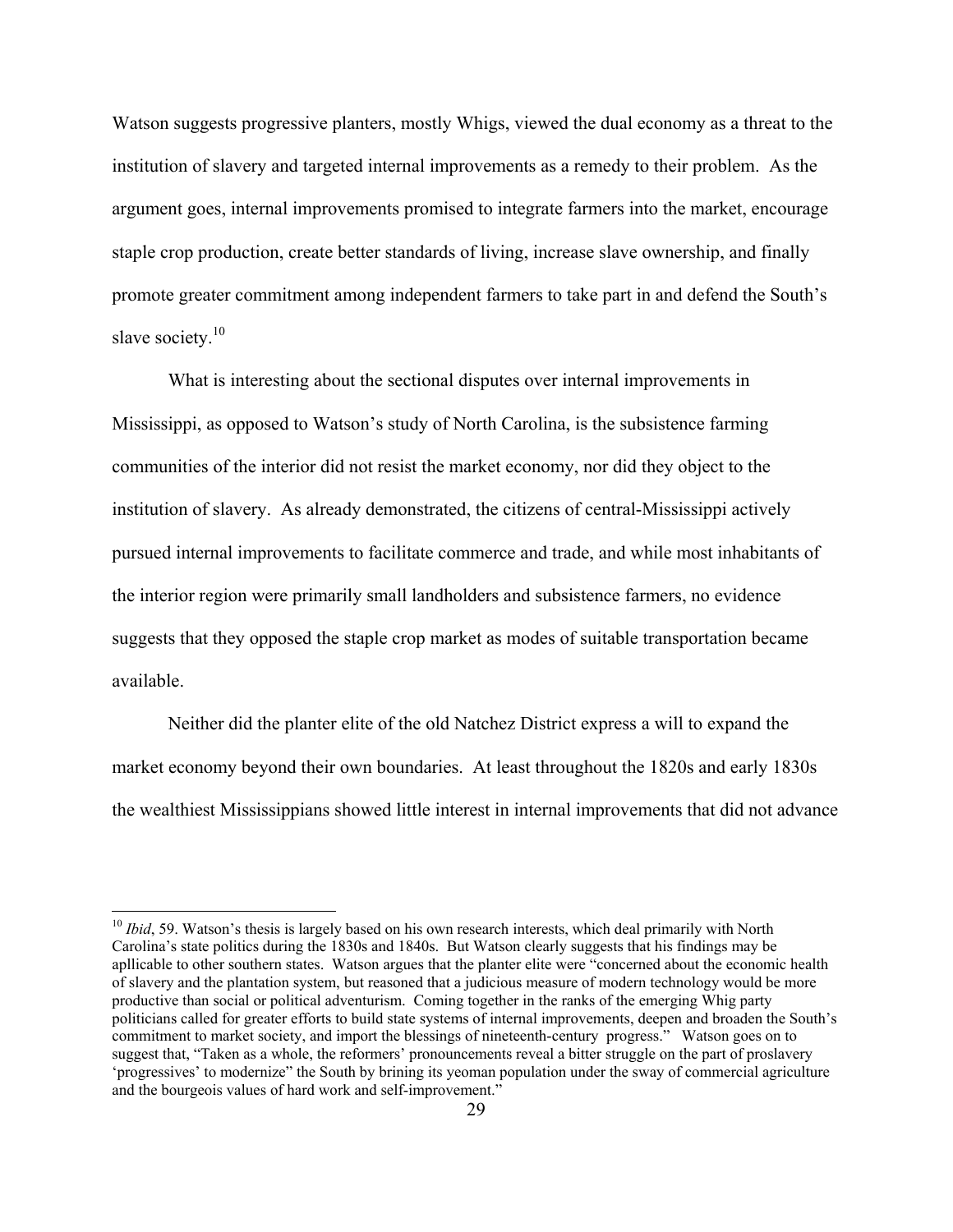their own local interests. Furthermore, the inhabitants of central Mississippi did not resist the opportunity to own slaves and demonstrated no signs of opposition to slavery as an institution.

Nearly two decades later, the morning after he had set foot inside a poor central Mississippians' modest home, Frederick Law Olmsted recounted the following conversation.

> *"Are there many niggers in New York?" "Very Few." "How do you get your work done?" "There are many Irish and German people constantly coming …who are glad to get work to do." "Oh, and you have them for slaves?"11*

The residents of the interior may have owned less of Mississippi's taxable land and wealth, yet this reality had not shaken their faith in the South's peculiar institution by 1850.

Most Mississippians pursued stock raising and cotton cultivation; the latter being synonymous with prosperity in the South. For the farmers of central-Mississippi, entering the nascent market economy, not only meant a commitment to staple crops like cotton, but a commitment to slave labor. One scholar of Mississippi argues, "Through cotton cultivation…Mississippians consciously strove to touch the web of the market economy…Producing for the market…allowed them to avoid poverty and to be virtuous citizens."12

This particular view of Mississippi's cuts across the grain of what many historians have written on subsistence farming communities in the antebellum South. The traditional account stresses resistance, rather than acceptance, of the pervasive market economy among southern farmers. According to this interpretation, uncertainty and the complexities of banking and

<sup>&</sup>lt;sup>11</sup> Frederick Law Olmsted, *The Cotton Kingdom*, ed. Arthur M. Schlesinger Sr. (The Modern Library, 1984), 378.<br><sup>12</sup> Bradlev G. Bond, *Political Culture in the Nineteenth-Century South: Mississippi, 1830-1900 (Baton Roug* 

Louisiana State University Press, 1995), 79.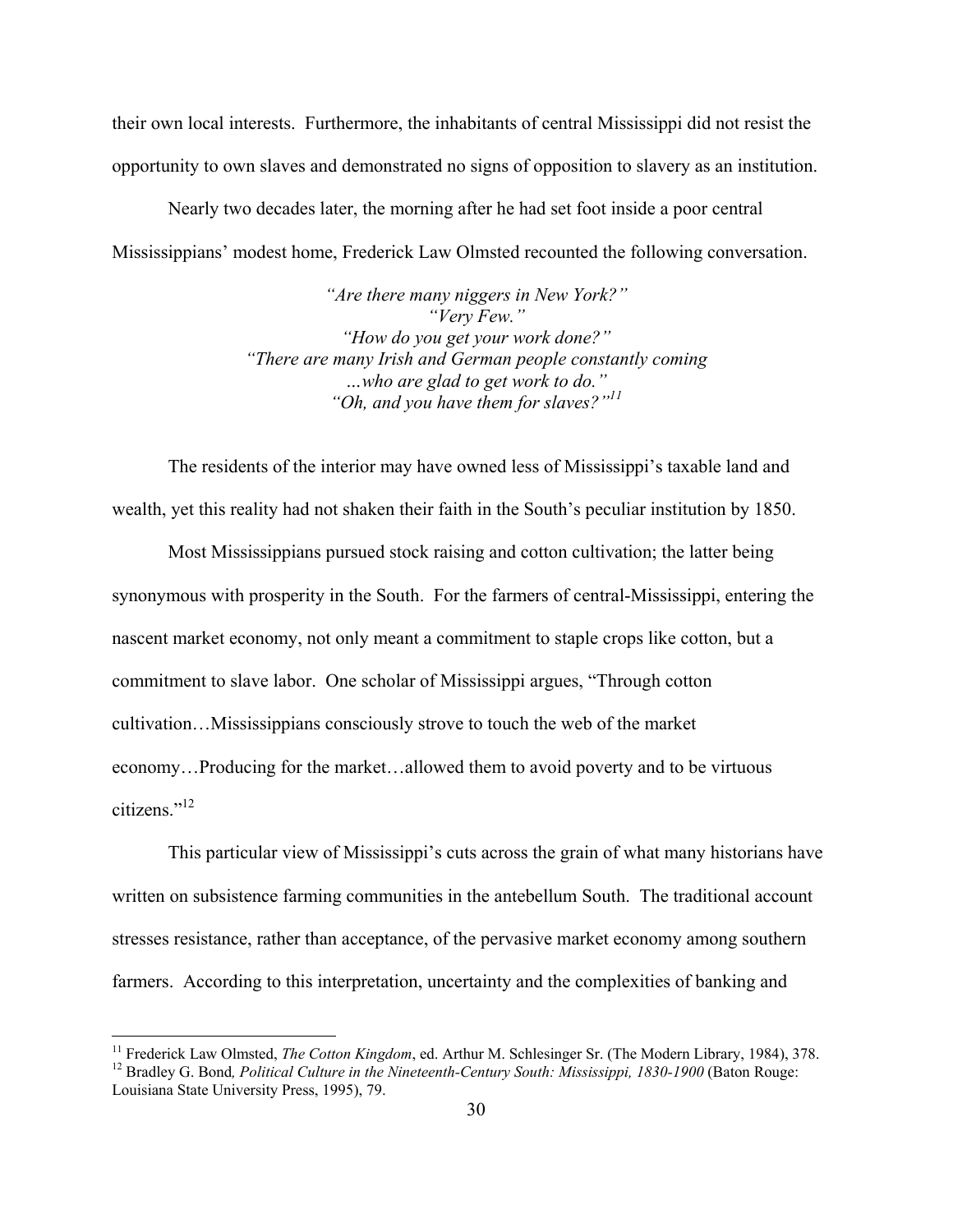finance influenced small farmers to resist the urge for material decency and guard their agrarian lifestyle. The ethos shared between southern farmers was based on a community of interests which emphasized family, tradition, cooperation, and self-sufficiency.<sup>13</sup>

It is unlikely that residents of Jackson opposed the introduction of a market based economy in central Mississippi, especially when one considers the initial attempt to improve the Pearl River. To be sure, the citizens of Jackson can hardly be classified as small farmers, but the outlying communities and counties surrounding Jackson were inhabited by subsistence farmers, much more so than the developed river counties. Generally speaking, small farmers and small business owners in central Mississippi supported internal improvements in the state. More importantly, no evidence suggests the elites of Natchez supported the introduction of canals, navigable river routes, and passable roads to central Mississippi during the middle of the 1820s. Rather than promote the expansion of a market economy throughout Mississippi's developing communities, the five river counties chose to protect their own economic interests at the expense of their neighbors to the east.

The national controversy over internal improvement was itself a question of geography. From the time of Thomas Jefferson up until Andrew Jackson, presidents and congressman were forced to consider the constitutionality of government funded internal improvement projects. Federal subsidization of internal improvements forced legislators to ask two fundamental questions; does Congress possess the authority to appropriate funds to state and local projects, and how are funds to be divided up?

The phenomenal success of the Erie Canal in New York state demonstrated the potential of a massive transportation project, but the prohibitive cost of such undertakings had a mitigating

<sup>&</sup>lt;sup>13</sup> Steven Hahn, *The Roots of Southern Populism, Yeoman Farmers and the Transformation of the Georgia Upcountry, 1850-1890*, (New York: Oxford University Press, 1983).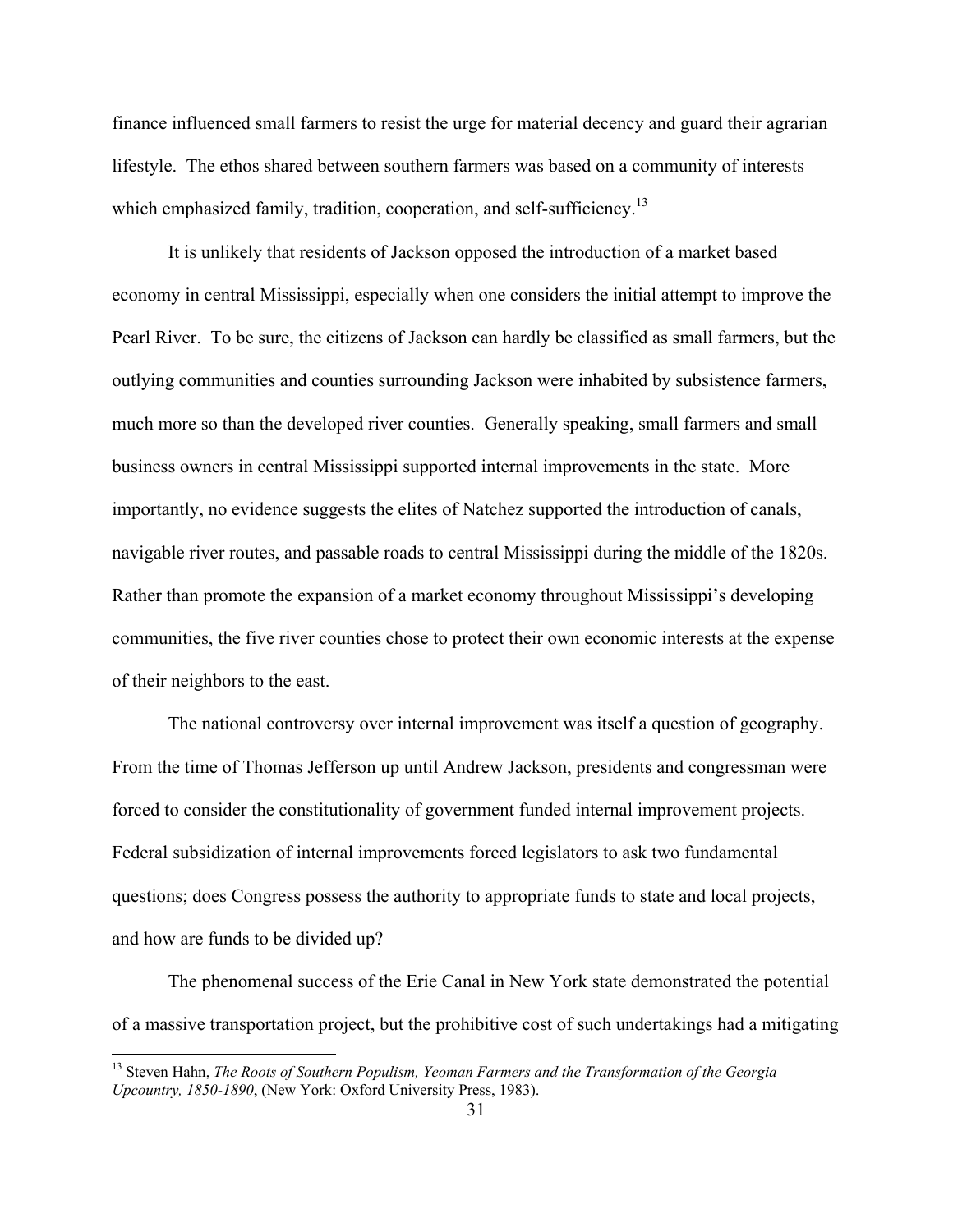effect on the enthusiasm of state and federal legislators. The financing of internal improvement projects and the appropriateness of the federal government's subsidization of roads and canals within a single state represented the essence of the internal improvement question.<sup>14</sup> The issue of internal improvements became ensnared in national politics and by the close of the War of 1812 James Madison declared such federally funded projects unconstitutional. Madison, like his predecessor Thomas Jefferson, favored a constitutional amendment that might clarify the powers of the national government.

The first significant controversy in the internal improvement story emerged during Madison's presidency, when John C. Calhoun proposed his Bonus Bill in 1817. After several years of recovery following the second war with England, the United States economy began to reestablish stability, and by 1816 a flurry on land sales, trade, and war taxes resulted in national revenues of nearly \$40 million, and a surplus of \$9 million. Calhoun seized on the propitious opportunity facing the country and proposed a \$1.5 million bonus from the National Bank be set aside for a network of canals and roads throughout the Appalachians, projects to improve the Ohio and Mississippi river systems, and an expansive road running south through the Atlantic interior to New Orleans. Calhoun's proposal echoed the developmentalism of Alexander Hamilton and Albert Gallatin, and promised to connect the nether regions of the republic to the already developed eastern seaboard.<sup>15</sup>

 Madison shared Jefferson's strict constructionist views when considering the constitutionality of such national projects. Like Madison's re-chartering of the Bank, the Bonus Bill highlighted fundamental questions concerning the implied powers of the national

<sup>&</sup>lt;sup>14</sup> George Rogers Taylor, *The Transportation Revolution*, 1815-1860 (New York: Rinehart & Company, 1951).<br><sup>15</sup>, Charles Sellers, *The Market Revolution: Jacksonian America, 1815-1846* (New York: Oxford University Press, 1991), 78.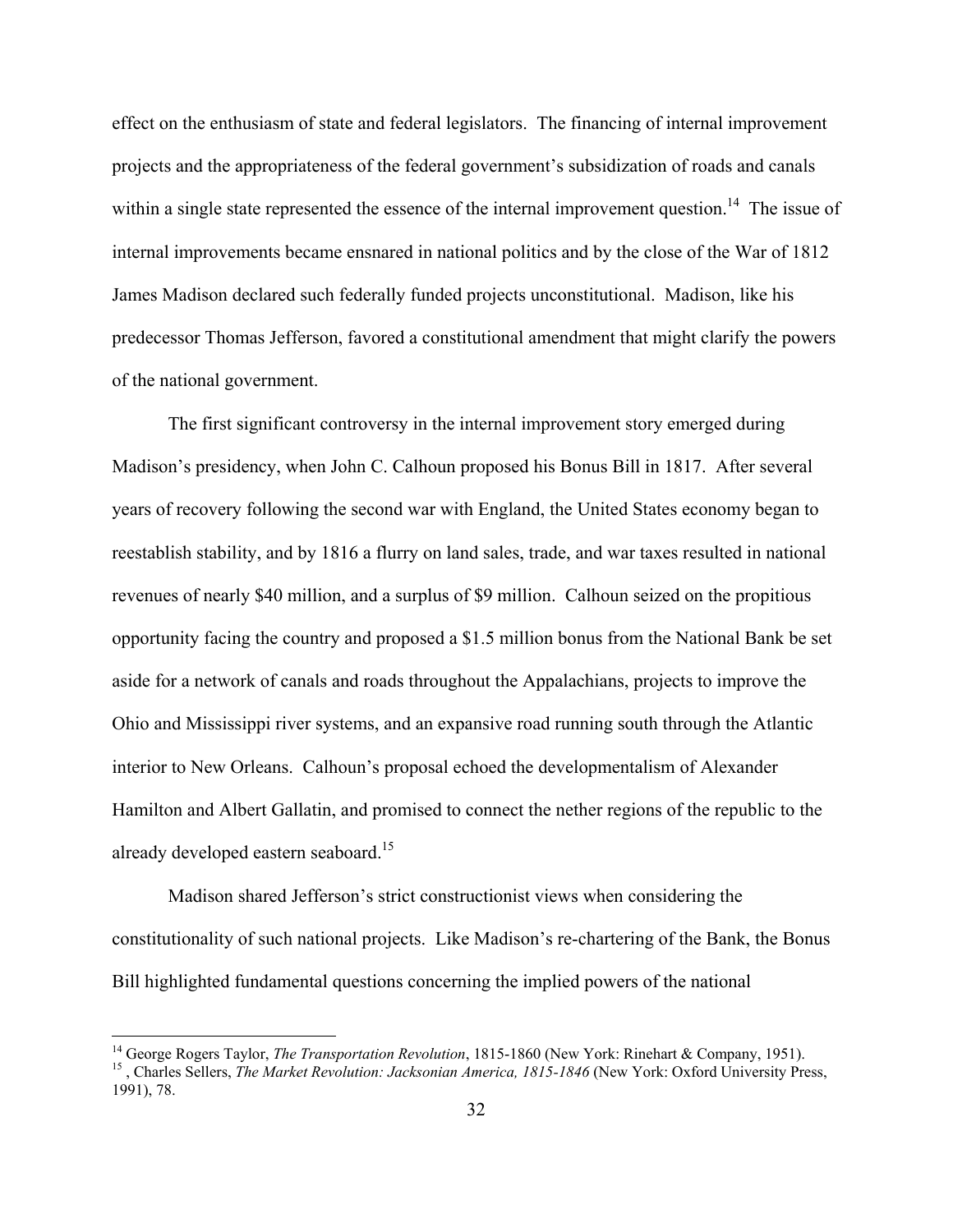government. And like his fellow Virginian, Madison preferred a constitutional amendment which explicitly laid out Congress's authority to appropriate federal funds for state and local projects. As one might predict, Madison and Jefferson, approached the internal improvement question from a philosophical-constitutional perspective, while Calhoun at this time "was no advocate of refined arguments on the Constitution." But arguments over broad and strict construction of the Constitution dominated the early debates over internal improvements, overwhelming Calhoun's "plain, good sense."<sup>16</sup>

The day before he left office in March 1817, Madison informed Calhoun he was vetoing the Bonus Bill. He had already brought his Republican orthodoxy under scrutiny by rechartering Hamilton's Bank; he feared that approving Calhoun's proposal might permanently damage his reputation as the Constitution's "architect" and "expositor."<sup>17</sup>

 Madison's veto of the Bonus Bill established a precedent that directly influenced fellow Virginian James Monroe's support of a constitutional amendment which clearly outlined the role of national government--especially its role concerning internal improvements. By the middle of the 1820s federal support of internal improvements became a central tenet of the National Republican platform. A recent scholar of internal improvements from the early national period to the Civil War maintains the Bonus Bill was "the central piece of legislation in the national campaign for system of internal improvements."18 Indeed the debates over internal improvement continued to escalate until 1830 when Andrew Jackson announced his thunderous veto of the Maysville Road, placing the burden of internal improvements on the states and private ventures.

<sup>&</sup>lt;sup>16</sup> *Ibid*, 79.<br><sup>17</sup> *Ibid*, 79.<br><sup>18</sup> Larson, 139.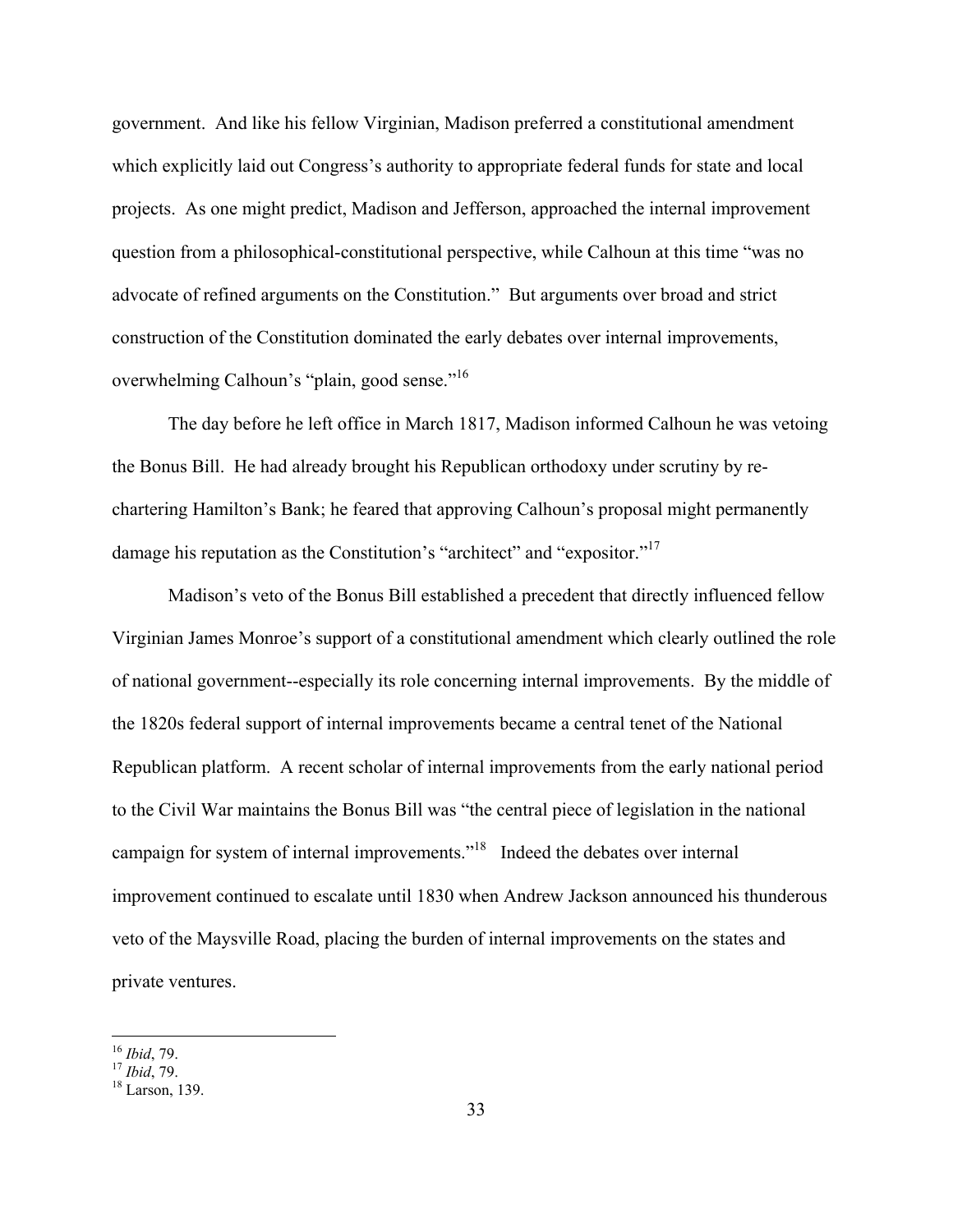Passed by the House of Representatives April, 1830, the Maysville Road was expected to be the next westward extension of the National Road beginning in Cumberland, Maryland. Opponents of the bill noted the latest extension ran only within the state of Kentucky, and asked, why the federal funds should be applied to a local project. Naturally, questions concerning the constitutionality of the road multiplied.

Following its passage in the House, the bill successfully navigated the Senate, and westerners anxiously awaited President Jackson's final approval. Jackson handed down his veto despite his Tennessee roots and overwhelming success among western states in the election of 1828. The veto message sent back to the House of Representatives opened with Jackson's declaration that he was, "Sincerely friendly to the improvement of our country by means of roads and canals, I regret that any difference of opinion in the mode of contributing to it should exist between us."<sup>19</sup> Jackson went on stating, "It is, however, sufficiently definite and imperative to my mind to forbid my approbation of any bill having the character of the one under consideration. I have given to its provisions all the reflection demanded by a just regard for the interests of those of our fellow-citizens who have desired its passage, and by the respect which is due to a coordinate branch of the Government, but I am not able to view it in any other light than as a measure of purely local character."<sup>20</sup>

According to Jackson, "The question regards the character of the work, not that of those by whom it is to be accomplished" but "the inquiry will still remain, Is it national and conducive

<sup>&</sup>lt;sup>19</sup> James D. Richardson (comp.), *A Compilation of the Messages and Papers of the Presidents, 1789-1897* (10 vols.; Washington: Government Printing Office, 1896-99).

<sup>20</sup> *Ibid*.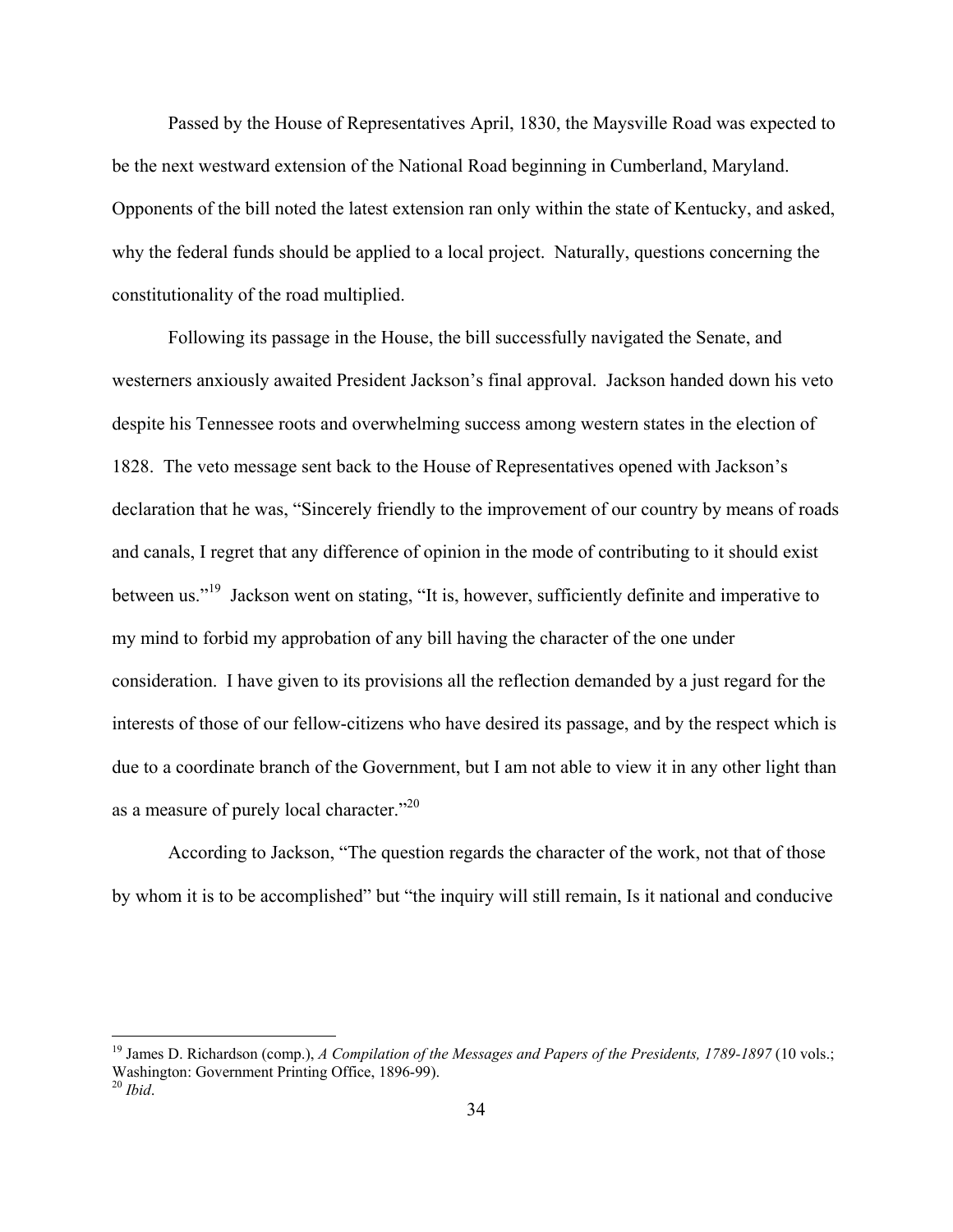to the benefit of the whole, or local and operating only to the advantage of a portion of the Union?"21

Jackson's veto of the Maysville Road was consistent with his promise to reform the national government and protect the rights of common working Americans. Nationalist policies endorsed by former president John Quincy Adams and Henry Clay, known as the American System promoted protective tariffs, internal improvements, and centralization of federal power in Washington, scorned Democrats as potentially harmful to decent, hard working citizens. For Jackson and the Democrats, the increase in federally funded projects was poisonous. Jackson argued that while politicians and financiers stood to benefit from the expansion of the federal powers, the liberty of common farmers and laborers would only suffer. Urging Congress on, Jackson declared, "The preservation and success of the republican principle rests with us."<sup>22</sup>

But Jackson's veto of the Maysville Road reached beyond the Democrats' predictable rhetoric. His obsession with balancing the nation's budget precluded his signing off on the House of Representatives plan to appropriate funds from the national treasury. Jackson ardently upheld the view that a national surplus would make the United States independent of foreign nations, especially those entangling alliances in Europe. Finally, internal improvement projects might require increases in taxes, and Jackson did not want to see his working class constituency adversely affected by additional taxes, especially with his re-election looming in the distance.

Like Madison's veto of the Bonus Bill, Jackson's decision to veto the Maysville Road placed the burden of funding internal improvements squarely on the shoulders of the state legislatures and private enterprises. But Jackson and the Democrats molded the Maysville veto into a divisive partisan issue, which later spilled over into the Jackson's refusal to re-charter

1

<sup>21</sup> *Ibid*.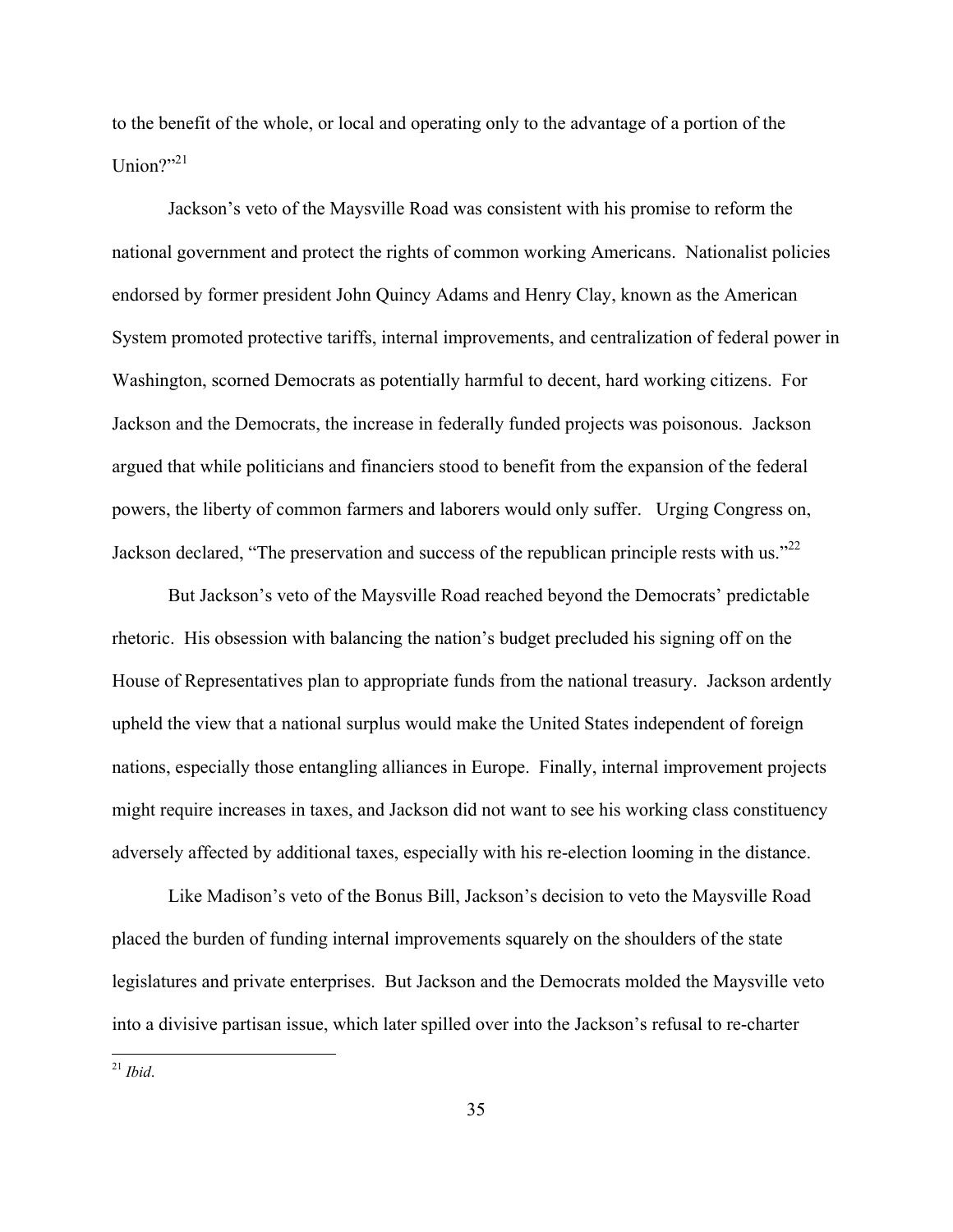Nicholas Bilddle's Bank of the United States. By deploying the demagoguery synonymous with American politics during the 1830s and 1840s, the Democrats cast themselves as, yet again, the defenders of the common people, while also achieving their economic and foreign policy objectives all in the spirit of democracy. The Democrats may have harbored sincere misgivings about the constitutionality of internal improvements or the impact they might have on the republic and its virtuous farmers and laborers, but political and economic interests played a substantial role. $^{23}$ 

What is perhaps most important about the Maysville veto, especially when considering how it affected individual states, is the politicization of the internal improvements debate. Jackson's veto ostensibly transformed government subsidization of canal and road building into a partisan issue, and along with his veto of the Bank of the United States, ushered in one of the most divisive eras in American politics. Democrat's continual attacks on national works of internal improvements, as well as, the Bank directly influenced the creation of the American Whig Party, a party singularly motivated to dethroning King Andrew and his Democrats.

 Surprisingly, partisan politics did not greatly influence the debates over internal improvements in Mississippi. It is not that Democrats and Whigs were not organized in Mississippi, they were, but geography rather than political allegiances continued to determine where politicians and editors stood on the improvement of the Pearl River region. Mississippi Whigs enjoyed overwhelming support among the five river counties, but they disregarded the

1

 $^{23}$  For the most distinguished monographs and biographies on Andrew Jackson's presidency, see Arthur M. Schlesinger, *The Age of Jackson* (New York: Little, Brown and Company, 1945); Robert V. Remini, *Andrew Jackson and Course of American Freedom* (Baltimore: The John Hopkins University Press, 1981); and Robert V. Remini, *Andrew Jackson and the Course of American Democracy* (Baltimore: The Johns Hopkins University Press, 1984).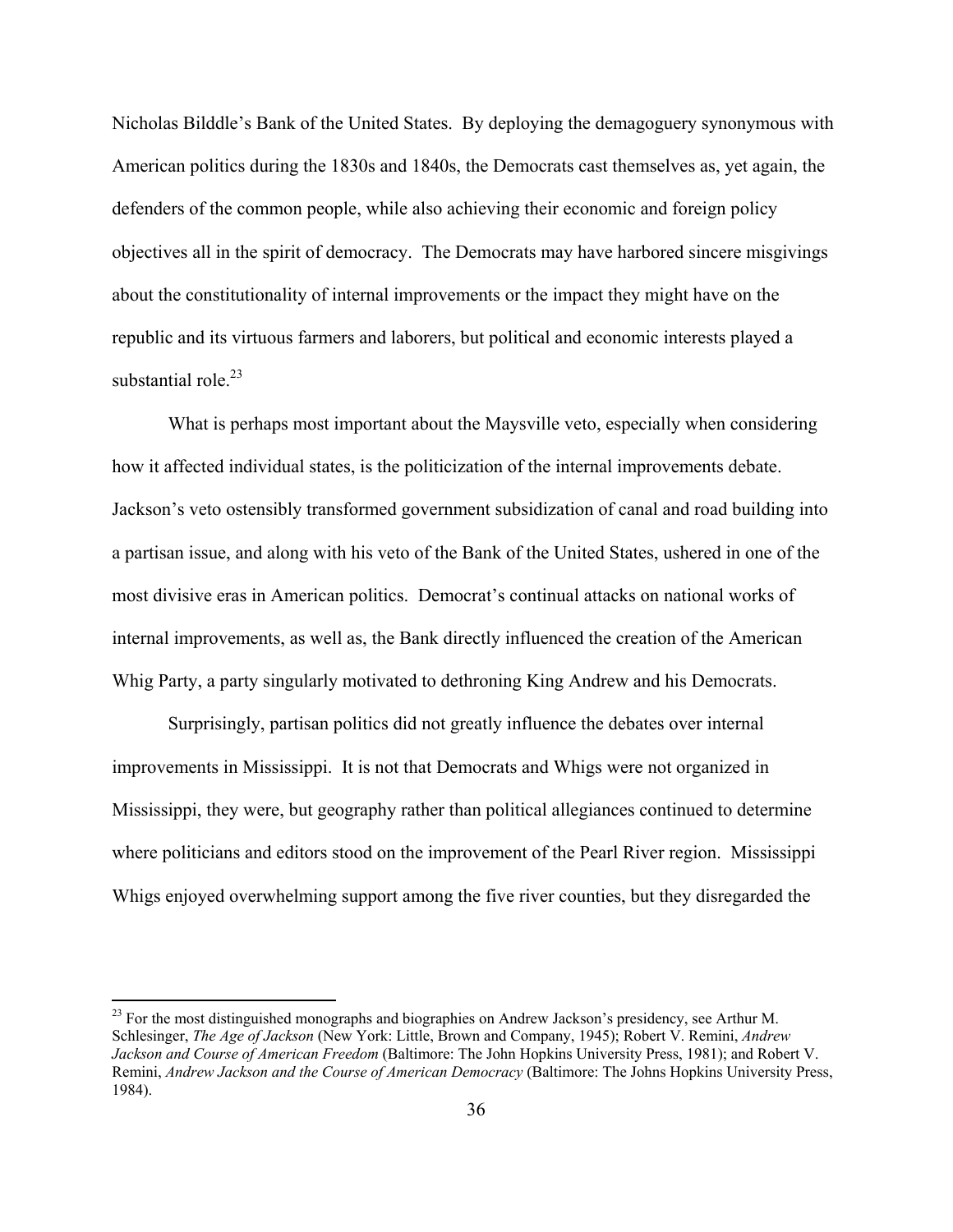national party's line when it came to internal improvements within their state, choosing to protect local interests.

By 1830 members of the Mississippi General Assembly still struggled to "remove sectional jealousies," and promote "reciprocity...upon which depends the amalgamation and unity of the different sections of the State.<sup> $24$ </sup> Dismayed by the lack of cohesion to develop a comprehensive and statewide plan for internal improvements, editors from the interior began to vent their frustrations in the press. One editor cried "the disparity between the two regions of the state, as to the money facilities enjoyed, is rendered still more glaring and obvious by their relative state of improvement."25 After more than eight years, the interests of the river communities refused to surrender their economic monopoly. But times were rapidly changing as, "The East now dates political birth…having an equal number in the U.S. Senate, and the only representative in Congress: It awakens our surprise to see how long, it has bowed to the Aristocracy of the West, and been tolled by the knell of imaginary authority.<sup>726</sup>

 After almost a decade of continued resistance from river counties, advocates of internal improvements in Mississippi turned to the federal government. Because of the state's admission to the Union, Mississippi received three percent of the proceeds of public land sales within its borders specifically for the purpose of internal improvements. But by 1828 only a fraction of the proceeds had been received, and opponents of internal improvements devised an alternative plan for the revenues of public land sales. Instead of funding the construction of roads and canals throughout the developing regions, opponents of internal improvements proposed investing land

<u>.</u>

<sup>24</sup> *Mississippi House Journal*, 13 Sess. (January, 1830), 144. 25 Woodville *Woodville Republican*, October 18, 1831. 26 Woodville *Mississippi Democrat*, February 5, 1831.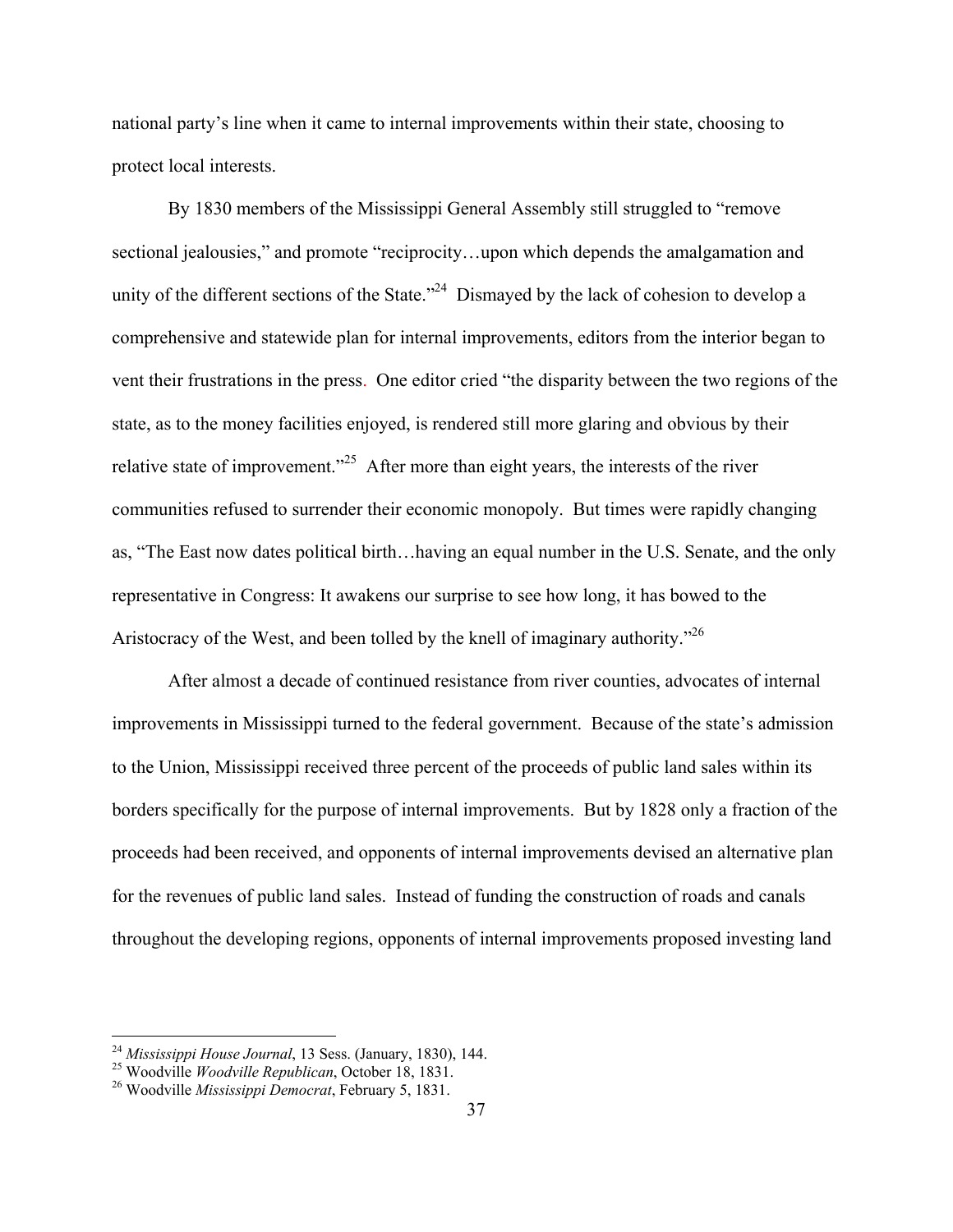revenues in the Planter's Bank of Mississippi in  $1831<sup>27</sup>$  Naturally, the most enthusiastic supporters of the Bank resided in the five river counties, whose financiers and wealthy planters stood to gain the most from its operation. But while banking emerged as the most discussed topic in Mississippi state politics, the fight to improve the Pearl River Valley continued.

The events surrounding a meeting of political leaders from Mississippi, Louisiana, and Alabama threatened to unseat the Natchez District as *the* commercial center of the state. In 1834 representatives from the surrounding states met in New Orleans to discuss the prospects of a railroad that would connect the Gulf South to Nashville, Tennessee. The original plan intended the railroad to run across Mississippi, west of the Pearl River, into the northwest corner of Alabama and into Tennessee. The railroad promised to integrate the adjoining states and harness the commercial and agricultural potential of the Gulf region. By 1836 much of the railroad had been approved by the state legislatures and construction proceeded—except in Mississippi.<sup>28</sup>

 Not surprisingly the sectional divisions within Mississippi precluded the passage of the railroad charter in the state legislature. Predictably the river counties, led by Natchez, believed the regional railroad would draw trade away from the western river counties, inevitably draining the economic life blood of the region eastward.

In 1833 an editor at the *Natchez Courier* pondered, "What will Natchez be worth after the completion of the roads, when more than half its present business will have been diverted to other towns on the Mississippi?" Speculating on the inauspicious future of Mississippi's commercial center, the editor feared "Natchez will have no country around it to preserve it from becoming what all towns necessarily become when capitalists are not interested sufficiently in its

<sup>&</sup>lt;sup>27</sup> Miles, *Jacksonian Democracy in Mississippi*, 22.<br><sup>28</sup> R.S. Cottrill, "The Beginnings of Railroads in the Southwest," The Mississippi Valley Historical Review, 8 (March, 1922): 321-324.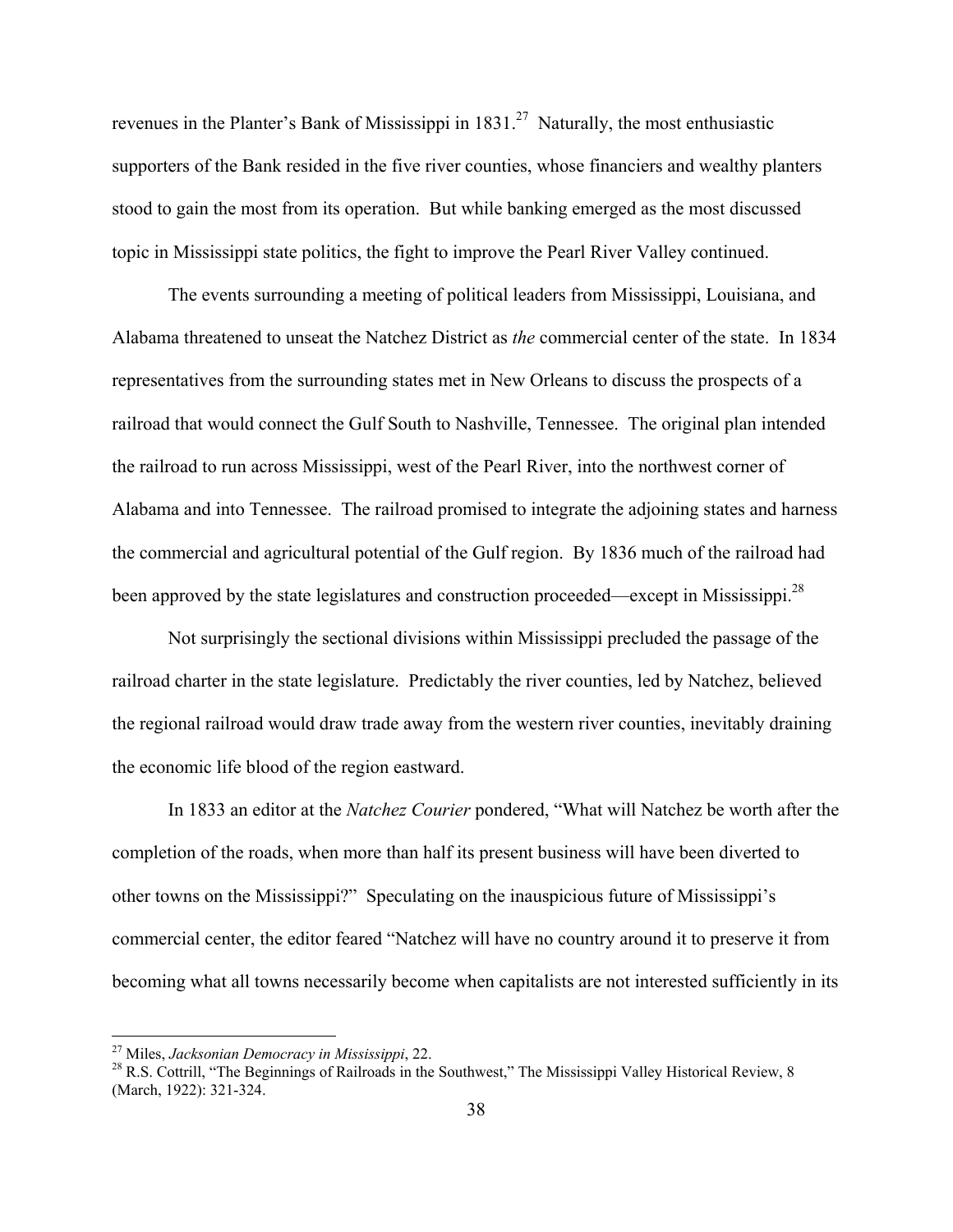prosperity as to devote a small portion of money to works of internal improvements..."<sup>29</sup> In 1836 the river counties were successful in scuttling the charter, but by 1837 western Mississippi, most notably Natchez, had succumbed to outside pressure, and finally voted in support of the railroad<sup>30</sup>

 Why after nearly two decades of sectional animosity did the Old Natchez District finally concede to eastern pressure for internal improvements? One assumption suggests that the river communities succumbed to the growing population and political influence of Jackson, finally realizing the futility of their resistance. The elite planters and merchants of Natchez, who controlled the commerce and trade in the state for decades, could either continue their intransigence and risk losing everything, or compromise and settle for a piece of Mississippi's economic pie.

Evidence suggests that all Mississippians, including those living in the five river counties, enjoyed growing prosperity, and looked forward to "Flush Times." In 1835 John A Quitman wrote, "Land, negroes, and every description of property had [sic] become very valuable here."<sup>31</sup> Growing land sales and liberal credit accommodations by the Planter's Bank gave further cause to believe in Mississippi's promise. It is possible that the overall economic health of Mississippi gave the planters and financiers of Natchez reason to believe their interest were safe, regardless of developing markets to the east. And this may be true, but there are other perspectives and events worth consideration.

<sup>&</sup>lt;sup>29</sup> Natchez *Natchez Courier*, December 20, 1833.<br><sup>30</sup> Cottrill, "The Beginnings of Railroads in the Southwest", 321-324.<br><sup>31</sup> Miles. *Jacksonian Democracy in Mississippi*, 117.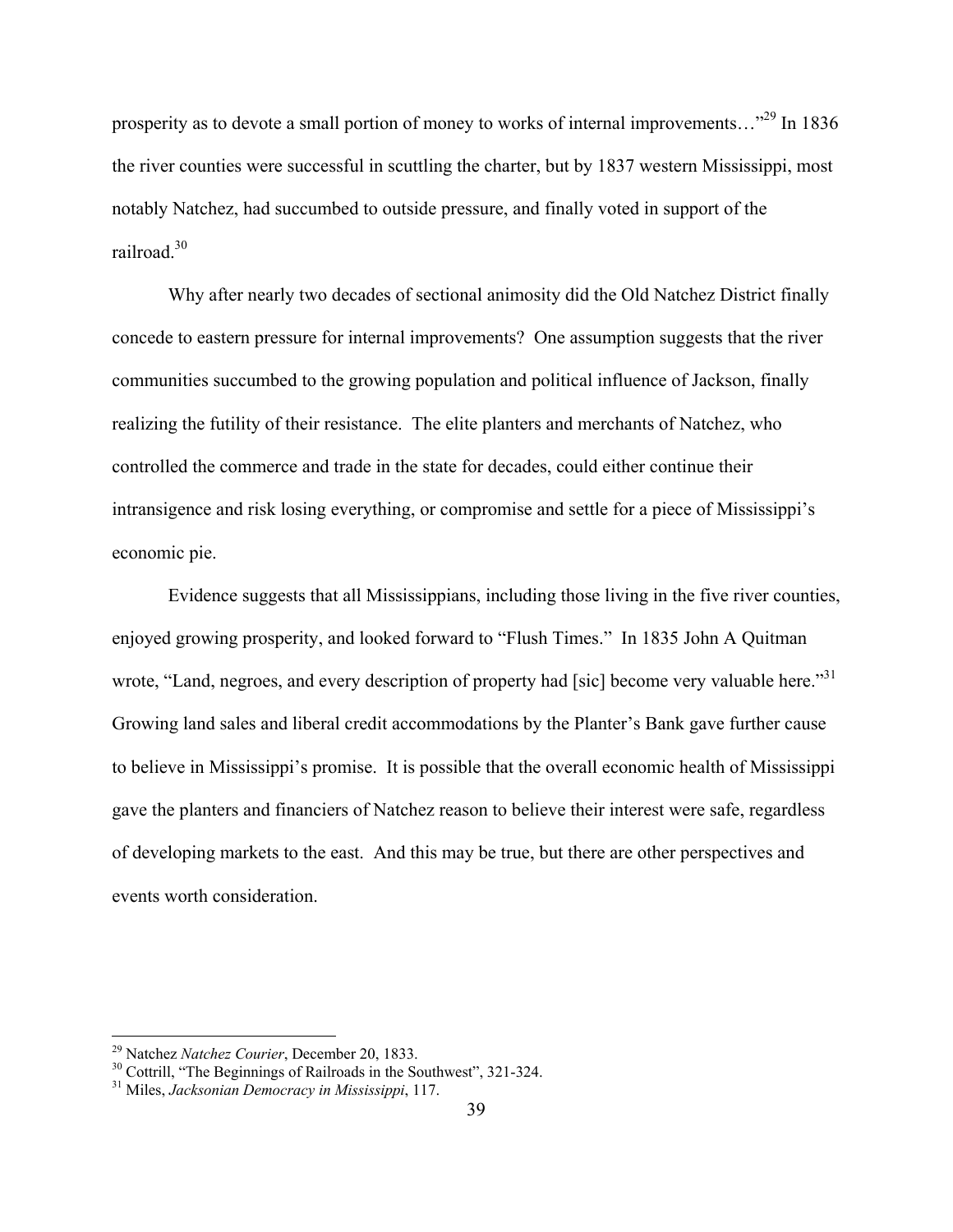#### **SLAVERY**

 Economic matters defined Andrew Jackson's two terms as president. Questions concerning the national bank and internal improvements dominated debates in Congress, cementing fierce loyalties within the Democratic, National Republican, and Whig parties, and ushering in the nation's first modern era of politics. Vociferous battles raged over the course and development of nation's transportation networks, the suitability of a monopolistic national bank in a presumed age of egalitarianism, and later—once Jackson's veto sent Biddle's Bank asunder—which banks might receive the withdrawn federal deposits, not to mention, how to appropriate the country's first national surplus.<sup>1</sup>

Politically, questions regarding economics revealed the striking disparities and confounding similarities between "Jackson Men" and those aligned with Henry Clay. Furthermore, the advancement of universal male suffrage determined the political strategy of all parties, resulting in national and state campaigning, fomenting a deeply polarized political party system.<sup>2</sup> With so much attention paid to national economic policies and the unrestrained, often entertaining, political exchanges of the time, it comes as no surprise that the greatest moral dilemma of antebellum society lay below the immediate vision of statesman and the polity.

<sup>&</sup>lt;sup>1</sup> For internal improvements and banking during the Jacksonians era see, John L. Larson, *Internal Improvement: National Public Works and the Promise of Popular government in the Early United States (*Chapel Hill: University of North Carolina Press, 2001), Carter Goodrich, *Government Promotion of Canals and Railroads*, 1800-1890 (New York, 1960), Bray Hammond, *Banks and Politics in America: From the Revolution to the Civil War* (Princeton, 1957), and Robert Remini, *Andrew Jackson and the Bank War* (New York: W.W. Norton and Company, 1967) <sup>2</sup> <sup>2</sup> The Jacksonian era has attracted a legion of scholars, primarily because most agree that the period represents the first glimpse of a modern American society. During the second quarter of the nineteenth century industrialization, the transportation revolution, the emergence of the second-party system, and the Second Great Awakening, embodied the widespread changes affecting the daily lives of Americans. Most scholars concur that Jacksonian America was a time of change and conflict, but here the consensus ends. Arthur Schlesinger's *The Age of Jackson* (New York: Little, Brown and Company, 1945) remains *the* enduring interpretation of the Jacksonian era and continues to inspire discussion after a half century since its publication. Other important works, all responding to Schlesinger in one way or another include, Richard Hofstadter's*, The American Political Tradition and the Men Who Made It* (New York, 1948), Marvin Meyers *The Jacksonian Persuasion: Politics and Belief* (Stanford, 1957), Richard P. McCormick, *The Second American Party System: Party Formation in the Jacksonian Era* (Chapel Hill, 1966), Lee Benson, *The Concept of Jacksonian Democracy: New York as a Test Case* (Princeton, 1961)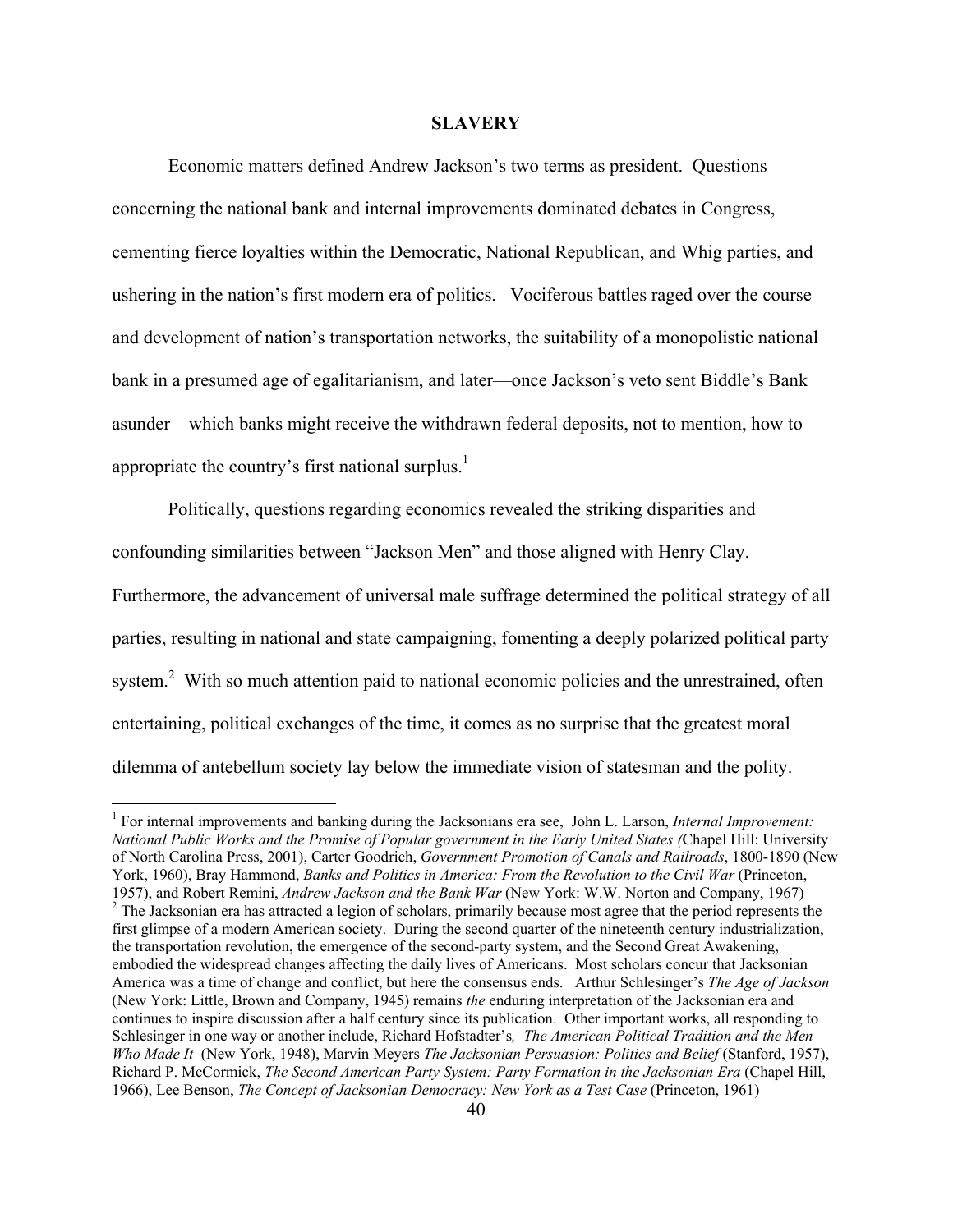To say the country's concerns over the institution of slavery completely receded into the background of western expansion and finance during the presidencies of John Quincy Adams and Andrew Jackson is a miscalculation. In fact, slavery always aroused contentious debate, but it may be accurate to claim the late 1820s represents a lull in the public discussion of slavery. The Missouri Compromise of 1820, in affect, temporarily quelled the troublesome problem of western expansion and the addition of slave and non-slave states. As long as new territories were not added to the Union, the question of slavery remained relatively contained within the geographic boundaries of Clay's compromise.<sup>3</sup>

But even with compromise, politicians, journalists, clergyman, philanthropists, and planters always demonstrated uneasiness with the present state and future of slavery. However, debates in the 1820s pale in comparison to the debates that ensued in the following decades. And while the lucid writings of Thomas Jefferson, John Quincy Adams, and John C. Calhoun reveal their prescience, the country as whole failed to anticipate the scale and fury of the slavery dilemma.

The many political and social changes caused by the market revolution help to explain why economic concerns, on the surface, overshadowed the issue of slavery during the Jacksonian period. But increased attention and scrutiny to the effects of economic and social change in the antebellum South reveal a complex interconnection between the market revolution and slavery.

Determining how slavery influenced the South's reaction to the market revolution in America is *the* focal point of Harry Watson's essay *"Slavery and Development in a Dual Economy: The South and the Market Revolution."* Watson notes the intensifying defensive posture of southern planters and politicians by the 1830s, and suggests this defensiveness further

 3 Robert Remini, *Henry Clay: Statesman for the Union* (New York: W.W. Norton and Company, 1991).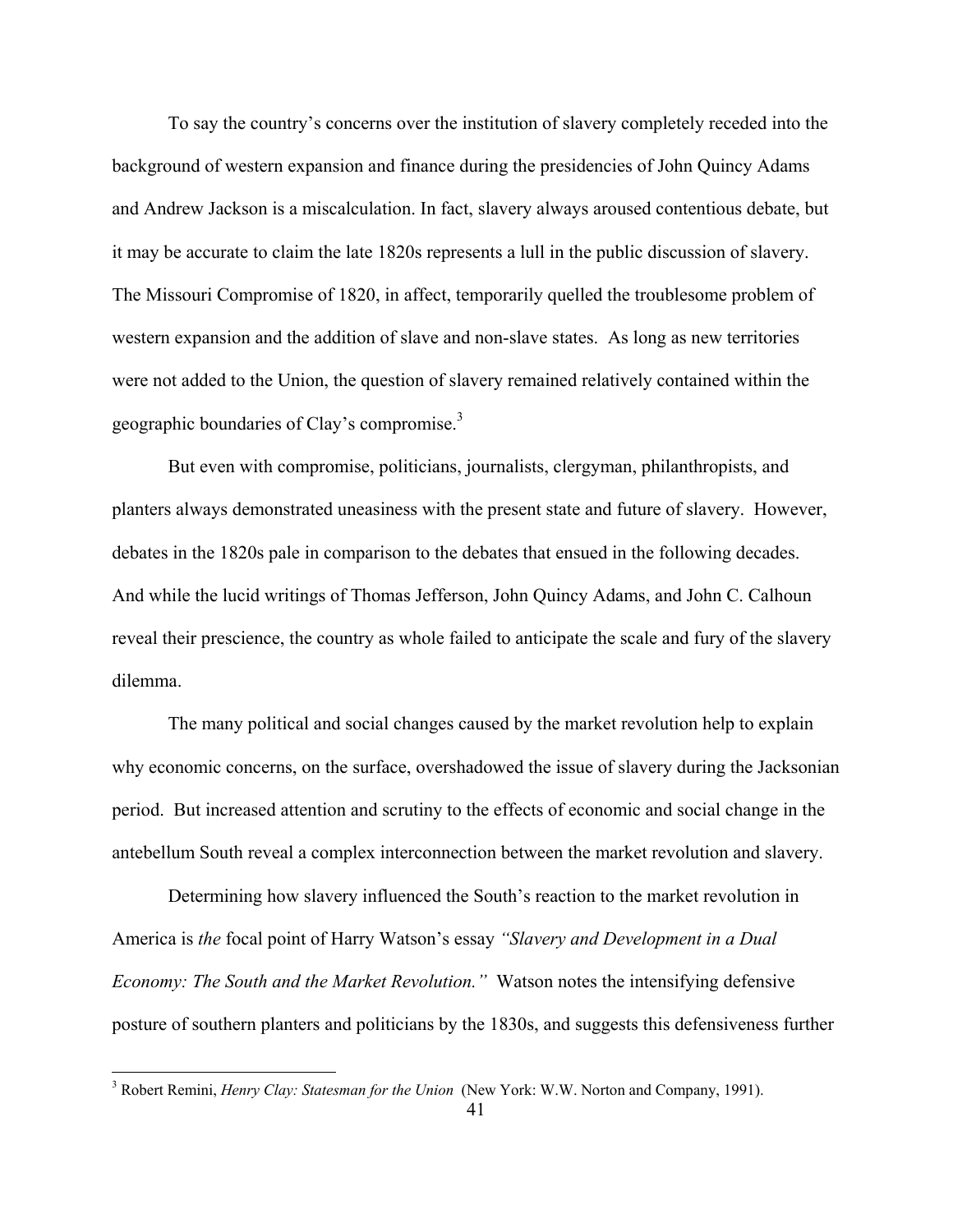motivated reform minded planters to do away with the South's dual economy by supporting the construction of internal improvements in remote corners of the region. As a result, independent farmers might begin to produce staple crops and participate in the market. Ultimately, reformers believed, staple crop production and market involvement might result in greater slave ownership among independent farmers, and consequently, a much broader commitment to the institution throughout the South. $4$ 

As discussed earlier the wealthiest Mississippians, those who owned the majority of slaves, resisted all attempts to finance the construction of internal improvements in central Mississippi. However, by 1836 the five river counties conceded to the mounting protests of their eastern neighbors and finally granted their support to the Nashville Railroad running directly through the middle of the state. Determining whether or not "defensiveness" over slavery influenced western planters' long overdue acquiescence is the focus of *this* chapter.

 Unfamiliar surroundings, frontier living conditions, and the back braking labor synonymous with cotton planting all contributed to the daily hardships of Mississippi slaves during the 1830s. Two decades later Frederick Law Olmsted noted the plight of slaves working in the old Southwest when he wrote, "They are constantly and steadily driven up to their work, and the stupid, plodding, machine-like manner in which they labor, is painful to witness."<sup>5</sup>

While Mississippi's frontier surroundings shaped the difficult circumstances in which slaves labored, it also tempted slaves to escape the plantation and vanish into unexplored forests and swamps. If a slave managed to escape into the wilderness it was unlikely a planter ever saw

<sup>4</sup> Harry Watson, "Slavery and Development in a Dual Economy: The South and the Market Revolution," in *The Market Revolution in America: Social, Political, and Religious Expressions, 1800-1880*, Melvyn Stokes and Stephen Conway, ed. (Charlottesville: University of Virginia Press, 1996).

Frederick Law Olmsted, *The Cotton Kingdom*, ed. Arthur M. Schlesinger Sr. (The Modern Library, 1984), 285- 286.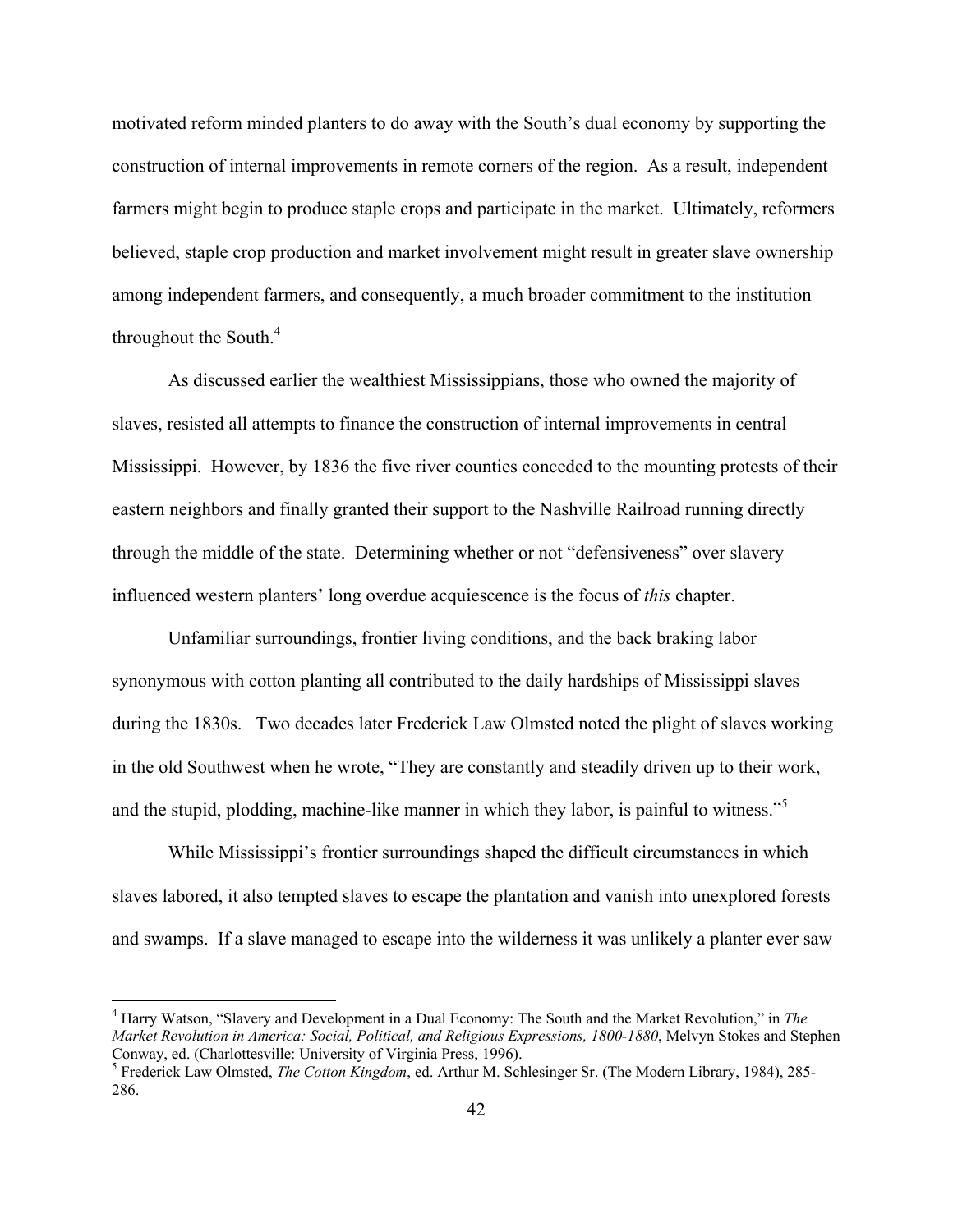that slave again. This reality only intensified planter's demand for vigilant overseers and disciplined slaves. Still, even the *most* determined overseer could not prevent the occasional runaway.

In 1834 an overseer by the name of Staunton discovered a starving fugitive slave who evaded his return to the plantation for several weeks. Staunton recounts bringing the slave back to his home and providing him with food and provisions. After the fugitive recovered his strength, Staunton arranged to make a trip to Natchez, where he might return the slave to his master, no doubt for a handsome reward. While preparing for the trip the slave managed to create a diversion by asking Staunton's wife for additional food. Seizing on the opportunity the slave then "made off" with Staunton's pistols. Upon discovering the slave's plot, Mrs. Staunton called to her husband in a panic. Unfortunately, for Staunton, it was too late; the slave fired a single shot into his chest leaving him dead. The fugitive fled the violent scene, never to be heard from again. $6$ 

Fortunately for the local slave population the event received no public attention. As a result no threat of retribution ever materialized. How could such an event go unnoticed? Mississippi scholar James Libby suggests: "This event can be explained in part as an indication of the generally violent social atmosphere in Mississippi. Yet the absence of hysteria or outrage over this crime indicates the confidence among white Mississippians that their control over society as firm and not in question."<sup>7</sup>

When plantation discipline failed, Mississippi's courts regularly intervened in cases involving fugitive slaves. White Mississippians demonstrated tremendous confidence in their legal system when it came to upholding the peace and restraining conflict. Trust in the legal

<sup>&</sup>lt;sup>6</sup> David J. Libby, *Slavery and Frontier Mississippi: 1720-1835* (Jackson: University of Mississippi Press, 2004), 79.<br><sup>7</sup> Ibid, 79.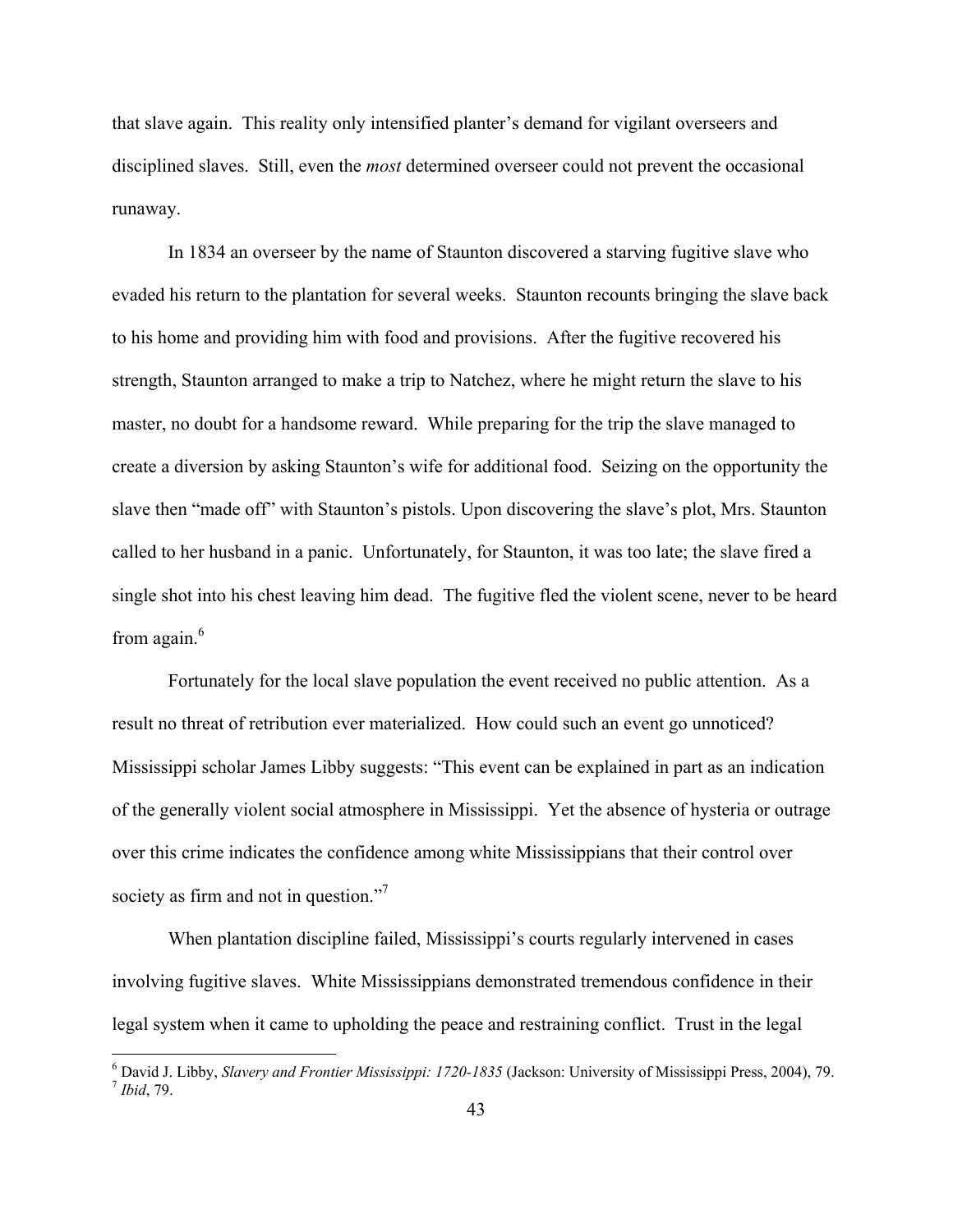system became paramount as Mississippians demanded the return of fugitive slaves without incident and swift punishment for offences, violent or otherwise, against white citizens. For the good of white society all threats of organized or spontaneous slave insurrections required the most severe response.<sup>8</sup>

The confidence Mississippians exhibited in their systems of control is notable, considering well publicized threats of slave insurrections in Virginia, South Carolina, even in Mississippi. Nat Turner, who successfully organized the slaughter of several dozen white citizens in Virginia in 1831, is perhaps the best known account. Despite the horrifying details of Turner's revolt Mississippians remained composed and blamed the violent incident on a "flaw in Virginia's legal or racial codes, and perhaps the existence of a large free black population."<sup>9</sup>

An important intellectual step in how southerners, especially southern statesman, thought about slavery further fortified Mississippians' faith. Many southern statesmen confessed throughout the 1820s that slavery represented a great evil to the nation. But a myriad of national and local events transformed how southerners viewed slavery and by the end of the decade public statements reflected such changes. Writing to his family in Maine, Mississippi senator Sargent S. Prentiss expressed precisely how southerners felt when he wrote "slavery was a great evil," but "a necessary evil."<sup>10</sup>

 Historian William Freehling writes that, "A society reveals its deepest anxieties when it responds hysterically to a harmless attack."<sup>11</sup> By the 1830s the South began to show signs of

<sup>&</sup>lt;sup>8</sup> *Ibid*, 99.<br><sup>9</sup> *Ibid*, 99.<br><sup>10</sup> *Ibid*, 100.<br><sup>11</sup> William W. Freehling, *Prelude to Civil War: The Nullification Controversy in South Carolina 1816-1836 (New* York: Oxford University Press, 1966), 49. I have relied heavily on Professor Freehling's seminal study of South Carolina during Nullification, specifically because his book demonstrates how the current and future status of slavery became entangled in disparate political battles over national tariffs. It is my estimation that Freehling's position on slavery and Nullification shares some similarities to Watson's theory that reform minded planters and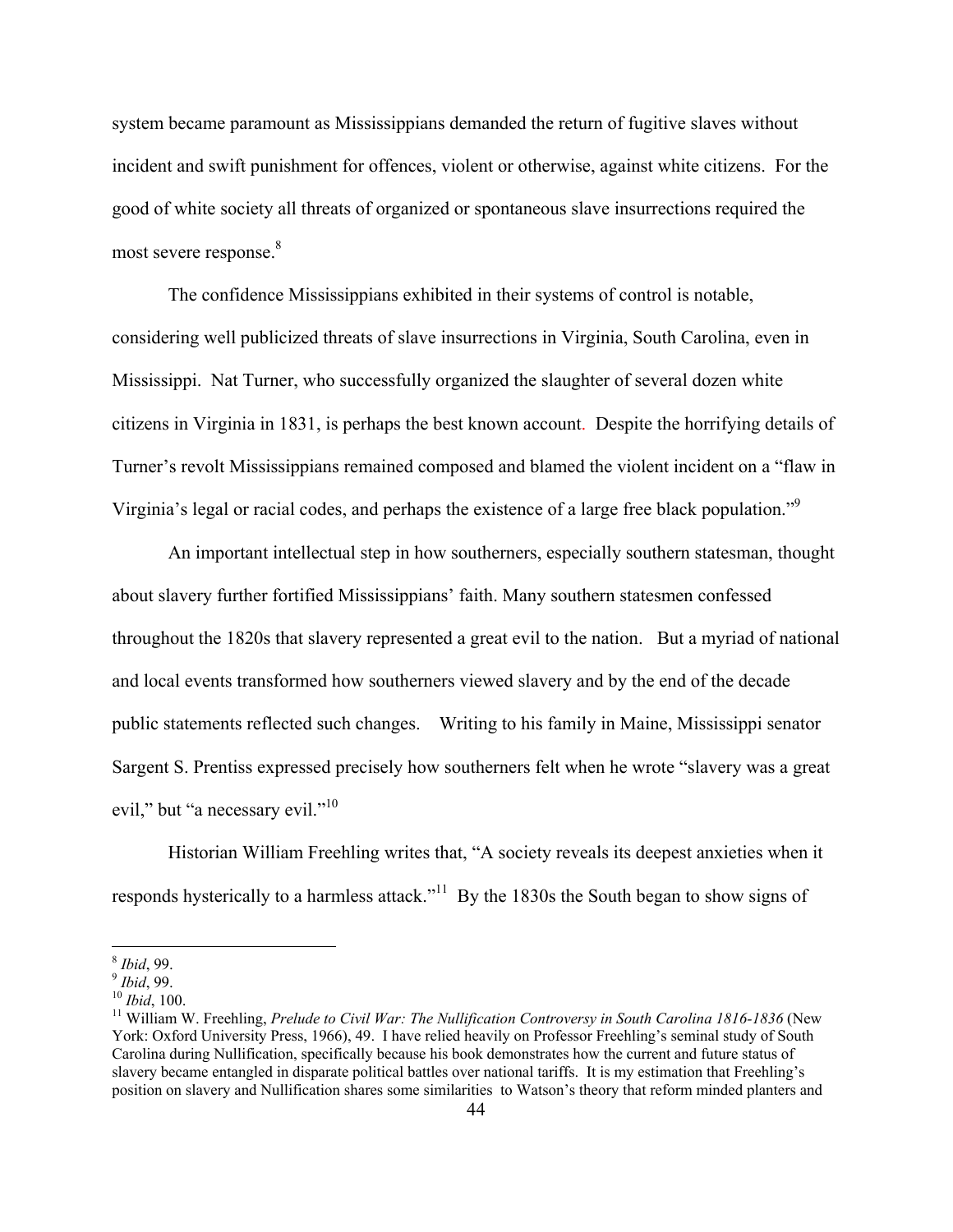anxiety over the present and future state of slavery. Nullification, highly publicized slave uprisings, and nascent abolitionist movements all contributed to the South's increasingly defensive posture. Still, Mississippians remained confident in their systems of control even as abolitionists cried, "Maintain that no compensation should be given…SLAVERY IS A  $CRIME \t$ .<sup>12</sup>

Despite slavery's growing number of outspoken detractors, Freehling says, "It must be emphasized again that most Americans—including most southerners—paid little heed to these nagging controversies."<sup>13</sup> Whether planters living in Adams or Wilkinson County considered Staunton's murder a "nagging controversy" is difficult to judge, but no evidence indicates that retaliation against a single slave ever transpired. Even so, the confidence and restraint of the great river planters was soon tested again.

In the spring of 1835 disturbing reports of a rape and murder committed by fugitive slaves in southwestern Alabama sparked a fury of concern reaching all the way to local newspapers in Mississippi. While Mississippians were not directly affected by the horror, the implications of slave attacks on whites—especially white children—surely concerned neighboring residents. The gruesome details of the case appeared in Wilkinson County's *Woodville Republican* on June 6, 1835 nearly a month after the crimes were committed in Baldwin County, Alabama. In a statement issued from the Baldwin County Circuit Court, the

politicians advocated the development of expansive transportation networks as a means of promoting the growth of the cotton market and prolonging—if not—guaranteeing the future of slavery in the South.. What Freehling and Watson seem to agree on is that few economic and political decisions in the South were made without considering the effect those decisions might have on the overall health and stability of slavery. William Cooper's The *South and the Politics of Slavery: 1828-1856* (Baton Rouge: Louisiana State University Press, 1978) illustrates this point from a political perspective. Professor Cooper disagrees "fundamentally with historians who make the politics of the Jacksonian South a politics defined by economics and finance." Freehling's and Watson's interpretation of events in the Carolinas support this position. Still, it is unclear whether or not concerns over slavery dictated agreement of the Natchez District to support the construction of a railroad system in central Mississippi.<br><sup>12</sup> Boston *The Liberator*, December 14, 1833.<br><sup>13</sup> Freehling, *Prelude to Civil War*, 51.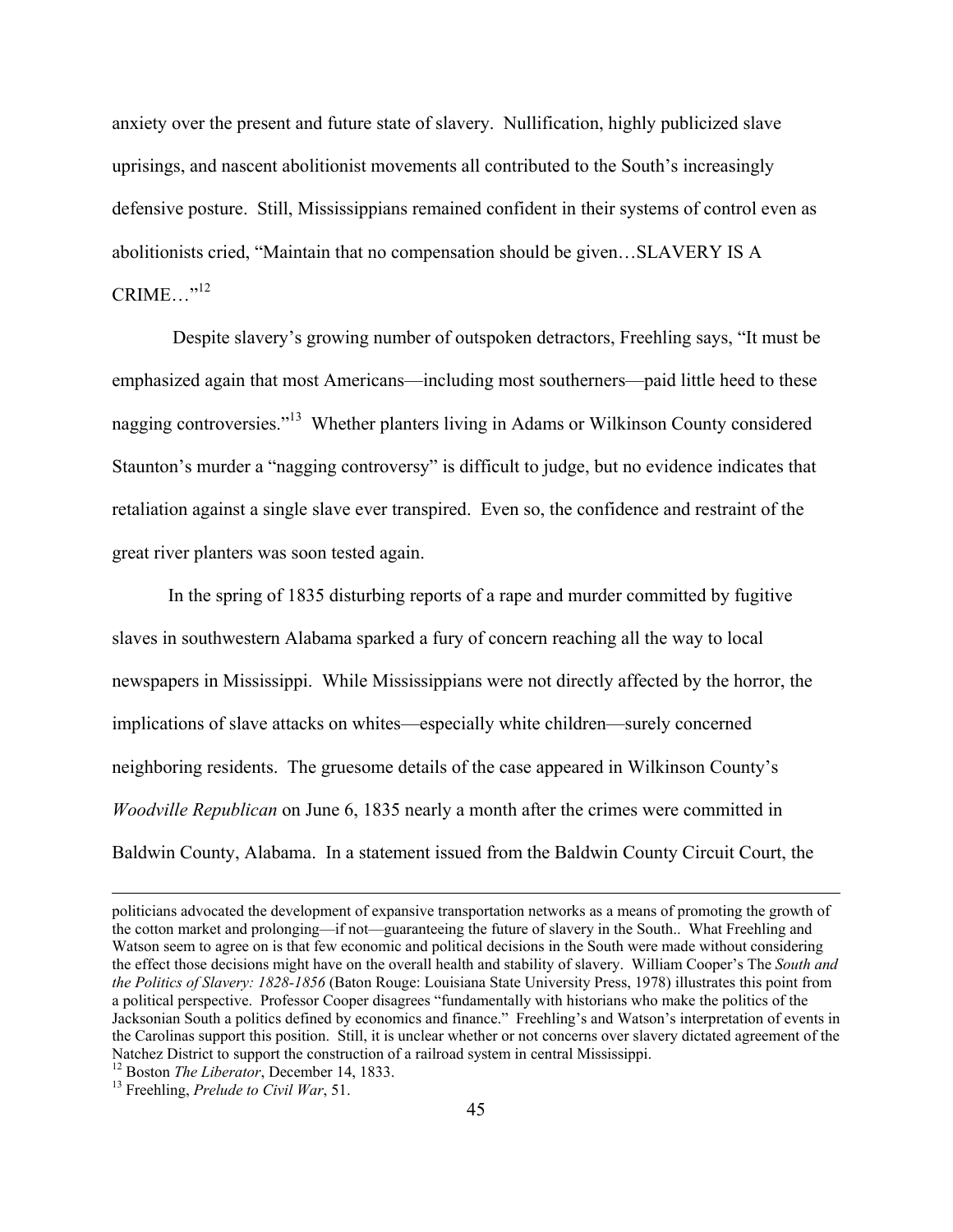undersigned members of the grand jury claimed the offence represented, "one of the most horrible crimes ever perpetrated."<sup>14</sup>

It began with the disappearance of an orphaned sister and her brother, ages twelve and nine. Suspicions arose when the children failed to return home after departing from their school late one afternoon. Thereafter a search party spent several days searching for clues to the mysterious disappearance of the two siblings, and for four weeks the whereabouts of the missing children remained an enigma to local authorities. Fortunately, a seemingly unrelated separate case soon revealed clues to the missing children and the dark events which surrounded their misfortune on that faithful afternoon.<sup>15</sup>

Weeks after initial reports of the children's disappearance two unsuspecting young women on horseback encountered two black men, presumably runaway slaves, who accosted the women with obvious malice on their minds. As the slaves "sprang" from a nearby thicket, one of the women lost her mount temporarily, only to reclaim it before her pursuers were able to react; the second managed to avoid harm altogether. The circumstances of this incident mirrored those of the missing children, at least in the opinion of local authorities. Certainly the details of both cases could hardly be ignored; two unsuspecting and vulnerable travelers seized upon without any apparent cause or motive. How could anyone dispute the, "Suspicions…fixed on those two slaves?"<sup>16</sup>

In the course of formal examinations both slaves confessed, separately, to the earlier murder of the two children. In an extract from the circuit court of Baldwin County the gruesome details of the crime were laid bare for all to read, including readers of the *Woodville Republican*.

<sup>&</sup>lt;sup>14</sup> Woodville *The Woodville Republican*, June 6 1835.<br><sup>15</sup> *Ibid*.<br><sup>16</sup> *Ibid*.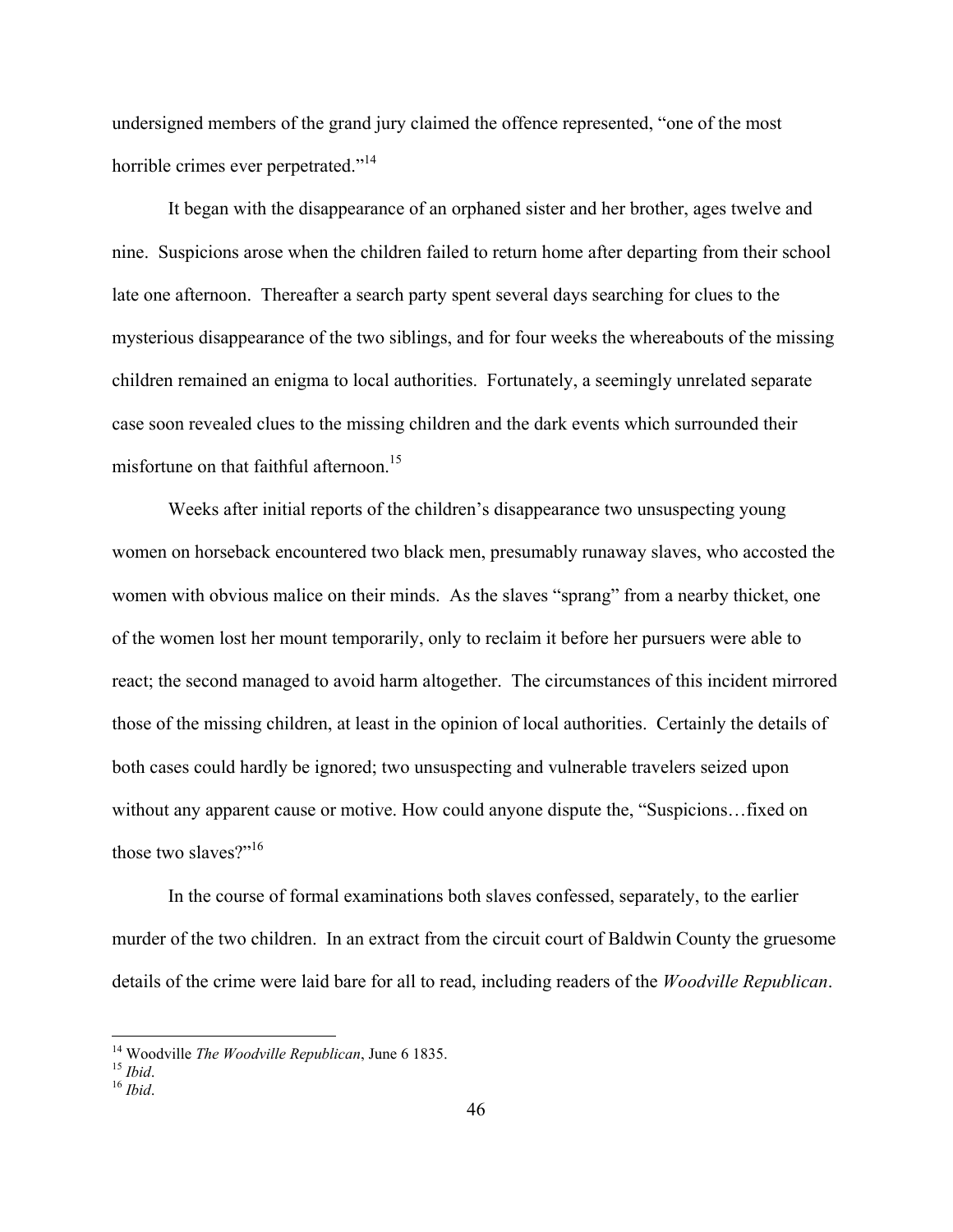The attackers seized the twelve year old girls first, attempting to rape her, but because of the girls "tender years" the slaves were unable to "accomplish the infernal deed, without the aid of a knife." After taking turns raping the screaming child the slaves then attempted to decapitate her after "piteous attempts to spare her life." While one held her head the other "cut her throat and neck to the bone" and then continued to "violate" the desecrated body. The slaves then disposed of the tortured and mutilated remains, tying it down with bricks and sinking it in a nearby pond. The nine year old boy received a more immediate yet brutal death, as the slaves crushed his skull with pieces of brick and then disposed of his body in the same bloody, watery grave which held his sister. The slaves then returned to their hideaway and remained unsuspected until their encounter with the two young women on horseback four weeks later.<sup>17</sup>

Following a guilty verdict the court "pronounced a sentence known to the law," that is before "a smothered flame burst forth" and the citizens of Baldwin imposed their own brand of justice. The court admitted the lack of severity in its final verdict, but "no adequate punishment" existed and, "Human foresight could not conceive such a crime could be committed…it was a case above and beyond all law…God and man." Following their day in court the slaves were taken hold of by an outraged mob and burned alive within sight of the quiet pond which served as a final resting place to the young victims. $18$ 

Despite the terrifying details captured in the *Woodville Republican* no public demonstration ensued in Mississippi. Much like the Staunton affair, the violent murders in near by Baldwin County failed to provoke public outrage among the state's slaveholders. However, reports of a widespread slave insurrection within the borders of the state represented *the* test to Mississippians confidence in their systems of control.

 $17$  Ibid.

 $18$  *Ibid*.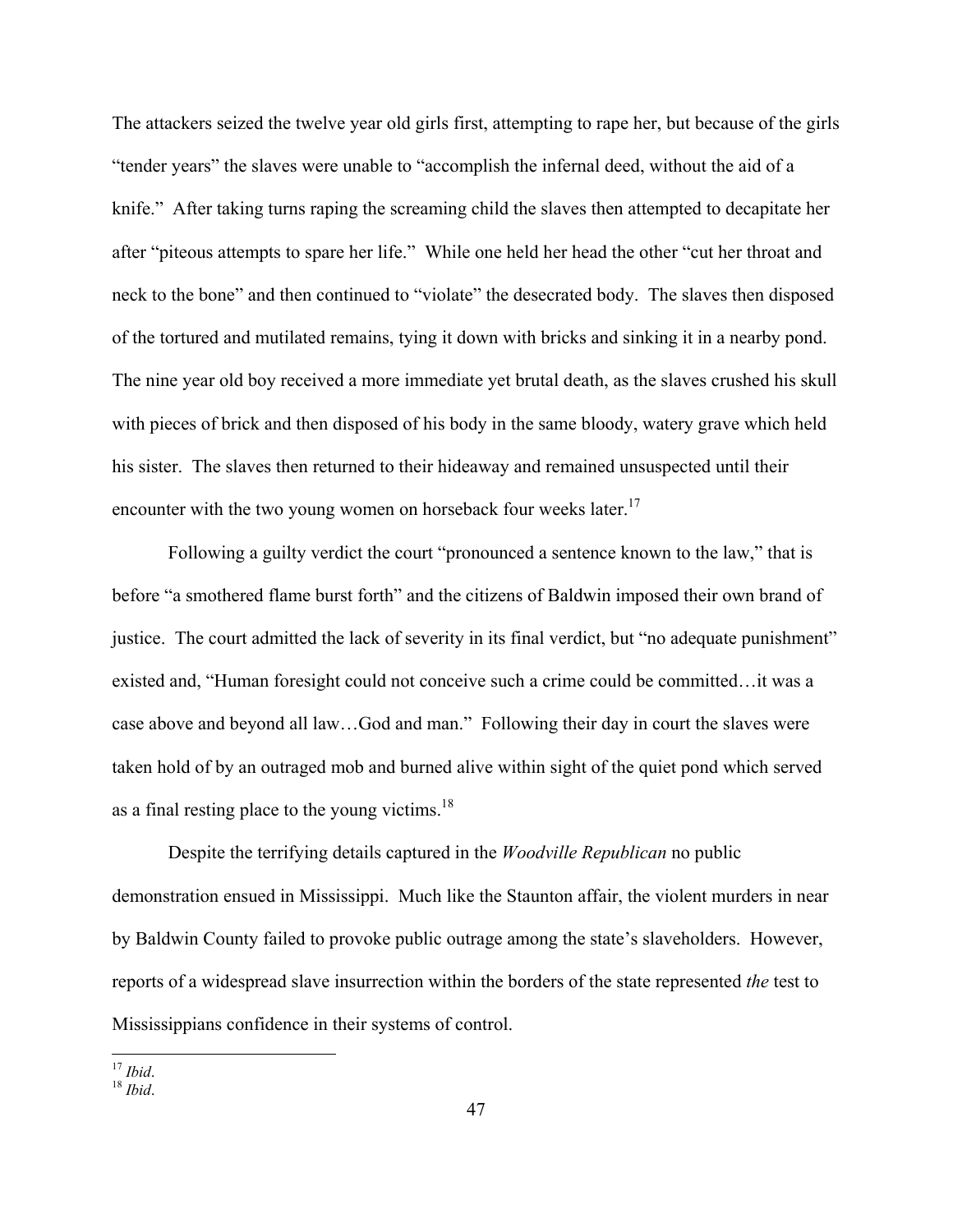In 1835 citizens of Madison County, located north of Jackson, reported a conspiracy to incite a slave insurrection in the Yazoo and Pearl River region. By 1834 Madison County's black slaves dominated its population, and visitors commented that "immense bodies of rich land are all being converted into cotton fields, and negro quarters—leaving so sparse a white population." Most of the owners of the great plantations lived in other counties, even other states, leaving the day to day operations to overseers. Historian Edwin Miles notes that, "Reports of a slave insurrection naturally would hold great terror for the white population of this community…"<sup>19</sup>

First reports indicated a conspiracy on a regional level, stretching throughout the South. One account estimated that one thousand men, both slave and non-slave, planned to incite a widespread insurrection on Christmas Day 1835. Most southern states were implicated including Mississippi. Weeks after the publication of the first report, a second pamphlet circulated throughout towns on the Yazoo River and several white citizens claimed to have overheard slaves discussing preparations for an uprising sometime in late June of 1835. By June 30 a number of Livingston's white citizens interrogated several black slaves implicated in the plot. Each slave understood the severity of the situation and confessed to a revolt planned on Independence Day. Faced with "torture by the lash" the slaves willingly cooperated with Livingston's aroused citizenry and provided names of both black and white suspects. Despite their cooperation, the slaves were seized by an angry mob and hanged. Shortly after local white leaders chose a committee of "thirteen of the most respectable citizens of the county" primarily wealthy planters—and granted them "with ample authority, to devise means of

 $19$  This brief sketch of the 1835 conspiracy is taken from Edwin A. Miles, "The Mississippi Slave Insurrection Scare" of 1835," *The Journal of Negro History*, 42 (January 1957): 48-60.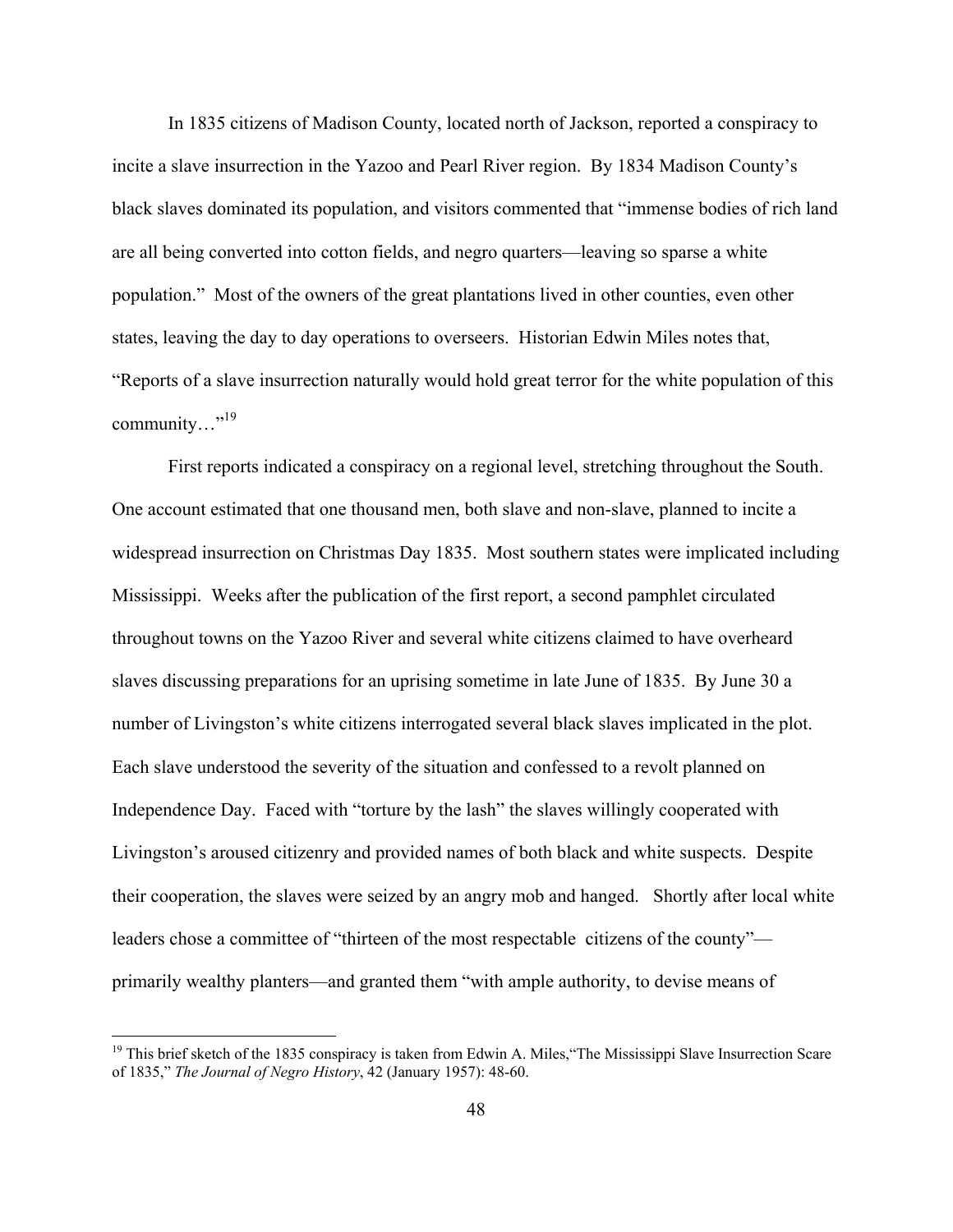defence, to try, acquit, condemn, and punish white or black, who should be charged before them."20

On August 1, 1835 the *National Intelligencer* reported, "A large meeting of the citizens of Madison County was held, to deliberate upon the momentous crisis which had arisen at which it was unanimously resolved that a committee of investigation should be immediately organized, in the name and upon the responsibility of the whole body of citizens, to use all the necessary means for ferreting out this nefarious plot, and bringing the offenders to speedy justice. This committee, thus organized, composed of thirteen of the most respectable citizens of the county, men of elevated standing in the community for moral worth, integrity, and discretion, preceded, as soon as possible, to the task at hand."<sup>21</sup>

Word of a suspected slave revolt spread throughout the neighboring counties of the interior. In Hinds County, located just south of Madison, citizens reported, "A dreadful alarm exists, particularly amongst females<sup>22</sup> What made the events of 1835 so explosive was the barrage of anti-slavery literature circulated by northern abolitionists during the1830s. Mississippi slave-owners were not only sensitive to these attacks, but feared that a relationship existed between anti-slavery propaganda and the insurrection plot in Madison County. Throughout the South, state legislators and governors denounced abolitionists "who seem anxious to involve us in all the horrors of servile war."23

On July 14, 1835, ten days after the alleged slave plot, a public meeting in Wilkinson County discussed the necessary actions to, "guard against any improper movements or disorders

<sup>&</sup>lt;sup>20</sup> *Ibid*, 48-49.<br><sup>21</sup> Washington D.C., *National Intelligencer*, August 1, 1835, cited in Davidson Burns Mckibben's "Negro Slavery Insurrections in Mississippi, 1800-1865," *The Journal of Negro History*, 34 (January, 1

<sup>&</sup>lt;sup>22</sup> Mckibben, "Negro Slavery Insurrection in Mississippi, 1800-1865", 53.

<sup>23</sup> *Ibid*, 57-58.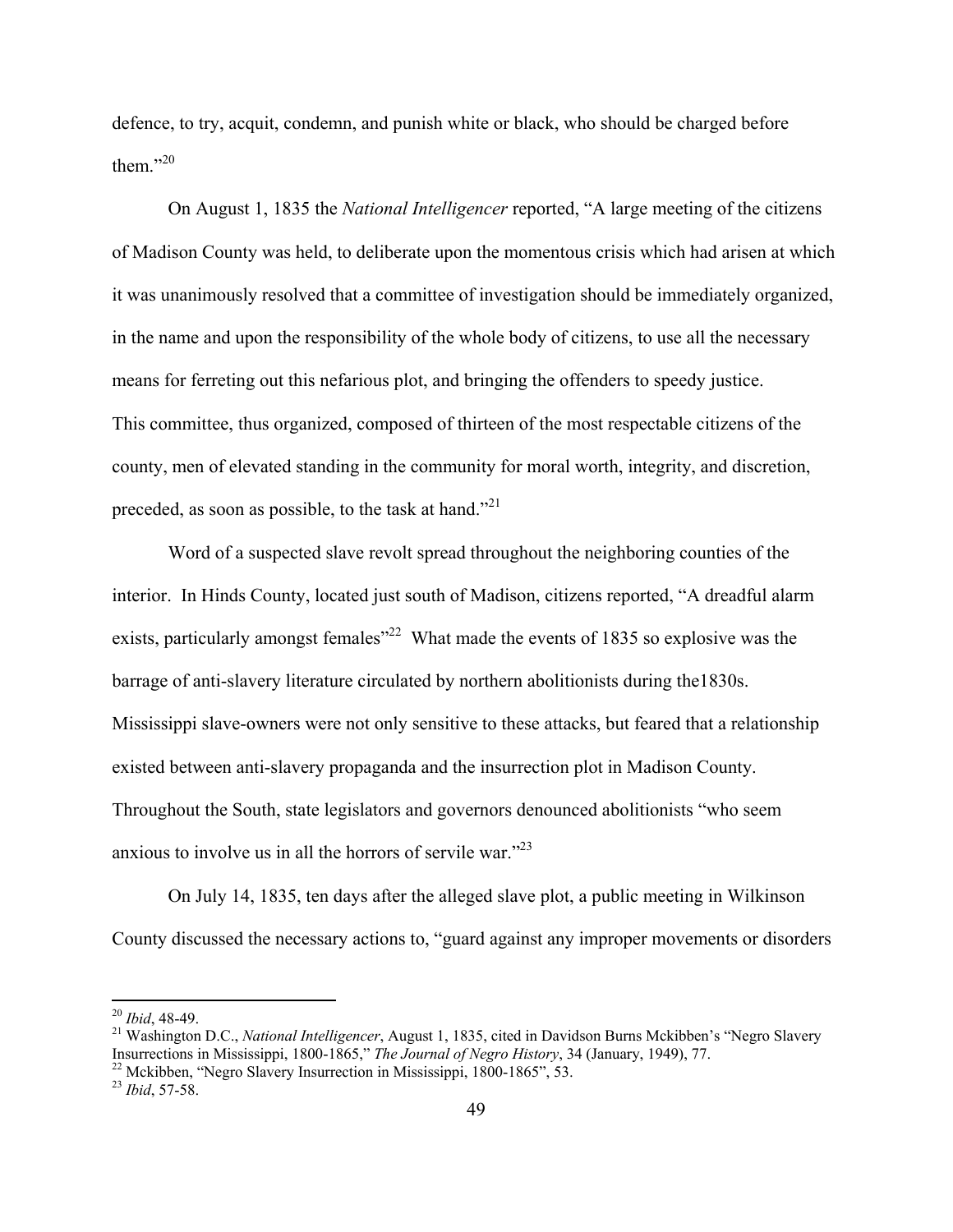among the slaves." In little over a week word of the alleged plot spread from counties north of Jackson to the extreme southwestern counties along the Mississippi River, prompting white civic leaders of one river county to advise all citizens "to be on alert, and adopt such measures, by appointing suitable patrols or committees of vigilance in their respective neighborhoods, as may be deemed best calculated to insure safety and good order among the slaves."<sup>24</sup>

While some prepared for the worst, others thought the plot greatly exaggerated. Future Southern Rights vice-presidential nominee John A. Quitman reflected "the excitement that existed in the upper part of this state last summer, like most other excitements about negro insurrections, was more that of indignation than fear."25 One month after the Madison County scare the *Jackson Mississippian* reported, "Much more, in one humble opinion, has been said in the newspapers about a contemplated insurrection amongst the negroes in Mississippi, than necessary."26

It should be recalled that by 1834 preliminary plans to construct a railroad system to connect the Gulf region with Nashville, Tennessee were already underway. Approval for the project proceeded rapidly, except in Mississippi, where river county leaders strongly opposed bringing internal improvements to the interior of the state. But by the summer of 1835, the river counties began to speak out on the many virtues of internal improvements, and the need to modernize the state's rail system.

On July 18, 1835 Preston W. Farrar, a candidate for the legislature made a public announcement to the "CITIZENS OF WILKINSON COUNTY" in the *Woodville Republican* declaring, "Opposed at all times myself to internal improvements by the general government as a

<sup>&</sup>lt;sup>24</sup> Woodville *The Woodville Republican* July 18, 1835.<br><sup>25</sup> Mckibben, "Negro Slavery Insurrections in Mississippi, 1800-1865", 78.

<sup>26</sup> *Ibid*, 79.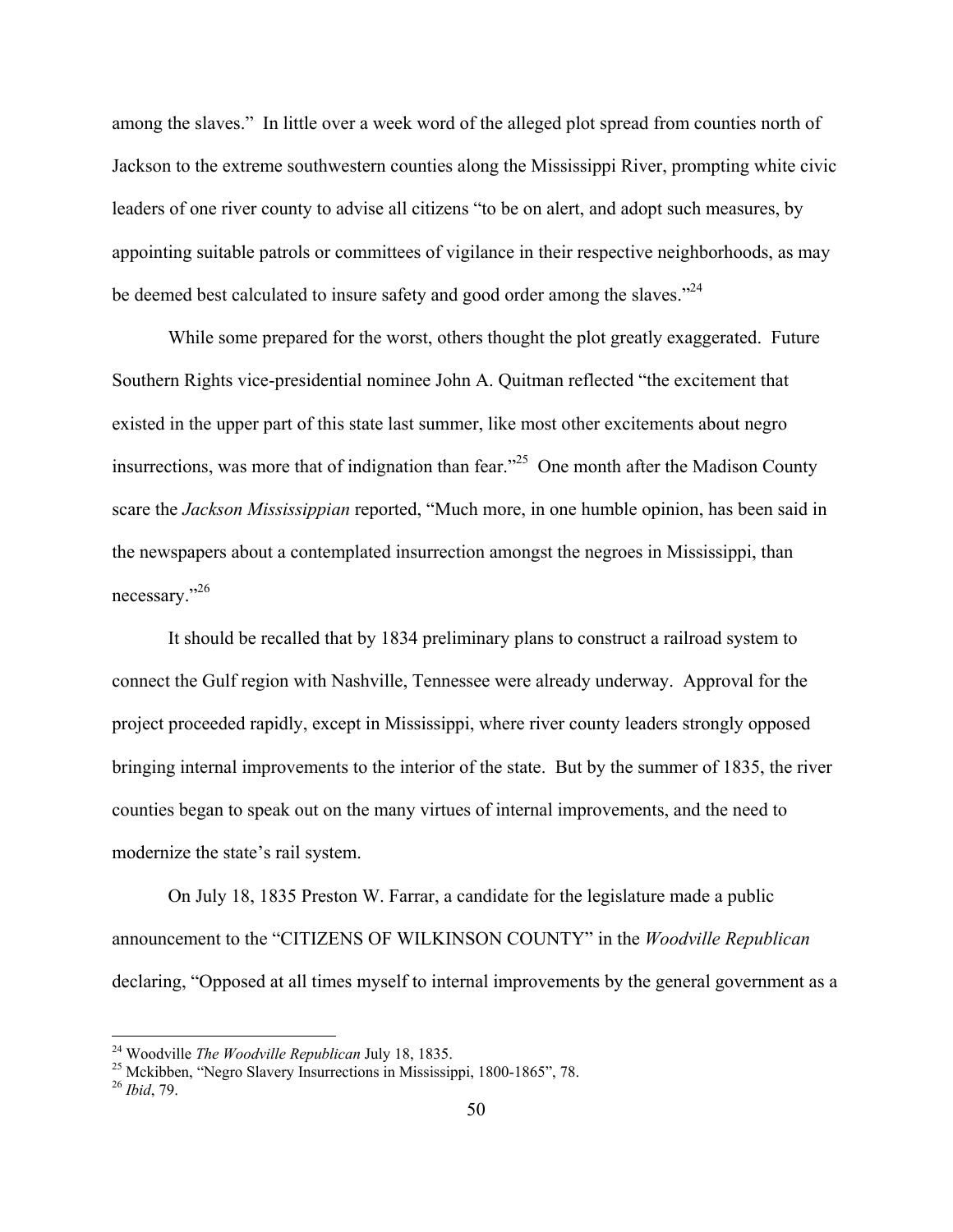national right, I believe it to be the policy of every state to provide well for itself upon this subject." Farrar went on to say, "While upon this subject I will remark that the contemplated rail road passing from New Orleans to Nashville, Ten, through the center of this state meets my hearty concurrence, believing it will be of vast public utility, and enhance the value of real estate $^{327}$ 

Earlier in June of the same summer similar opinions appeared in the press stressing the importance and virtues of the Nashville railroad. One citizen pondered, "Can nothing be done to rouse our citizens to action in regard to an improvement which offers such a valuable retreat to us during the summer, and which would double the number of our visitors during winter?"<sup>28</sup> While a representative for public office stated, "The contemplated Rail Road from New Orleans to Nashville, Tennessee, would receive my undivided support."29

Did a relationship exist between the Madison County plot and the river counties' acquiescence to finally finance internal improvements in the interior, after a decade of staunch resistance? The timing is certainly suggestive, yet one necessary ingredient is lacking. Going back to Watson, *some* reform minded planters in North Carolina considered internal improvements as the key to modernizing the southern economy, integrating subsistence farmers into the staple crop market, eradicating the dual economy, and promoting the future of slavery.<sup>30</sup>

In comparing events in North Carolina to events in Mississippi one must consider motivating factors. Watson notes the "defensiveness" certain North Carolina reformers evinced as they stressed the pressing need to modernize and promote slavery in all corners of the South. The same factors existed in Mississippi, still, the river county planters discouraged internal

 $27$  Woodville *The Woodville Republican* July 18, 1835.

<sup>&</sup>lt;sup>28</sup> *Ibid. <sup>29</sup>* Woodville *The Woodville Republican* June 20, 1835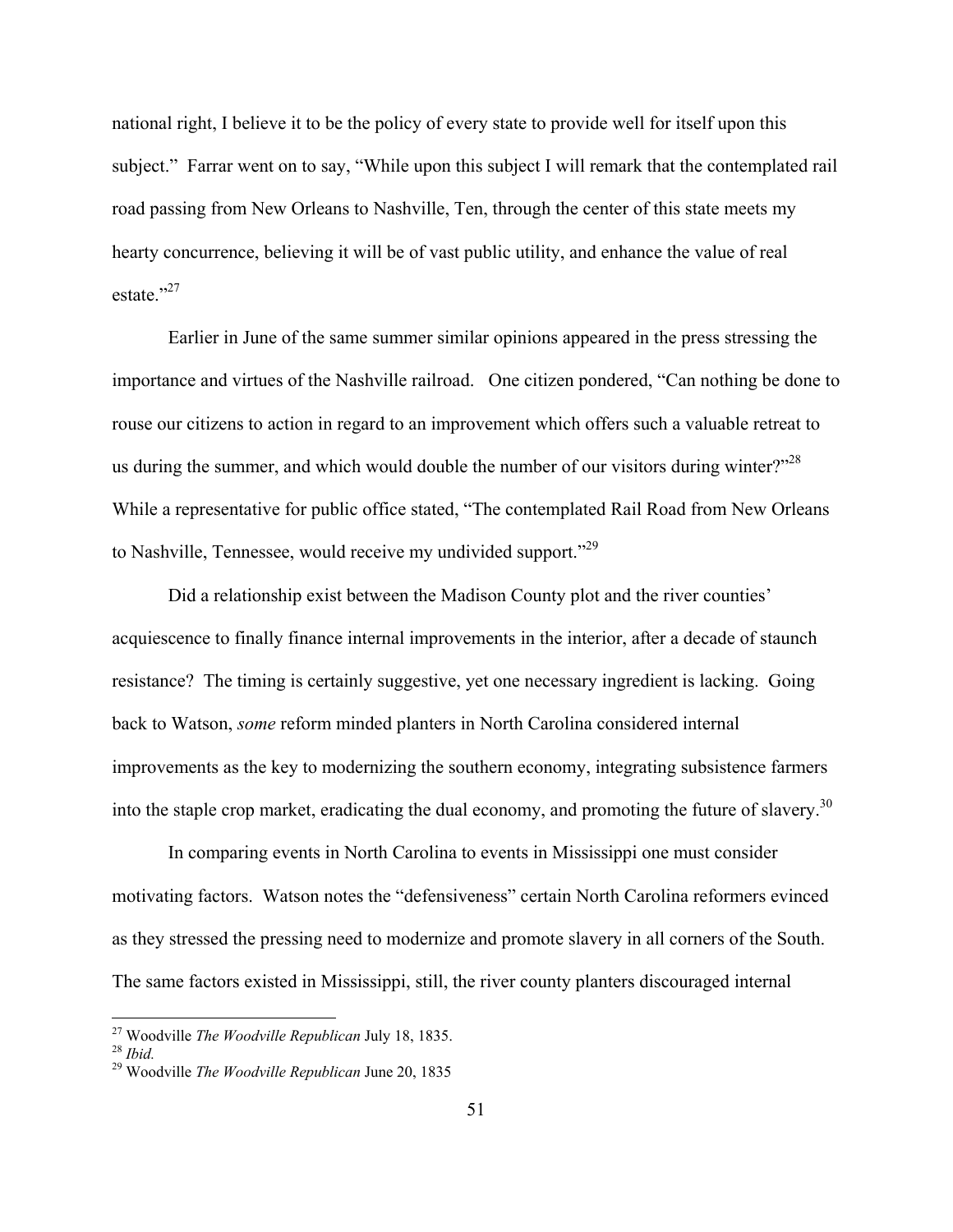improvements, at least until 1835, while modest farmers living to the east longed for the many advantages navigable rivers and railroads might bring. The *motivation* of the river counties is in question.

In 1836, a year after the Madison insurrection scare, the editor of the *Woodville Republican* reported on the progress of the proposed charter for the Nashville railroad stating, "The members from the river counties are almost unanimous in pressing its passage," and "the eastern members…are enlisted also from the obvious advantage it would prove to their section of the country." The Woodville editor went on to say, "The criminal breaches of the law in the river counties has almost subverted the order and government of society," therefore "Every measure ...to restore order, shall have my support."<sup>31</sup>

 Madison County may have felt the restless spirit of Nat Turner rising, and it is probable river county planters feared the slave plot in Madison might instigate plots among their own. Whether or not their concerns motivated others to support the Nashville railroad is uncertain, probably unlikely. Even after Madison County, Mississippian's never demonstrated collective "hysteria" or "outrage," despite what *some* editors wrote.<sup>32</sup> One or two pronouncements cannot explain the actions of a whole community.

 An explanation as to why the river counties finally granted their support to internal improvements in central Mississippi, after a decade of intransigence, is not germane to this study. However, Bradley Bond, a scholar of nineteenth century Mississippi, suggests, " The southern social ethic, after all, required that free men submit to neither political nor economic slavery, and railroads represented access to markets and thus to liberty." Bond goes on to write, "Southerners understood the connection between railroad construction and regional economic

<sup>&</sup>lt;sup>31</sup> Woodville *Woodville Republican*, February 13, 1836.<br><sup>32</sup> David J. Libby, *Slavery and Frontier Mississippi*, 79.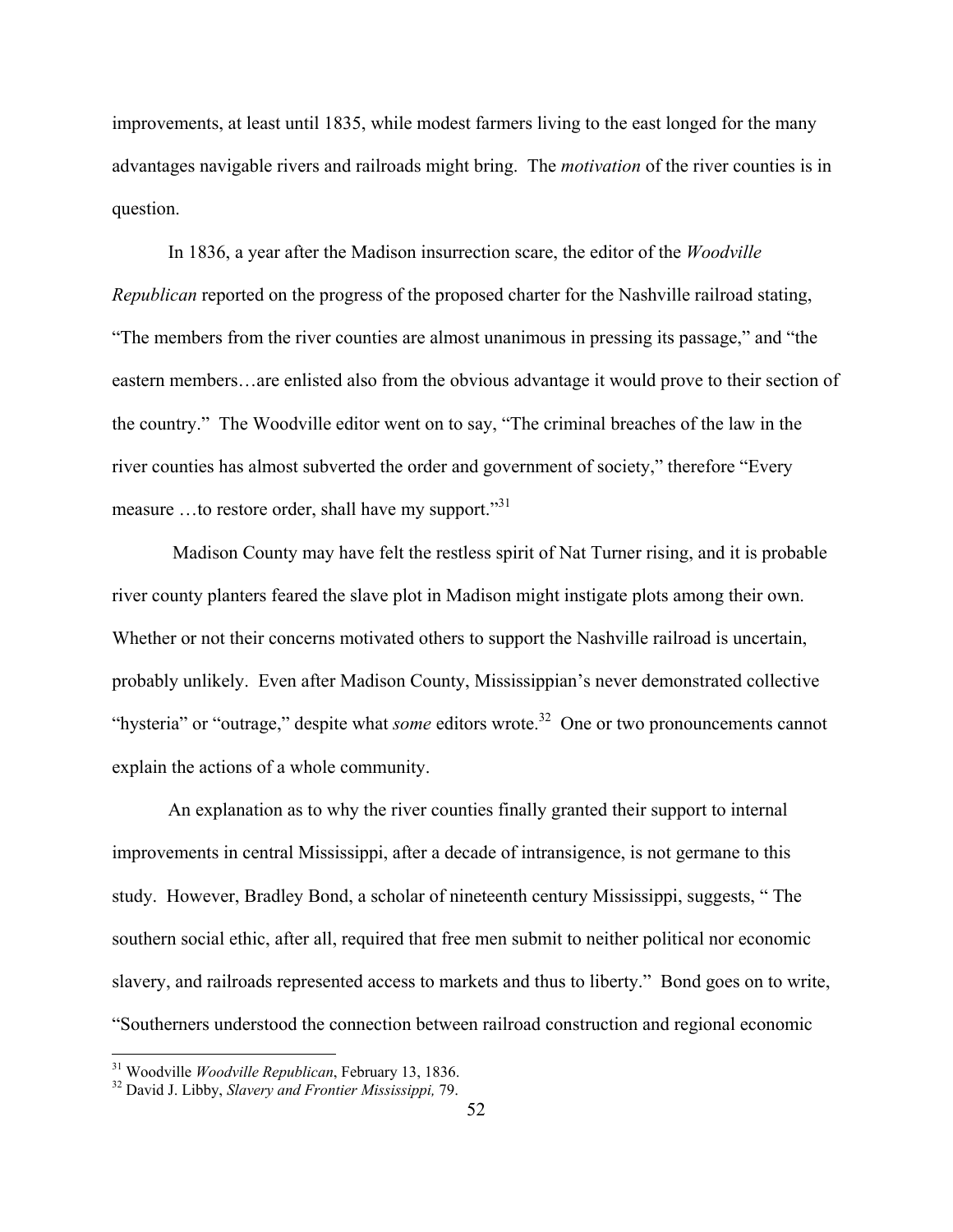independence. They also believed that railroads, by extending the market economy into places previously isolated from it, instilled in white residents a deeper affections for the social ethic and the white cultural homogeneity it bred."<sup>33</sup> But the unequivocal "defensiveness" over slavery, demonstrated in Watson's study of North Carolina, never surfaced during a decade long struggle over internal improvements in Mississippi.

<sup>&</sup>lt;sup>33</sup> Bradley Bond, *Political Culture in The Nineteenth-Century South: Mississippi 183-1900* (Baton Rouge: Louisiana State University Press, 1995), 111.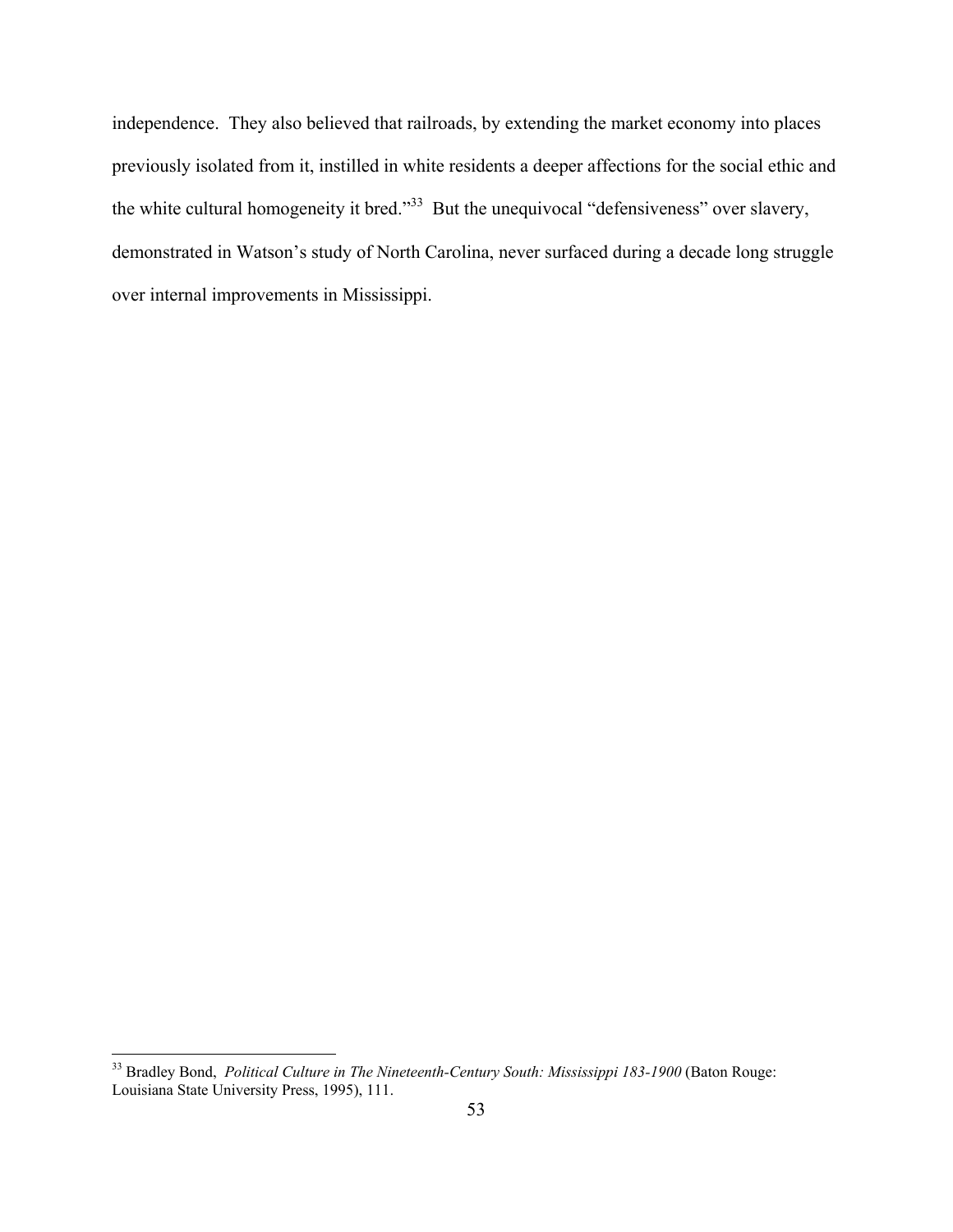#### **CONCLUSION**

While the ideas expressed in Watson's essay may not apply to Jacksonian Mississippi, there are other aspects of his study that *do*. Watson writes addresses most of the major historiographic themes scholars continue to debate. As mentioned in the introduction to the first chapter, the political and economic struggle between the river counties and interior regions of Mississippi represents a microcosm of southern historiography, touching on capitalism, sectionalism, and slave agency in the antebellum South. This study offers no final judgment, yet *some* conclusions regarding Mississippi during the 1830s are implied.

 In contrast to Watson's study, the wealthiest Mississippians living throughout the five river counties opposed the funding of internal improvements at almost every turn, while those living in less developed regions actively pursued the clearing of rivers and railroad construction. Obviously, river county planters discouraged internal improvements, at least until 1835. Why those planters and political representatives suddenly decided to endorse the Nashville Railroad is not certain, but "defensiveness" over slavery in Mississippi, specifically those counties to the east of Natchez, did not impact any final decision.

Initially, it seemed the conspicuous timing of the Madison slave conspiracy and the river counties approval of the Nashville Railroad presented an opportunity to demonstrate the applicability of Watson's ideas in Mississippi. Furthermore, if one event had anything to do with the next, then a plausible argument in support of the existence and efficacy of slave's agency and its impact on political and economic decisions—might work. Clearly, neither applies in this case. However, this does not diminish the virtues of Watson's work.

54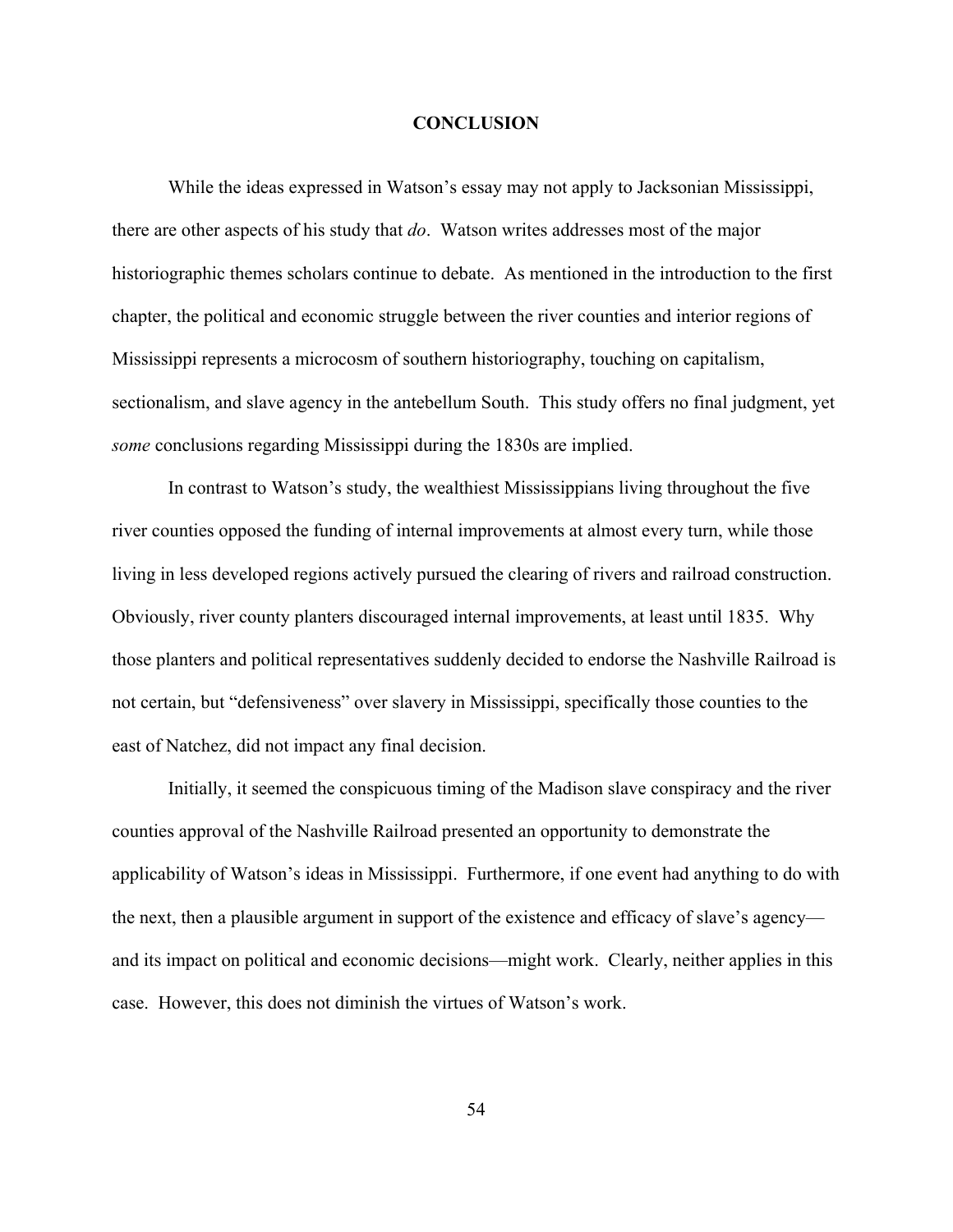The suggestiveness of Watson's essay is also its burden. Grand theories afford professional scholars and students alike, numerous topics of debate. Like the market revolution, Watson's essay covers so much historiographic ground that it is left in an intellectually vulnerable position. Even still, historians relish grand theories—it gives them something to talk about.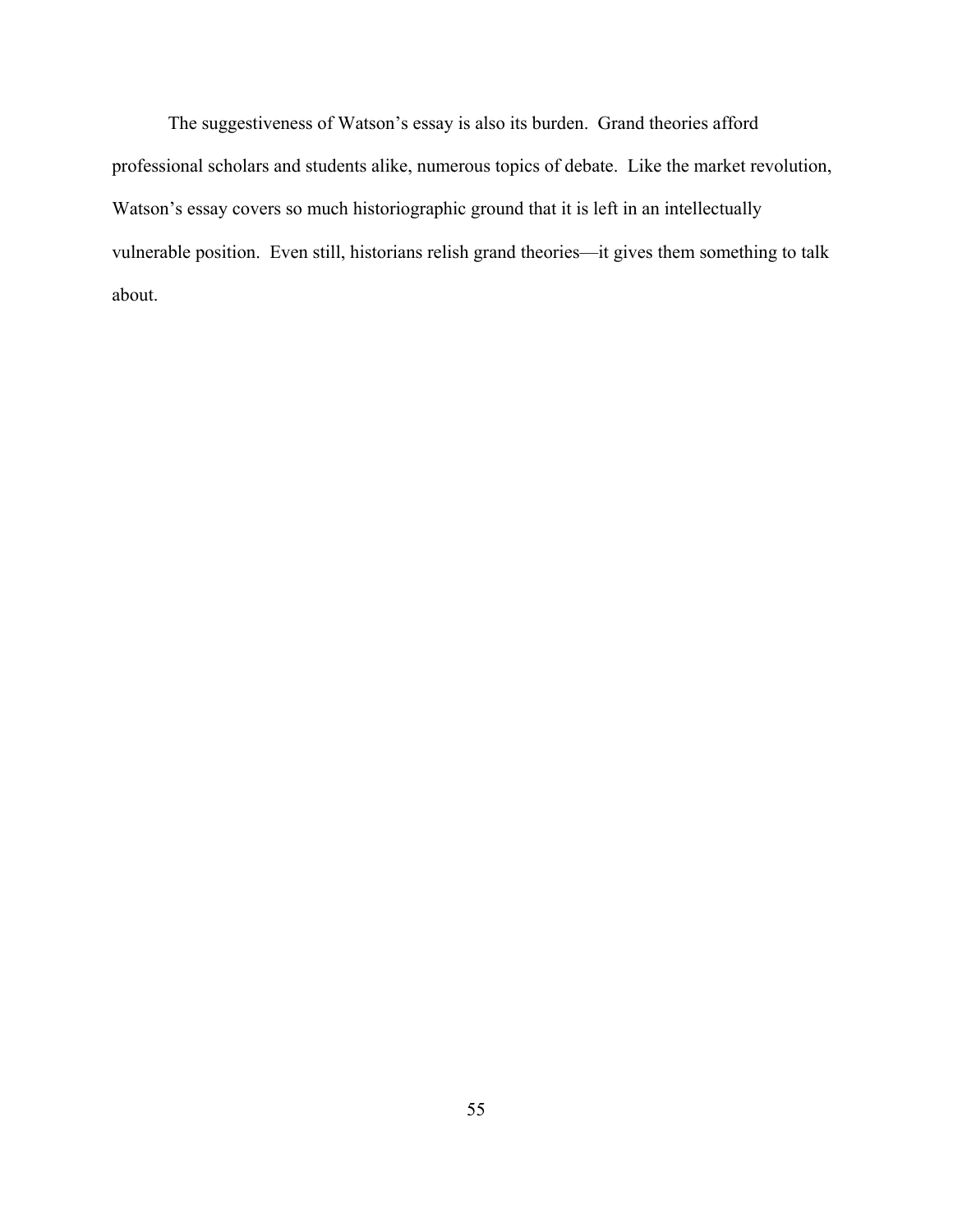#### **REFERENCES**

**Newspapers** 

Boston *The Liberator*

Natchez *Natchez Courier*

Natchez *The Natchez*

*National Intelligencer*

Monticello *Pearl River Advocate*

Woodville *Mississippi Democrat*

Woodville *Woodville Republican*

#### Government Documents

#### **Washington D.C.**

Richardson, James D., comp. *A Compilation of the Messages and Papers of the Presidents, 1789-1897*. 10 vols.; Washington, D.C. Government Printing Office , 1896-1899.

#### **Mississippi**

Mississippi House Journal

Mississippi Session Laws

#### Travelers Accounts

Ingraham, Joseph H. *The South-West by a Yankee vol. 1.* Charlottesville: University of Virginia Press, 2000.

Olmsted, Frederick Law. eds. Arthur M. Schlesinger Sr. *The Cotton Kingdom*. New York: The Modern Library, 1984.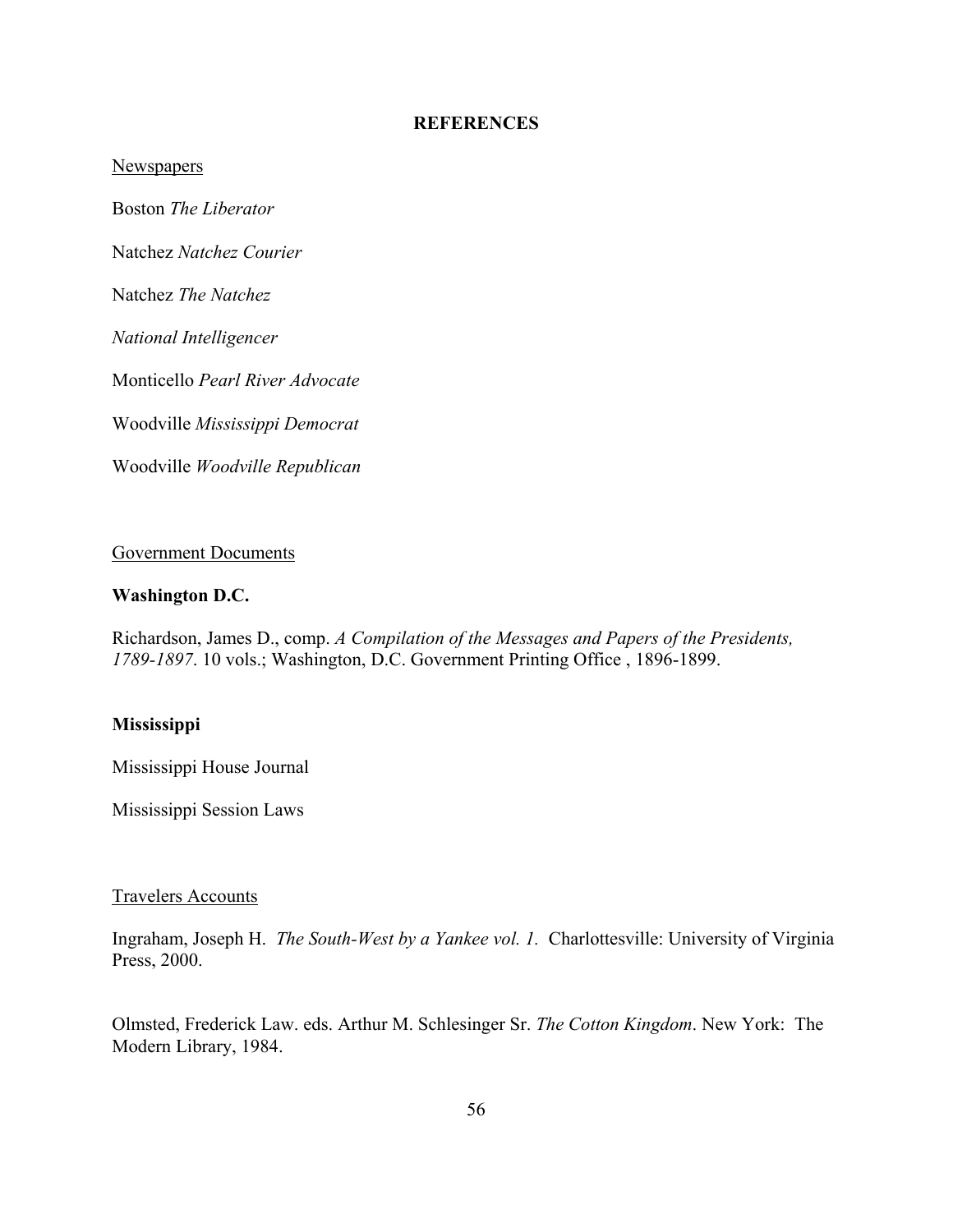#### Secondary Sources

#### **Books**

Ayers, Edward, Patricia Limerick, Stephen Nissenbaum, and Peter S. Onuf, eds. *Rethinking American Regions*. Baltimore: The Johns Hopkins University Press, 1996.

Benson, Lee*. The Concept of Jacksonian Democracy: New York as a Test Case*. Princeton, 1961.

Bond, Bradley G. *Political Culture in the Nineteenth Century South*. Baton Rouge: Louisiana State University Press, 1995.

Carter, Hodding. *Lower Mississippi*. New York: Rinehart & Company Inc. 1942.

Cooper, William J. *Liberty and Slavery: Southern Politics to 1860*. New York: Knopf, 1983. ----. *The South and the Politics of Slavery*: 1828-1856. Baton Rouge: Louisiana State University, 1978.

Claiborne, J.F.H. Mississippi as a Province, Territory, and State. Baton Rouge: Louisiana State University, 1964.

Feller, Daniel. *The Jacksonian Promise: America 1815-1840*. The Johns Hopkins University Press, 1995.

Ford, Lacy K. *Origins of Southern Radicalism: The South Carolina Upcountry, 1800-1860.*  New York: Oxford University Press, 1988.

Freehling, William W. *The Road to Disunion: Secessionists at Bay 1776-1854.* New York: Oxford University Press, 1990.

----. *Prelude to Civil War: The Nullification Controversy in South Carolina 1816-1836.* New York: Harper & Row, 1966.

Genovese, Eugene. *From Rebellion to Revolution: Afro-American Slave Revolts in the Making of the Modern World*. Baton Rouge: Louisiana State University Press, 1979. ----. *Roll Jordon, Roll: The World the Slaves Made*. New York: Oxford University Press, 1974. ----. *The Political Economy of Slavery: Studies in the Economy and Society of the Slave South*. New York: Vintage Books, 1965.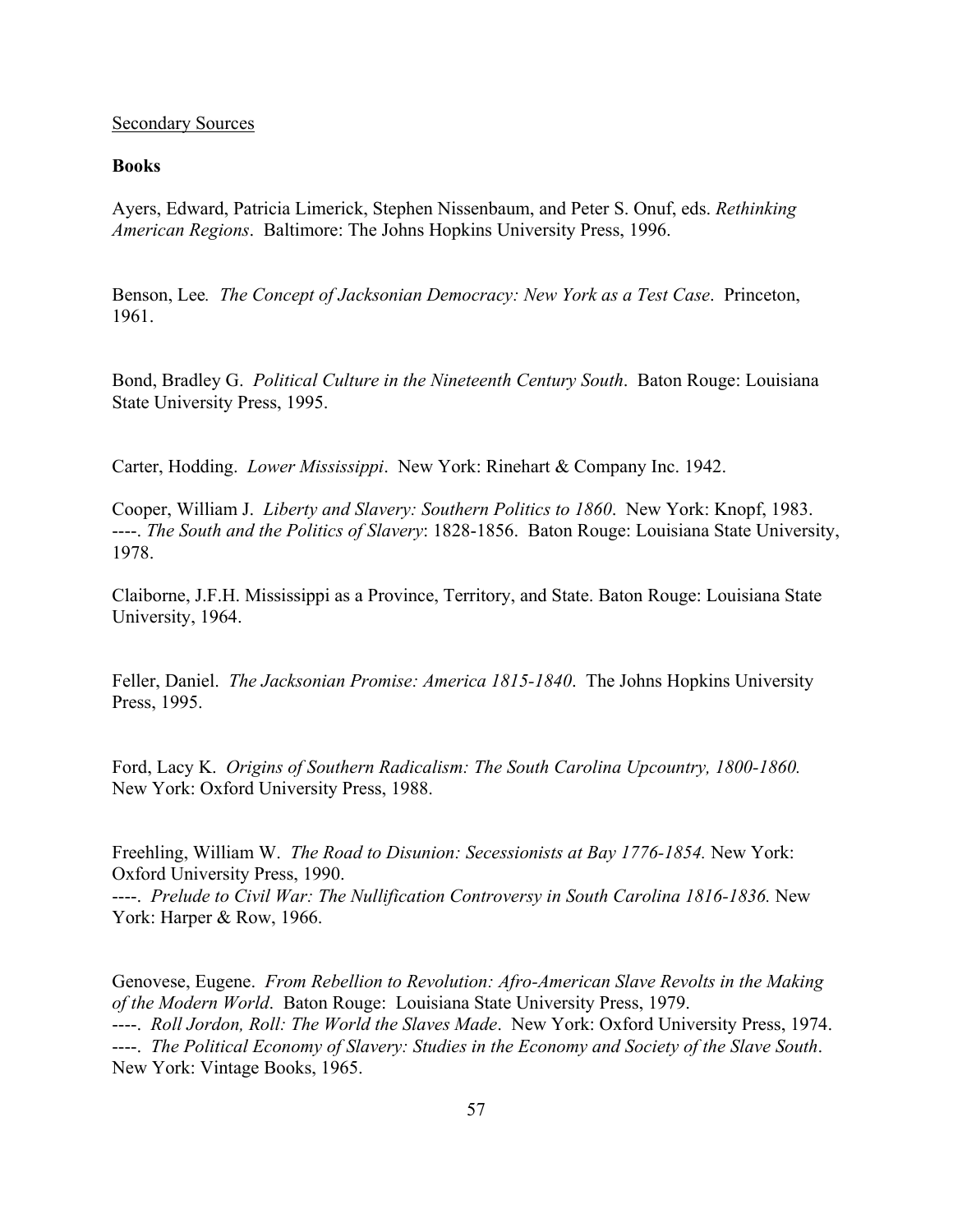Goodrich, Carter. *Government Promotion of Canals and Railroads, 1800-1890*. New York, 1960.

Hahn, Steve. *The Roots of Southern Populism, Yeoman Farmers and the Transformation of the Georgia Upcountry, 1850-1890*. New York: Oxford University Press, 1983.

Hammond, Bray. *Banks and Politics in America: From the Revolution to the Civil War*. Princeton, 1957.

Hofstadter, Richard. *The American Political Tradition and the Men Who Made It*. New York, 1948.

Holt, Michael. *The Political Crisis of the 1850s.* New York and London: Norton, 1978. ----. *The Rise and Fall of the American Whig Party: Jacksonian Politics and the Onset of the Civil War*. Oxford University Press, 1999.

James, D. Clayton. *Antebellum Natchez*. Baton Rouge and London: Louisiana State University Press, 1968.

Larson, John L. *Internal Improvements: National Public Works and the Promise of Popular Government in the Early United States.* Chapel Hill: University of North Carolina Press, 2001.

Litwack, Leon F. *Been in the Storm So Long: The Aftermath of Slavery*. New York: Vintage, 1980.

Libby, David J. *Slavery and Frontier Mississippi: 1720-1835*. Jackson: University Press of Mississippi, 2004.

May, Robert E. *John A. Quitman: Old South Crusader*. Baton Rouge and London: Louisiana State University 1985.

McCormick, Richard P. *The Second American Party System: Party Formation in the Jacksonian Era*. Chapel Hill, 1966.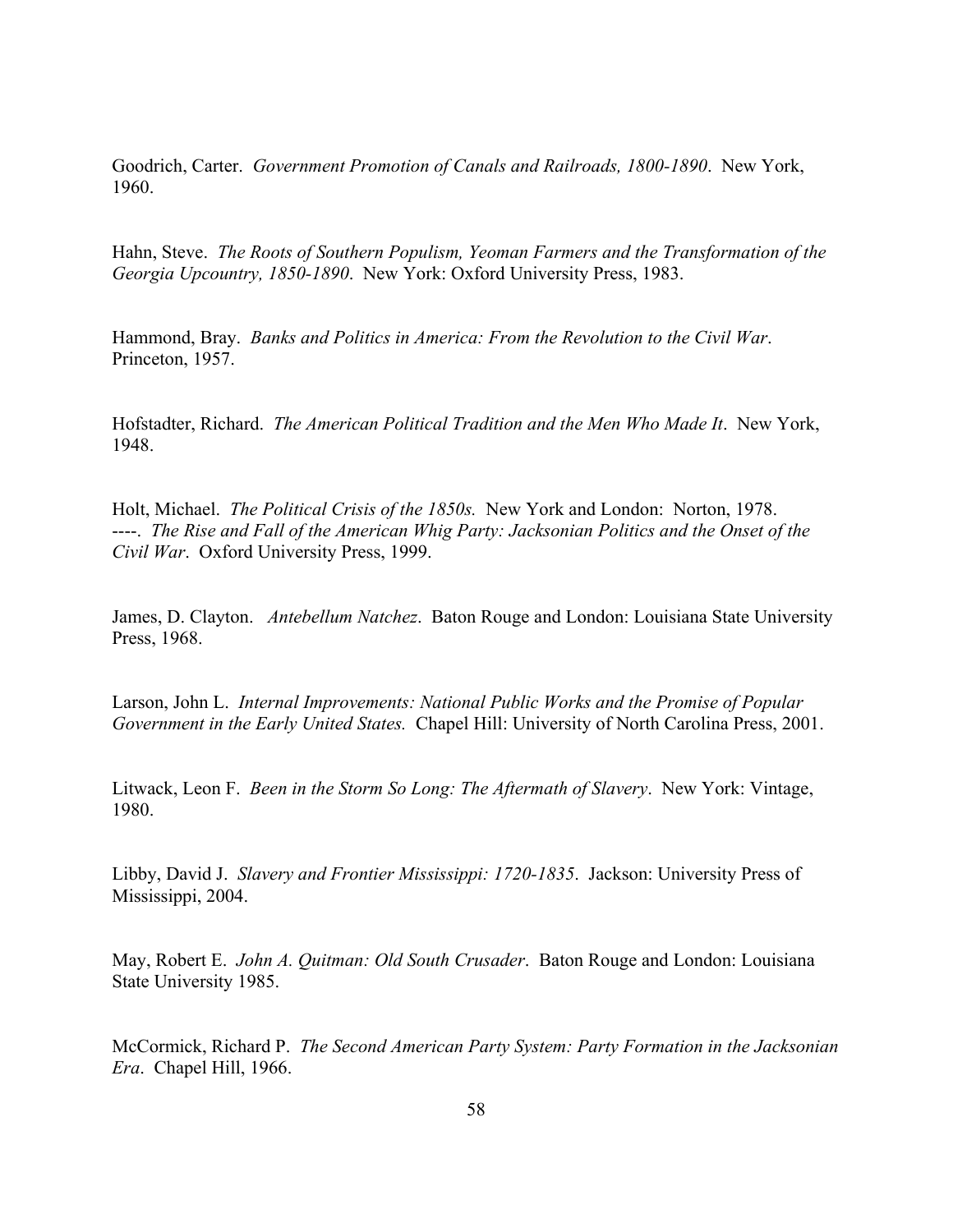McCurry, Stephanie. *Master of Small Worlds: Yeomen Households, Gender Relations, & the Political Culture of the Antebellum South Carolina Low Country*. New York: Oxford University Press, 1995.

Meyers, Marvin. *The Jacksonian Persuasion: Politics and Belief*. Stanford, 1957.

Miles, Edwin A. *Jacksonian Democracy in Mississippi*. University of North Carolina Press, 1960.

Oaks, James. *Slavery and Freedom: An interpretation of the Old South*. New York: Oxford University Press, 1989.

----. *The Ruling Race: A History of American Slaveholders*. New York: Oxford University Press, 1982.

Owsley, Frank L. *Plain Folk of the South*. Baton Rouge: Louisiana State University, 1949.

Potter, David. *The South and the Sectional Conflict.* Baton Rouge: Louisiana State University Press, 1968.

Pred, Allen*. Making Histories and Constructing Human Geographies: The Local Transformation of Practice, Power Relations, and Consciousness.* Boulder: Westview, 1990.

Remini, Robert. *Andrew Jackson and the Bank War*. New York: W.W. Norton and Company, 1967.

----. *Andrew Jackson and the Course of American Democracy.* Baltimore: The Johns Hopkins University of Press, 1984.

----. *Andrew Jackson and the Course of American Freedom*. Baltimore: The Johns Hopkins University Press, 1981.

----. *Henry Clay: Statesman for the Union*. New York, W.W. Norton and Company, 1991.

Schlesinger, Arthur M. *The Age of Jackson*. New York: Little, Brown and Company, 1945.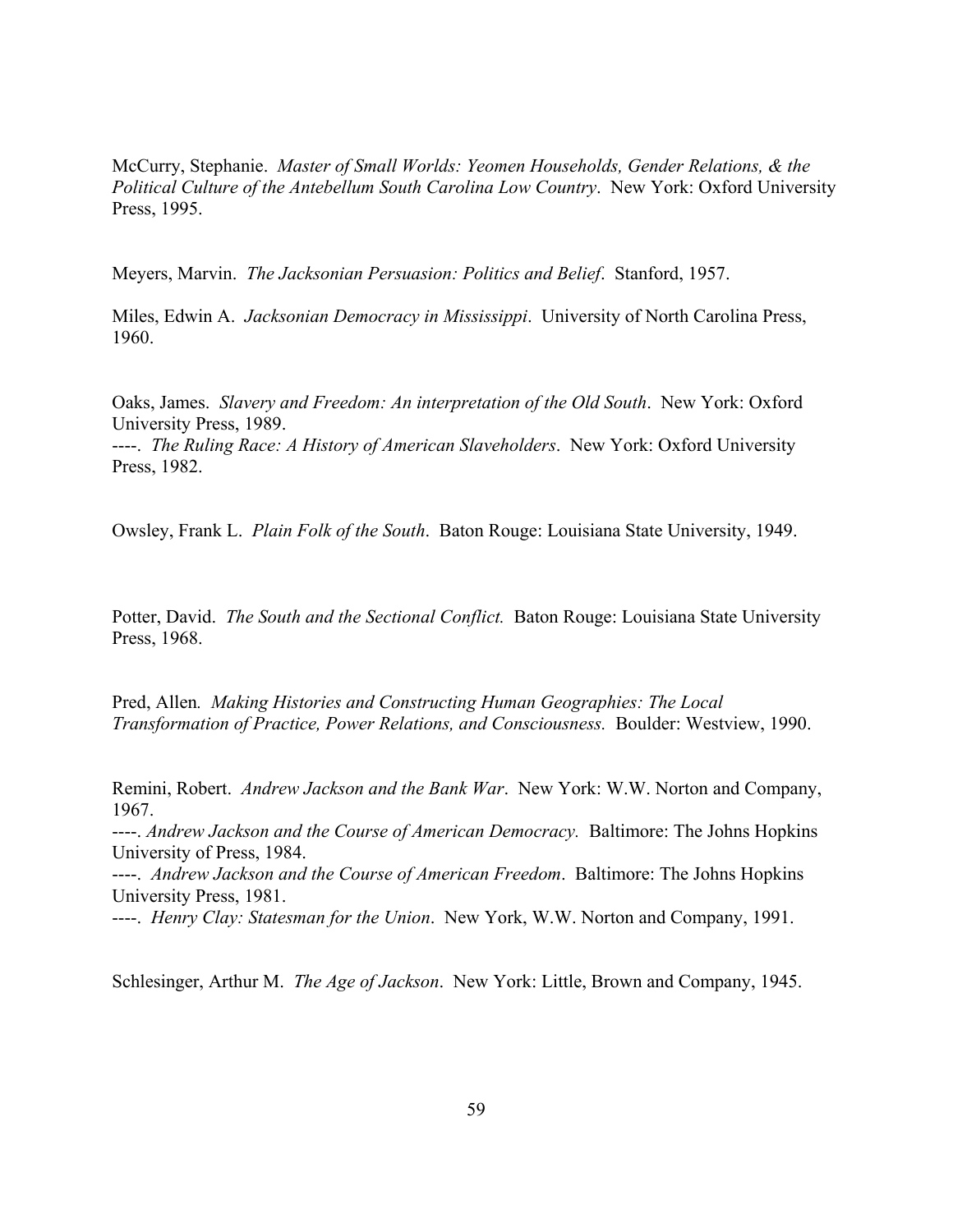Sellers, Charles. *The Market Revolution: Jacksonian America, 1815-1846.* New York: Oxford University Press, 1991.

Stokes, Melvyn, and Stephen Conway, ed. *The Market Revolution in America: Social, Political, and Religious Expressions*, 1800-1880. Charlottesville: University of Virginia Press, 1996.

Sydnor, Charles S. *A Gentleman of the Old Natchez District*. Durham, North Carolina: Duke University Press, 1938. ----. *Slavery in Mississippi*. New York: D. Appleton-Century Company, 1933.

Taylor, George Rogers. *The Transportation Revolution*, 1815-1860. New York: Rinehart & Company, 1951.

Thornton, J. Mills, III. *Politics and Power in a Slave Society: Alabama*, 1800-1860. Baton Rouge and London: Louisiana State University Press, 1978.

Watson, Harry L. *Jacksonian Politics and Community Conflict*. Baton Rouge and London: Louisiana State University Press, 1981.

Wayne, Michael. *The Reshaping of Plantation Society: The Natchez District, 1860-1880*. Urbana: University of Illinois Press, 1990.

William, Harris. *Plain folk and Gentry in a Slave Society: White Liberty and Black Slavery in Augusta's Hinterlands*. Connecticut: Wesleyan University Press, 1985.

Wright, Gavin. *The Political Economy of the Cotton South: Households, Markets, and Wealth in the Nineteenth Century*. New York: Norton, 1978.

#### **Published Articles and Essays**

Cottrill, R.S. "The Beginnings of Railroads in the Southwest." *The Mississippi Valley Historical Review*. 8 (1922): 321-324.

McKibben, Davidson Burns. "Negro Slave Insurrections in Mississippi: 1800 1865." *The Journal of Negro History*, Vol. 34, No. 1. (January, 1949): 76.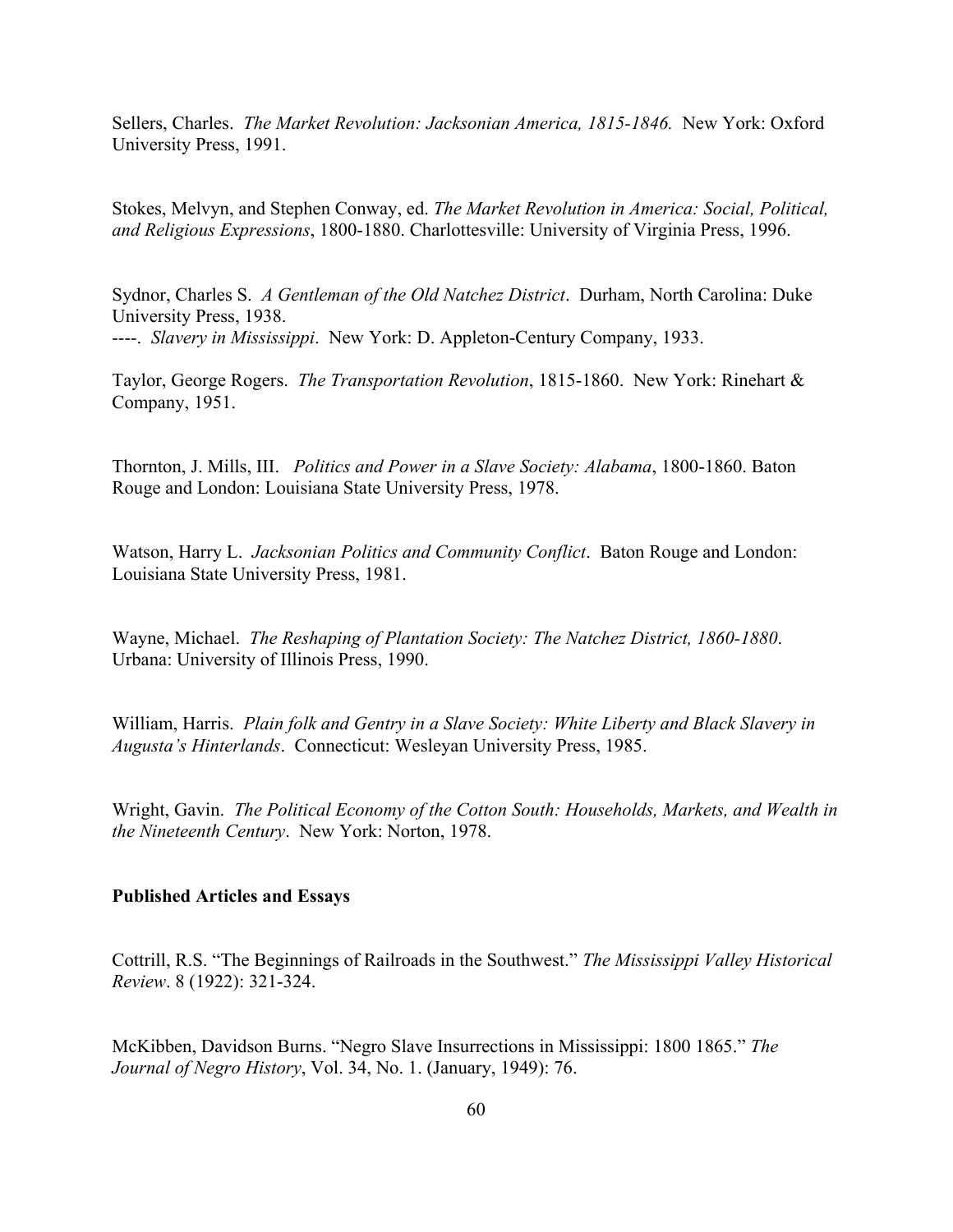Miles, Edwin A. "The Mississippi Slave Insurrection Scare of 1835." *The Journal of Negro History*, Vol. 42 (January 1957): 48-60.

Rothstein, Morton. "The Antebellum South as a Dual Economy: A Tentative Hypothesis." *Agricultural History* 41 (1967): 373-83.

Watson, Harry L. Watson. "Conflict and Collaboration: Yeoman, Slaveholders, and Politics in the Antebellum South." *Social History*, 10 (1985): 273-298.